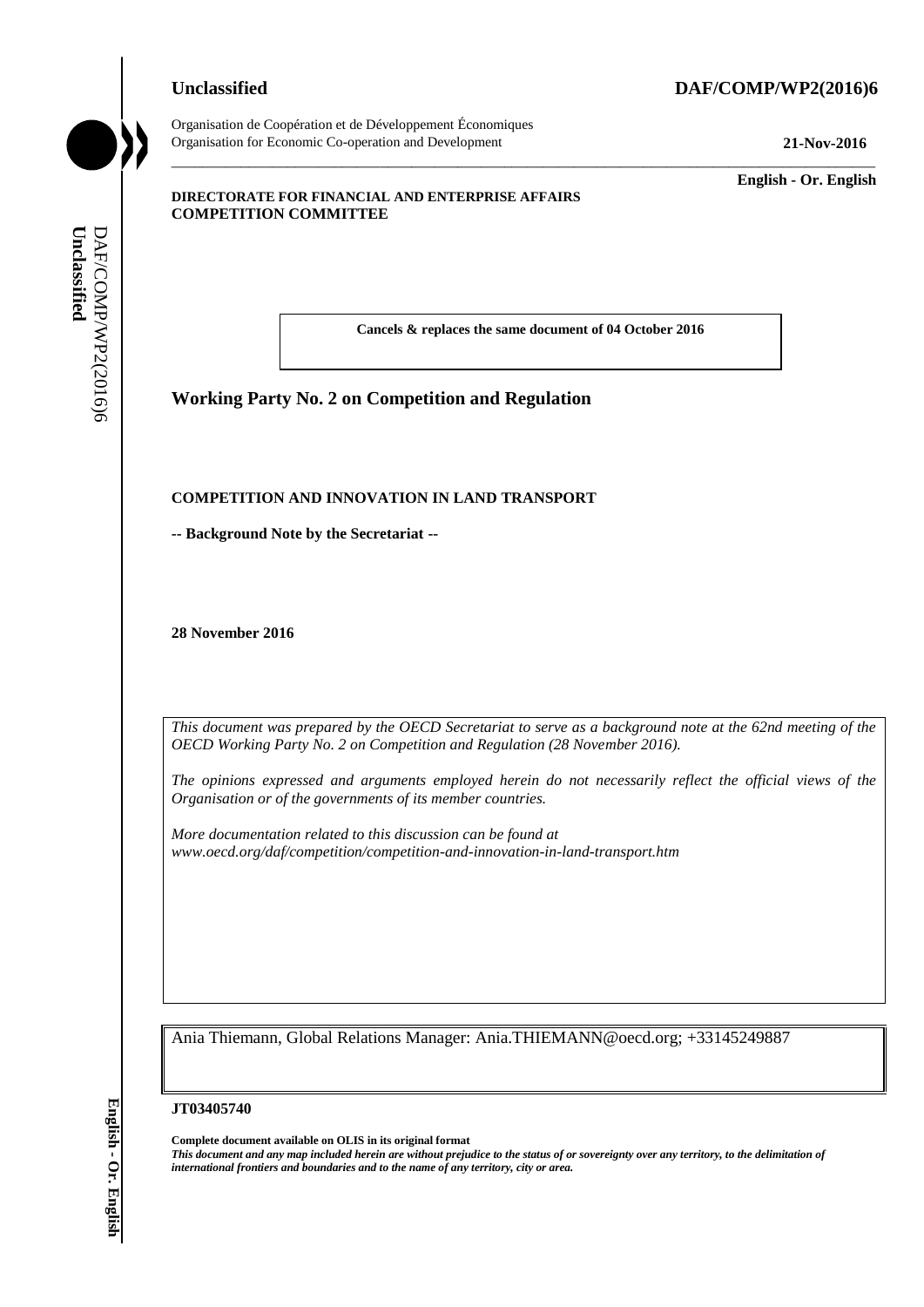#### <span id="page-1-0"></span>**COMPETITION AND INNOVATION IN LAND TRANSPORT**

*Background paper by the Secretariat\**

#### **Abstract**

<span id="page-1-1"></span>The dynamics of competition in land transport are about to undergo significant changes. The main trend in transportation markets is their increasing digitalisation, as in other areas of the economy, which is changing the way transport services are offered. 'Intelligent Transport Systems' are being developed in which information and communication technologies are applied to transport, including infrastructure and vehicles, traffic management, and interfaces between road and other modes of transport. In road transport, these developments will lead to increasing automation, vehicle-sharing, and electrification. In rail, the adoption of digital technologies, particularly when coupled with location data, will yield a much more efficient use of railways and significantly reduce costs.

Competition agencies are likely to face a number of challenges brought about by these developments in both passenger and freight markets. Technological changes are likely to change existing market dynamics and create new markets; lead to mergers between traditional market players and new entrants; enhance the pro-competitive effects of co-operation arrangements between transportation companies, and between transportation companies and public authorities; generate incentives for beleaguered incumbents to engage in anticompetitive practices and lobby for protectionist measures; and result in the obsolescence of regulations, particularly those that impede beneficial innovations favoured by consumers from entering the market. This provides an opportunity for competition agencies to intervene through their enforcement and advocacy powers in order to promote greater competition and maximise consumer welfare.

l

This paper was written by Pedro Caro de Sousa, OECD Competition Division, with comments from Antonio Capobianco, Sean Ennis, James Mancini and Ania Thiemann.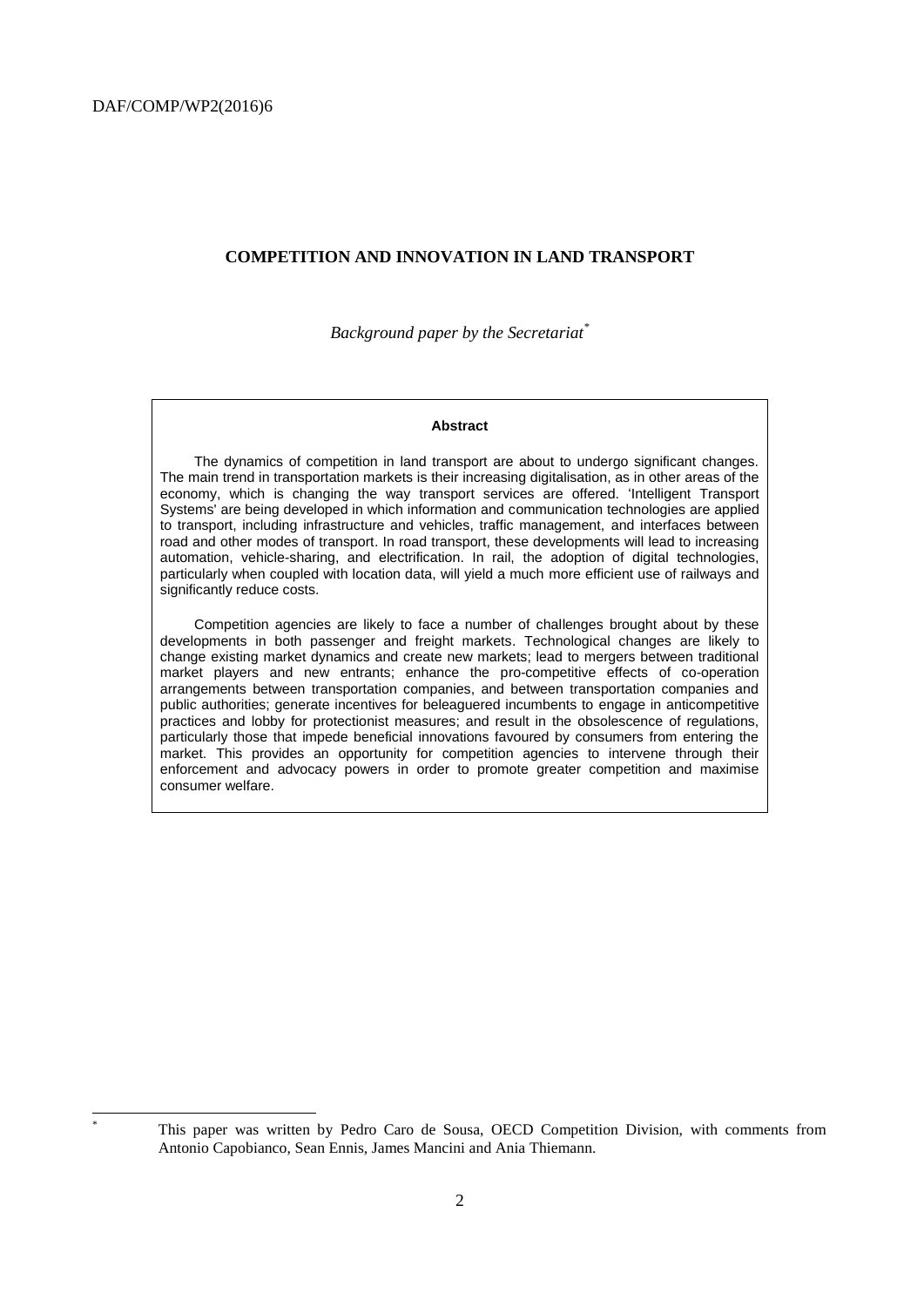# **TABLE OF CONTENTS**

| <b>Tables</b>  |  |
|----------------|--|
| Table 1.       |  |
| <b>Figures</b> |  |
| Figure 1.      |  |
|                |  |
| <b>Boxes</b>   |  |
|                |  |
|                |  |
|                |  |
|                |  |
|                |  |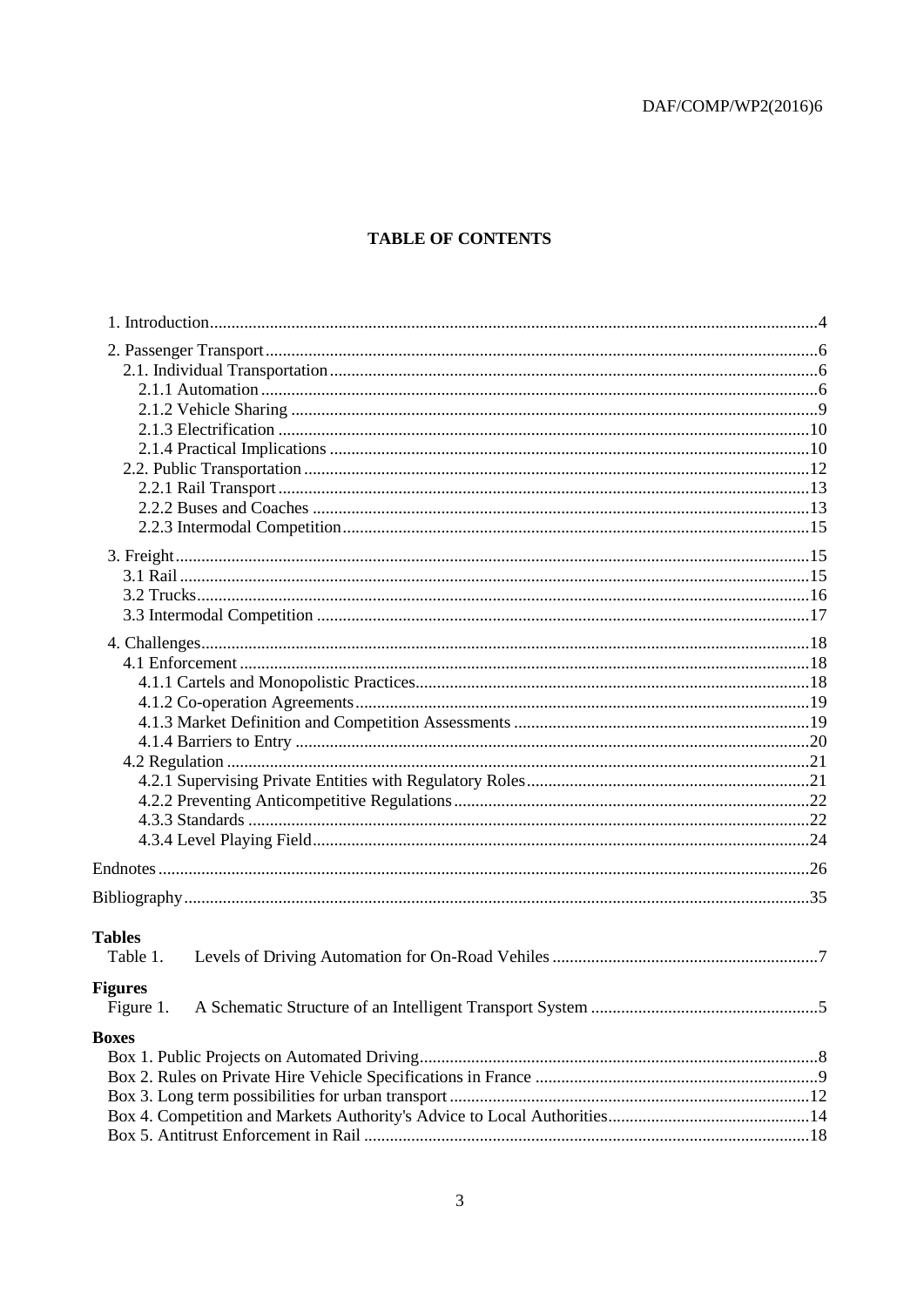# <span id="page-3-0"></span>**COMPETITION AND INNOVATION IN LAND TRANSPORT**

## <span id="page-3-1"></span>**1. Introduction**

1. The dynamics of competition in land transport are about to undergo significant changes. Yogi Berra, the legendary American baseball player, is often quoted as saying that predictions are hard, especially when they involve the future. Nonetheless, changes to land transport are safe to predict in the light of a number of technological innovations, and the growth and speed of processing of exploitable and often open data.<sup>1</sup>

2. Different modes of land transport are potentially interchangeable. Passengers prefer door-to-door journeys and, if using public transport, that these journeys be typified by seamless multi-modal services available from a single booking. Consumers of freight services do not much care how their goods reach their destination, as long as they do so on time. Developments affecting one mode of land transport can have an impact other transport modes, even if the extent of such impact will be affected by the geographic, demographic and economic features of different transportation markets, and by the specific advantages that each mode of transport possesses over the others.<sup>2</sup> For example, high-speed rail services occupy a natural market starting at distances around 150 km where their speed dominates the ready availability and flexibility of cars, but below distances of around 800 km where airplanes' higher speed eventually takes over.<sup>3</sup> The innovations reviewed in this paper will thus change competition in land transport both within and between different transport types.

3. The main trend in transportation markets at present is their increasing digitalisation, which is changing the way transport services are offered. The sourcing of data is evolving quickly, largely via the proliferation of handheld devices, such as smartphones, and automobile-based devices (e.g. portable navigation devices, in-vehicle navigation devices and connected vehicles). Around 80% of vehicles in Europe and North America are expected to be two-way connected by 2018.<sup>4</sup> Mobile sensor-generated data has already given rise to the development of new business models. In 2015, approximately three billion apps relied on location-based data.<sup>5</sup>

4. At the same time, travellers' needs and expectations in such a digitalised world are also changing, with service providers promising to offer travellers easy, flexible, reliable, value-for-money, and environmentally sustainable travel options. These options include, for example, public transport, bicyclesharing, ride-sharing, car-sharing, car leasing and road use, as well as more efficient freight and last-mile delivery possibilities.

5. In addition to these developments, 'Intelligent Transport Systems' are being developed in which information and communication technologies (ICT) are applied to transport, including infrastructure and vehicles, traffic management, and interfaces between road and other modes of transport. For example, onboard units were traditionally used to support logistics for fleet operations and monitor their performance, but now are being used by transport authorities to implement country-wide electronic tolling solutions for heavy goods vehicles weighing more than 12 tonnes.<sup>6</sup>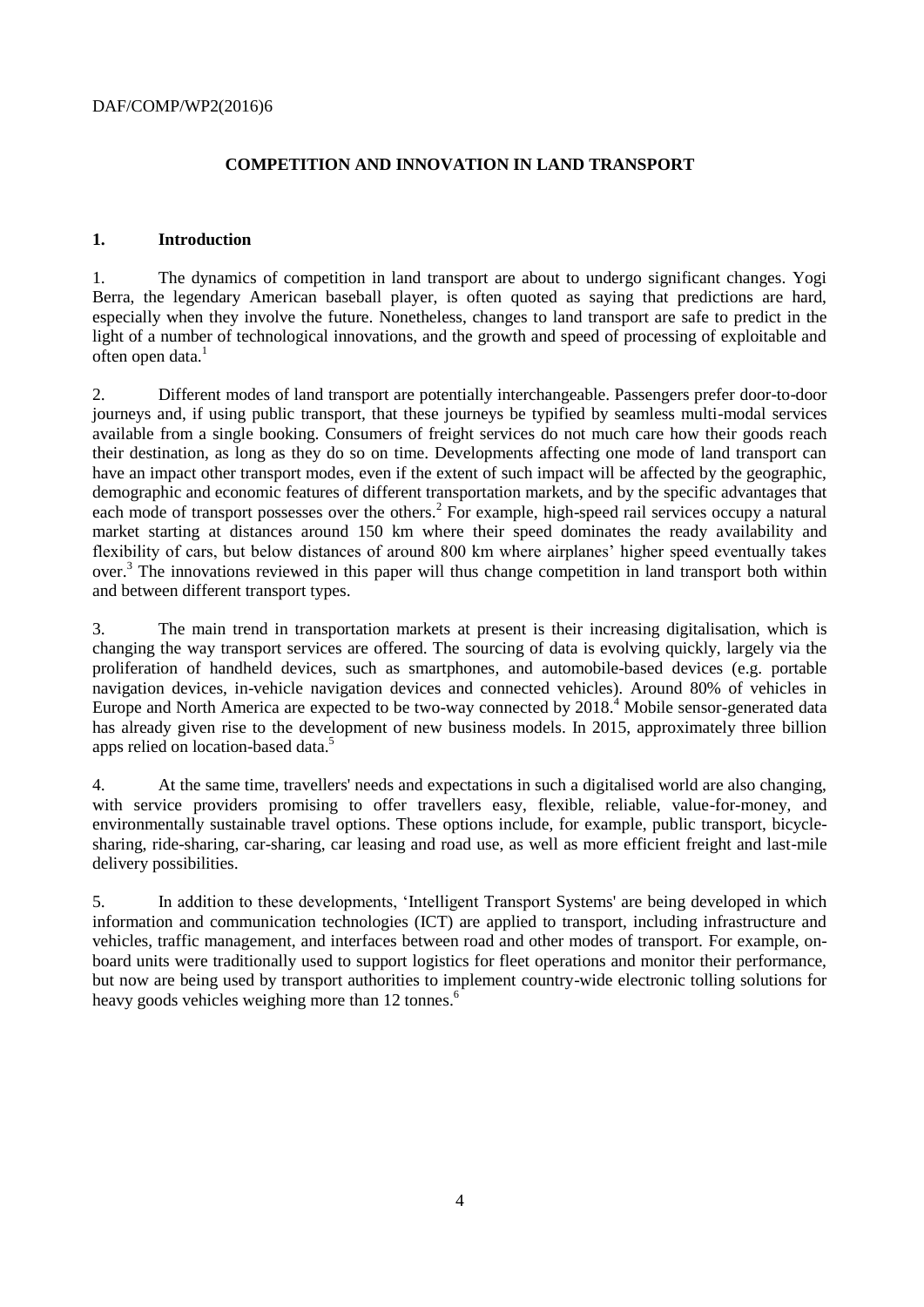

<span id="page-4-0"></span>**Figure 1. A Schematic Structure of an Intelligent Transport System**

6. Competition agencies are likely to face a number of challenges brought about by these developments. Technological changes may change market dynamics and create new markets; lead to mergers between traditional market players and new entrants; enhance the pro-competitive effects of cooperation arrangements between transportation companies, and between transportation companies and public authorities; generate incentives for beleaguered incumbents to adopt anticompetitive practices and lobby for protectionist measures; and result in the obsolescence of regulations, particularly those that impede beneficial innovations favoured by consumers from entering the market. It is not clear that authorities and regulations within and outside the transport sector have kept pace with the proliferation of new developments in this sector.<sup>7</sup> Competition agencies can play an important role in shaping the future of land transport, not only through their enforcement efforts, but also by ensuring that regulatory interventions are pro-competitive and facilitate innovation that benefits consumers.

7. This paper will describe expected developments in land transport, their potential impact on competition, and the challenges these developments will likely raise for competition agencies. It will review developments in passenger transport and freight in turn, by focusing on individual transport modes and how intra- and inter-modal competition is likely to be affected. The various technological and market developments affecting these segments will be reviewed, alongside the implications of these developments for market dynamics and regulatory frameworks. A subsequent section will then look at the specific challenges competition authorities will likely face in the near future when dealing with land transport, both from enforcement and from a regulatory perspective.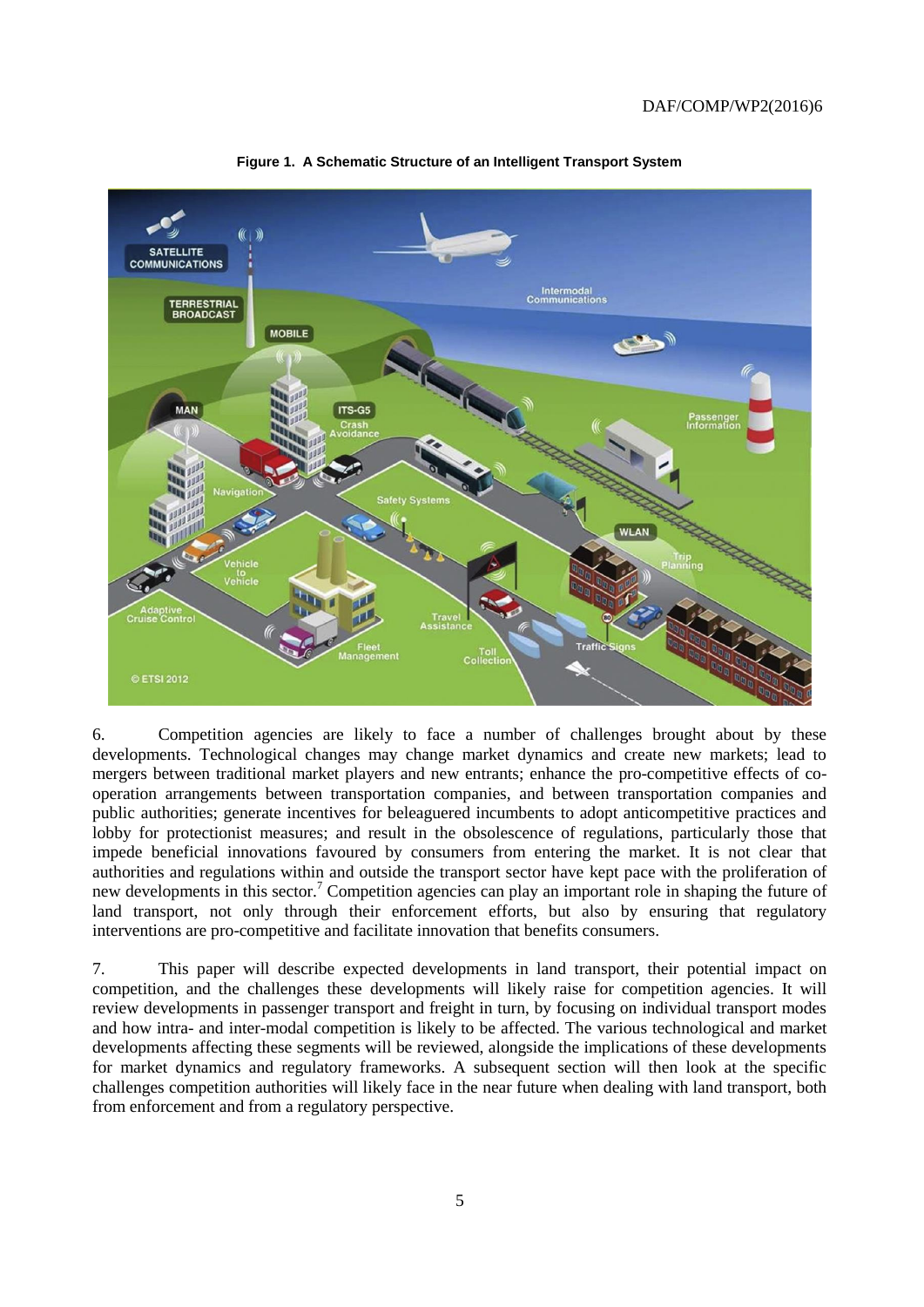# <span id="page-5-0"></span>**2. Passenger Transport**

# <span id="page-5-1"></span>*2.1. Individual Transportation*

8. Transport options are changing. Growth in passenger vehicle travel has plateaued in several highincome economies. While people living in less populated areas are more likely to hold a driver's licence than those who live in urban areas, per capita car use has declined across the board, especially among young adults, and there is established evidence of a decline in the average rate of driver's license holding, again particularly among young people.<sup>8</sup>

9. International experiences show that we are currently seeing a major change in perceptions of cars from vehicle ownership to vehicles as a service, particularly among young, urban dwellers ('millennials').<sup>9</sup> Businesses have acknowledged this reality. Auto-makers have been experimenting with iterations of their business models: Mercedes is expanding its Car2Go service which rents cars on a per-use basis in over 30 cities in Europe and the US, and Ford is experimenting with its own Uber-like app. At the same time, Google and Tesla are both publically experimenting with self-driving cars, while BMW has already introduced autonomous highway driving into one of its latest high-end models.

10. In the short term, three main trends can be expected to influence not only individual road transport, but road transportation more generally: (i) autonomous driving; (ii) vehicle sharing; (iii) electrification. We shall now review each in turn.

# <span id="page-5-2"></span>*2.1.1 Automation*

11. Vehicle automation is part of much larger revolutions in automation and connectivity.<sup>10</sup> These revolutions have converged with each other and are now blending with machines that sense and respond to the physical environment. $11$ 

12. There is yet no consensus on the commercial maturity of fully automated or even highly automated driving. In the near-term, the focus will be on deploying driver-assist and danger-warning functions in order to ease the driving task and make it safer. This focus will shortly, and arguably already is, shifting to the conditional deployment of autonomous driving in specific cases such as driving in congestion, in highways, and in vehicle platoons or road trains.<sup>12</sup>

13. Different levels of vehicle automation are likely to require different types of regulation. With the goal of providing a common terminology for automated driving, SAE International issued in January 2014 a now-widely accepted "Taxonomy and Definitions for Terms Related to On-Road Motor Vehicle Automated Driving Systems" which identifies six levels of driving automation from "no automation" to "full automation".<sup>1</sup>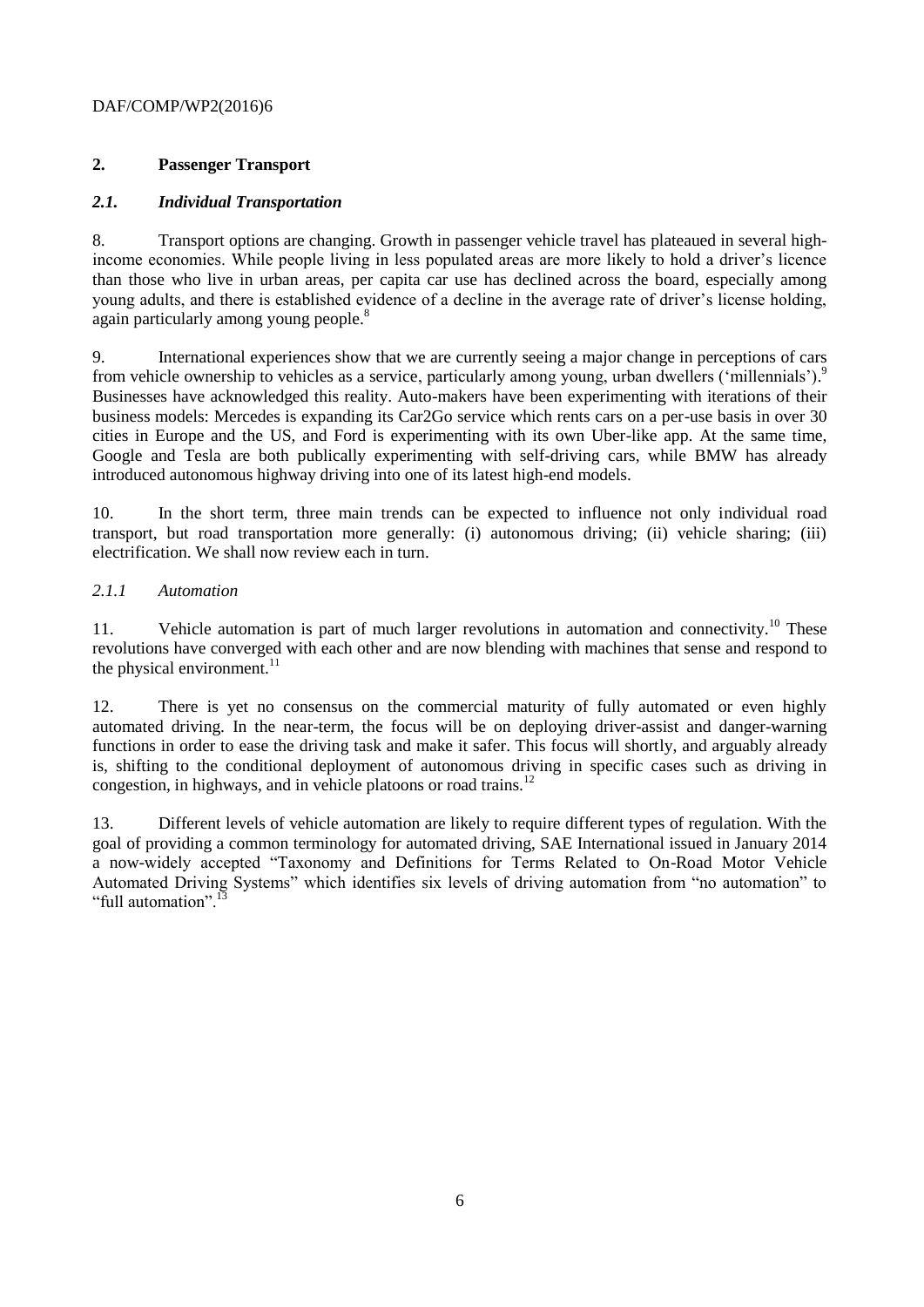<span id="page-6-0"></span>

|  |  |  |  |  |  | Table 1. Summary of SAE's International's Levels of Driving Automation for On-Road Vehicles |
|--|--|--|--|--|--|---------------------------------------------------------------------------------------------|
|--|--|--|--|--|--|---------------------------------------------------------------------------------------------|

| Level | <b>Name</b>             | <b>Definition</b>                                                                                                                                                                                                                                                                                                                                                                                                              | <b>Execution of</b><br>steering and<br>acceleration /<br>deceleration | <b>Monitoring</b><br>of driving<br>environmen<br>t | <b>Fall-back</b><br>performance<br>of dynamic<br>driving tasks | <b>System</b><br><b>Capability</b> |
|-------|-------------------------|--------------------------------------------------------------------------------------------------------------------------------------------------------------------------------------------------------------------------------------------------------------------------------------------------------------------------------------------------------------------------------------------------------------------------------|-----------------------------------------------------------------------|----------------------------------------------------|----------------------------------------------------------------|------------------------------------|
| 0     | No Automation           | Human Driver Monitors the Driving Environment<br>Full time performance by the<br>human driver of all aspects of<br>the dynamic driving task, even<br>when enhanced by warning or<br>intervention systems.                                                                                                                                                                                                                      | <b>Human Driver</b>                                                   | <b>Human</b><br><b>Driver</b>                      | <b>Human Driver</b>                                            |                                    |
| 1     | Driver<br>Assistance    | The driving mode<br>specific<br>driver-<br>execution<br>by<br>a<br>assistance system of steering<br>or acceleration / deceleration<br>using information about the<br>driving environment with the<br>expectation that the human<br>driver perform all remaining<br>aspects of the dynamic driving<br>task.                                                                                                                     | <b>Human Driver</b><br>and System                                     | <b>Human</b><br><b>Driver</b>                      | <b>Human Driver</b>                                            | Some<br>driving<br>modes           |
| 2     | Partial<br>Automation   | The<br>driving-mode<br>specific<br>execution by one or more<br>driver-assistance systems of<br>both steering and acceleration<br>/ deceleration using information<br>about the driving environment<br>and with the expectation that<br>the human driver perform all<br>remaining<br>aspects of the<br>dynamic driving task.                                                                                                    | System                                                                | <b>Human</b><br><b>Driver</b>                      | <b>Human Driver</b>                                            | Some<br>driving<br>modes           |
|       |                         | Automated Driving System Monitors the Driving Environment                                                                                                                                                                                                                                                                                                                                                                      |                                                                       |                                                    |                                                                |                                    |
| 3     | Condition<br>Automation | driving-mode<br>specific<br>The<br>performance by an automated<br>driving system of all aspects of<br>dynamic<br>driving<br>task<br>the<br>latitudinal<br>(including<br>and<br>longitudinal control) with the<br>expectation that the human<br>driver<br>will<br>respond<br>appropriately to a request to<br>intervene.                                                                                                        | System                                                                | System                                             | <b>Human Driver</b>                                            | Some<br>driving<br>modes           |
| 4     | High<br>Automation      | driving-mode<br>The<br>specific<br>performance by an automated<br>driving system of all aspects of<br>the dynamic driving task, even<br>if a human driver does not<br>respond appropriately to a<br>request to intervene. If the<br>human driver fails to take<br>control of the vehicle, the<br>system steers the vehicle to<br>the side of the road in a<br>controlled fashion and stops it.<br>The full-time performance by | System                                                                | System                                             | System                                                         | Some<br>driving<br>modes           |
| 5     | <b>Full Automation</b>  | an automated driving system of<br>all aspects of dynamic driving<br>task under all roadway and<br>environmental conditions.                                                                                                                                                                                                                                                                                                    | System                                                                | System                                             | System                                                         | All driving<br>modes               |

Source: SAE International, 2014

14. Some manufacturers have announced the arrival of highly automated and possibly fully automated vehicles as soon as 2017, while others have advanced much later dates (up to  $2030$ ).<sup>14</sup> Many companies have carried out trials or are engaged in continuous on-road testing of highly automated vehicle prototypes, including auto-makers such as Ford and Tesla, but also Internet and high-tech companies such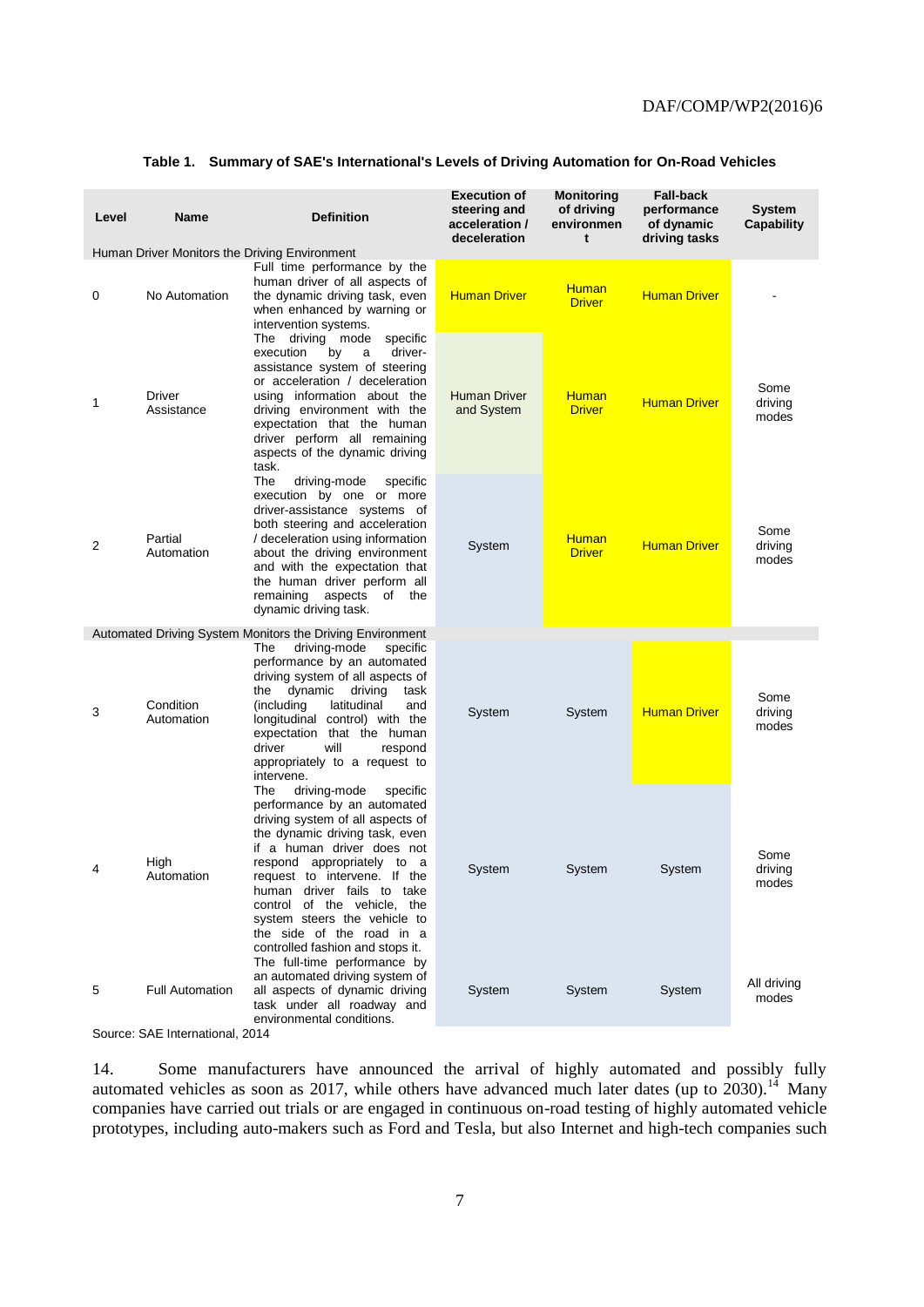as Google and Uber. Automated vehicles have crossed the US almost solely in self-driving mode and have undertaken long-distance motorway and arterial trips in Europe and Japan.<sup>1</sup>

15. From a technical point of view, current technology for highly automated driving in controlled environments is quite mature. Many of today's production vehicles are capable of driver assistance, typically through the use of adaptive cruise control to adjust speed based on following distance. A small number of vehicles also incorporate an active lane-keeping assist feature in a way that makes them capable of partial automation. Some custom vehicles currently operate without any real-time input from human drivers – but autonomous driving remains limited to highly specific contexts, including particular routes or speeds, tyre-based container repositioning vehicles in ports, or fully automated ore trucks in some open-air  $\rm{mines.}^{16}$ 

#### **Box 1. Public Projects on Automated Driving**

Across the world, and in addition to efforts to update regulatory frameworks, public authorities are taking initiatives to spur the development of automated driving.

In Australia, the Centre for Road Safety, New South Wales is conducting a Cooperative Intelligent Transport Initiative (CITI) trial of vehicle-to-vehicle and vehicle-to-infrastructure communications systems. The trial is being conducted on a 42-kilometer route from the Hume Highway to Port Kembla on the coast. The focus of this trial is to determine truck positions and speed and send alerts about incidents or potential crashes back to truck drivers to improve safety. The roadside units will also transmit traffic signal conditions so that vehicles can be alerted to stop.

In Japan, the government set up an Autopilot System Study Group in 2012 to study automated driving on expressways, under the guidance of the parliamentary secretary for the Ministry of Land, Infrastructure, Transport and Tourism. Further, in 2014 a "Public-Private ITS Initiatives and Roadmap" consisting of strategies and a roadmap for automated driving systems and the use of traffic data was announced. That same year, a Cross-ministerial Strategic Innovation Promotion Program (SIP) that included an Automated Driving Systems project to actively and strategically promote automated driving was established.

In the EU, work is underway to promote connected vehicle operation. Early efforts, like the development of a cooperative ITS corridor test bed – the ECoAT project – will lay the groundwork for future deployment of connected vehicles. This project centres on the deployment of cooperative ITS services on a test bed corridor linking the Netherlands, Germany and Austria. The project sketches out a joint road map for the introduction of initial cooperative ITS services, promotes the development of connected ITS services by agreeing common functional descriptions of an initial set of cooperative ITS services as well as their technical specifications, and frames the implementation of these services along the test bed corridor. In its first phase, ECoAT will develop and deploy two cooperative ITS services: one based on standardised and machine-readable and interpretable warning data regarding road works, and another service seeking to improve traffic management by exploiting vehicular and infrastructure data. These and further services yet to be developed by the ECoAT living lab will contribute to a comprehensive systems specification for cooperative ITS services developed by national authorities and industrial partners.

The United States is thinking of developing testbeds and trialling connected service frameworks. US Transportation Secretary Anthony Foxx revealed in January that the US budget proposal included a 10-year, nearly USD 4 billion investment to accelerate the development and adoption of safe vehicle automation through work with the technology industry and auto manufacturers to test connected and autonomous cars in designated corridors throughout the country.

Singapore has launched an Autonomous Vehicle Initiative (SAVI) to provide a technical platform for industry partners and stakeholders to conduct research and development (R&D) and test-bed automated driving technology, applications and solutions. Applicants may test their automated mobility concepts at a test bed consisting of a six kmlong network of roads.

16. Initial regulatory approaches have involved the issuance of context-dependent operating licenses that match vehicle classes and specific contexts (e.g. non-motorway operation with maximum speeds of no more than 40 km/hr).<sup>17</sup> However, it is not yet clear whether authorities will seek to follow this vehiclecontext licensing path and, if so, whether this would only be a short-term phenomenon or a more permanent aspect of automated vehicle regulation.<sup>18</sup>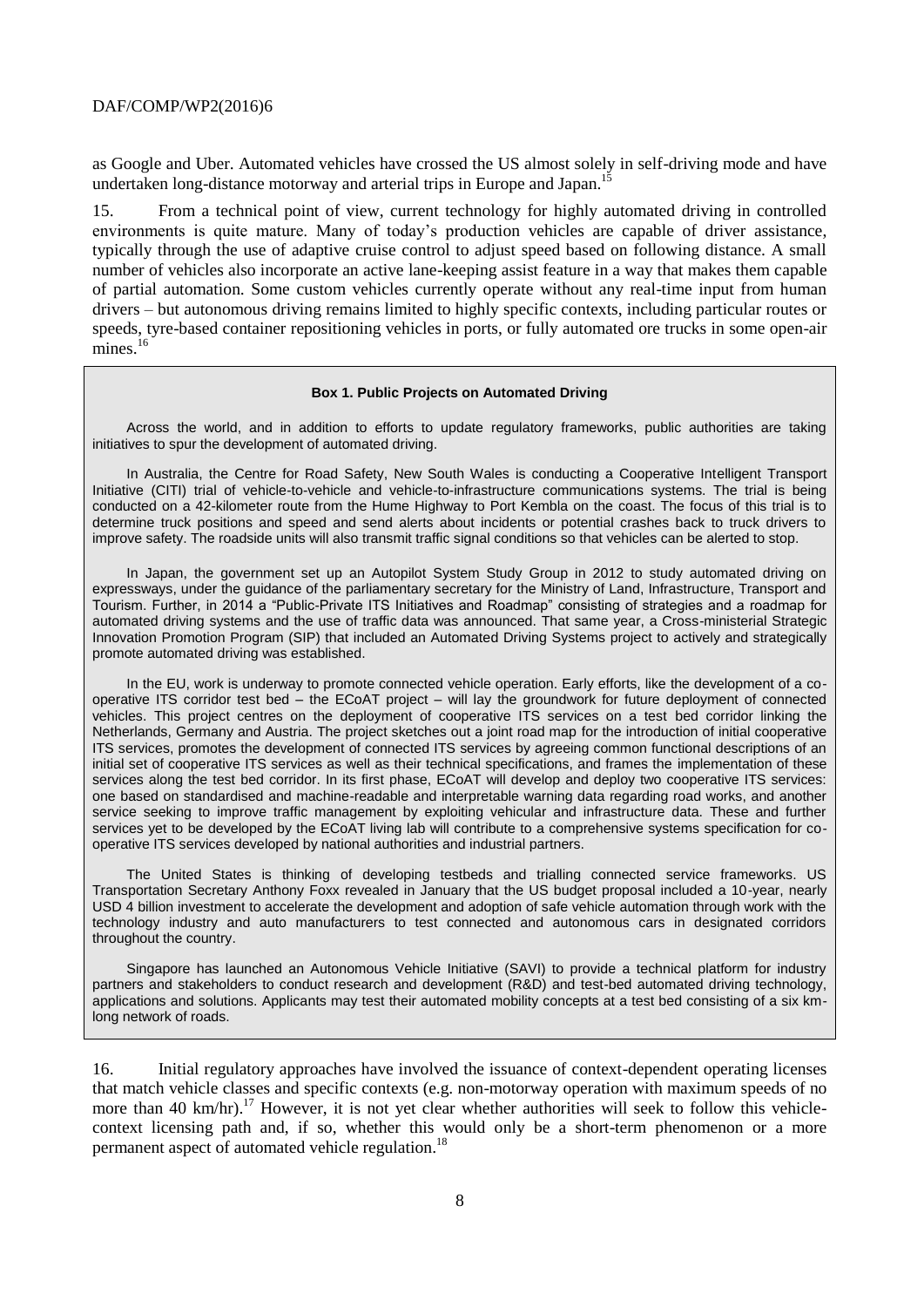# <span id="page-8-0"></span>*2.1.2 Vehicle Sharing*

17. According to the International Transportation Forum, an OECD sister body, cars are underused assets – most are used less than one hour a day. Much of their capacity is also underused, since cars typically display low levels of occupancy in each trip – often only one occupant.<sup>19</sup> Efficiently matching supply and demand – e.g. driver/vehicles and passengers – is the fundamental problem that must be solved to enable cars to be more efficiently used. The logistical challenges of achieving this balance are numerous, and the historic inability to address these challenges adequately has given rise to persistent service challenges.<sup>20</sup>

18. With the arrival of ubiquitous Internet access and dedicated app-based services, car sharing and ride-sharing have quickly grown in popularity and sophistication as numerous successful services have been deployed around the world. These services cut transaction costs, improve the allocation of available capacity, and reduce information asymmetries between drivers, fleet operators and passengers. Consumers value them for providing easy, consistent and universally available services. As a result, these services have gained ground in recent years, especially in urban areas, and have seen a tremendous influx of new entrants, a few of which have generated billions of dollars in market capitalisation.<sup>21</sup>

19. The street hail and taxi rank markets are still qualitatively different from other for-hire markets. This is essentially because lack of, and uncertainty around, supply-demand synchronisation in the street hail and taxi rank markets leads to situations where, absent regulatory control, taxis can exploit natural monopolies at the expense of the consumer. These concerns diminish, or may be even absent, in other forhire services since the potential client can shop around for taxis according to their availability and fares. Nonetheless, for-hire transport is often extensively regulated, including cases of over-specification which can be perceived as being directed at preventing competition (particularly with taxis). The importance of the regulatory framework for car and ride sharing cannot be overstated, since, depending on this framework, competition between the various types of for-hire transport can be intense, partial or nonexistent.<sup>22</sup>

#### **Box 2. Rules on Private Hire Vehicle Specifications in France**

Private hire vehicles are a separate class of for-hire services that cover car-services that operate on the basis of pre-negotiated fares (that preclude fares set on actual trip duration and distance) and pre-arranged reservations. There is a long history of regulating private hire vehicle-type services in France, often in a way to make these services qualitatively different from taxis and, incidentally, to minimise the chance of the former competing with the latter.

In 2014, the so-called "Loi Thévenoud" set out the conditions for private hire vehicle services in France. The law seeks to establish "sustainable conditions for balanced competition between individual modes of passenger transport". It sets the conditions for decrees that will define the "conditions of professional competence" required from the private hire vehicles' drivers and the "technical conditions and comfort" to be met by vehicles.

The law's enabling decrees specify dimensions and characteristics for private hire vehicles, ostensibly to ensure customer comfort. Private hire vehicles must be at least 4.50 metres long and have a minimum engine power of 88 kilowatts. This precludes the use of the compact and sub-compact vehicles that are most common on French roads. The law's implementing decrees also raise the level of driver training to 250 hours of paid courses (not required for taxi drivers), without any subsequent test regarding knowledge or skills. Due to the investment in time and money (approximately EUR 5,000) required for these courses, this requirement effectively limits the number of unemployed who might otherwise seek employment as private hire vehicle drivers.

The "Loi Thévenoud" requires private hire vehicles to return immediately after each trip to the operator's premises or to an underground car park where, incidentally, mobile phone networks work only imperfectly – thus limiting the ability to redeploy vehicles with technology-based platforms. Finally, the law bans the use of the very technology that is at the heart of smartphone-based apps' very success by prohibiting private hire vehicle "and the intermediaries that they use, informing a customer before booking / ... /, regardless of the means used, both of the location and of the availability, immediate or future of a vehicle / ... / when this vehicle is on a public road."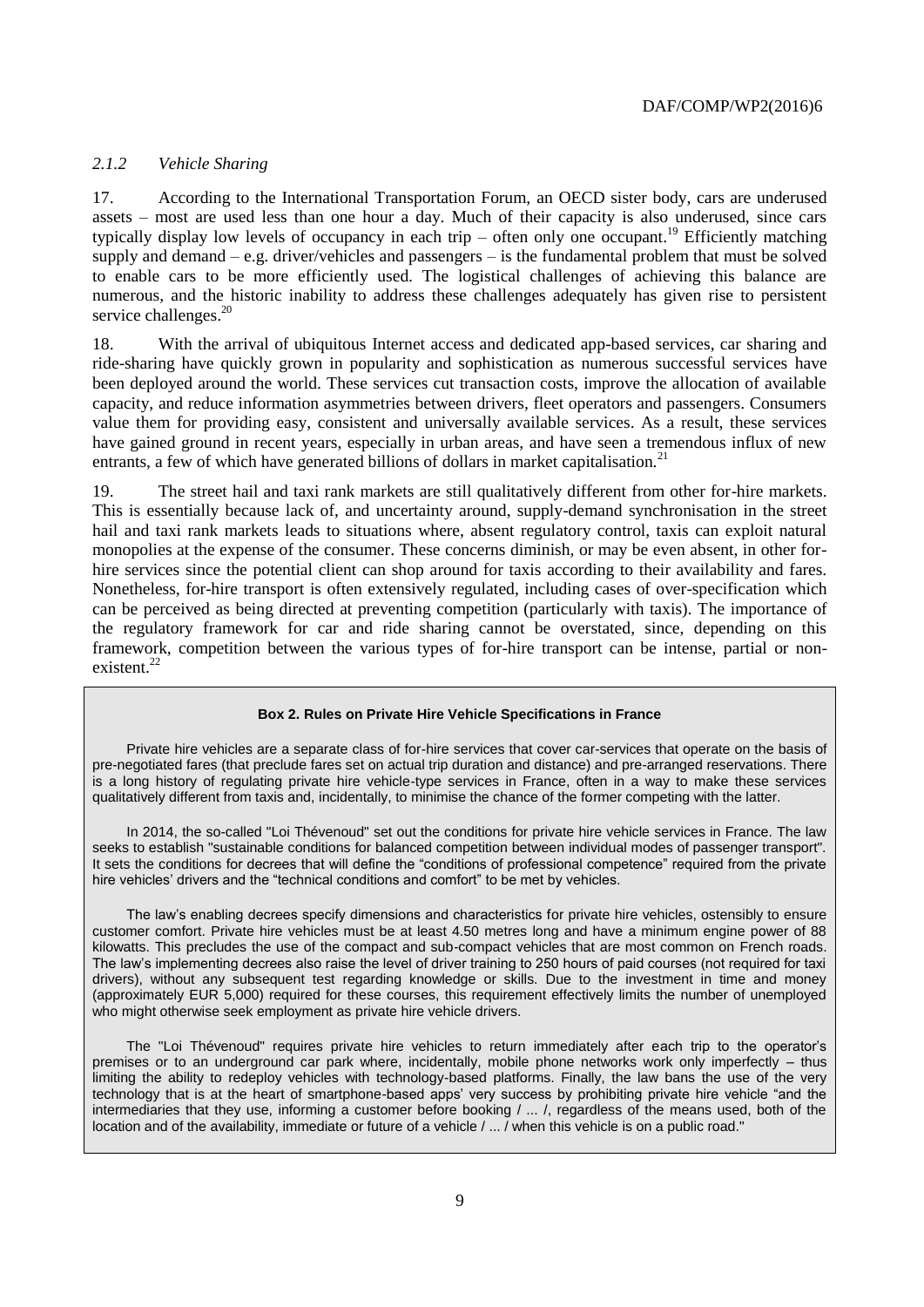# <span id="page-9-0"></span>*2.1.3 Electrification*

20. Electric vehicles have a number of interesting characteristics that make them a favoured instrument in strategies for sustainable road traffic: (i) high energy efficiency, (ii) low CO2 emissions depending on energy source, and (iii) low local pollution.<sup>23</sup>

21. Fuel-cell electric vehicles have been considered as a viable technology option in the past decade; their high production costs, however, have shifted the focus to hybrid and battery electric vehicles. Most major vehicle manufacturers currently offer hybrids, and the first generation of plug-in hybrids and massproduced battery electric vehicles are currently being introduced into the market.<sup>24</sup> The markets for these vehicles in Japan, Europe, and the US are highly dynamic; new vehicles are introduced almost on a monthly basis. $25$ 

22. Nonetheless, the current prospects for electric vehicles are hampered by high vehicle prices paired with a comparatively low use value – including limited payload, uncertainty regarding durability and safety, and short driving range. This is not unusual for novel automotive technologies. Air-bags, antilock braking systems, and electronic stability controls offer additional value to consumers but were expensive when they were launched. These technologies were therefore first introduced into high-price vehicles for which consumers are willing to accept a price premium in exchange for superior product functionality. Eventually, technological learning reduces production costs and enables the diffusion of novel technologies into mid-price and low-price vehicles.<sup>26</sup>

23. At present, a number of studies foresee price-parity between electric and fossil fuel vehicles to occur sometime between 2020 and 2030.<sup>27</sup> Importantly, however, vehicle manufacturers and policy makers support the gradual electrification of road transport via the introduction of innovative plug-in hybridelectric vehicles, battery-electric vehicles, and fuel-cell-electric vehicles. As such, these vehicles often benefit from subsidies and other advantages that seek to level the playing field with fossil fuel vehicles absent price-parity.

## <span id="page-9-1"></span>*2.1.4 Practical Implications*

24. The intersection of digital innovation, automation, vehicle sharing and electrification has a number of implications for individual transportation, and car markets in particular. Some are already evident, such as the entry of tech-based companies into car markets. Other consequences, which also deserve attention, are the creation of new markets for car transportation services, into which both new entrants and incumbent automakers are entering; increased collaboration between incumbent automakers and digitally savvy companies; and, potentially, changes in the underlying structure of the provision of private and public transportation services.

25. Competition authorities will be faced with these developments in their day-to-day activities. Agencies will have to review mergers and co-operation agreements between incumbent automakers and tech companies. They will also need to update market definitions and identify competition dynamics; and will have to advise on the adoption of regulations and standards to ensure they are pro-competitive. They will also have to monitor markets for anti-competitive behaviour and infringements of competition law.

26. The introduction of innovative transportation services by new entrants is one of the most visible ways that new technologies are making their presence felt. The best-known examples of this are commercial transportation applications such as Uber and Lyft in the US, Cabify in Spain and South America, and Didi in China.

27. The rapid growth of new service providers, such as car-sharing (e.g. Zipcar, AutoLib) and ridesharing services (Blablacar, Liftshare), in urban areas in particular signals the growing importance of these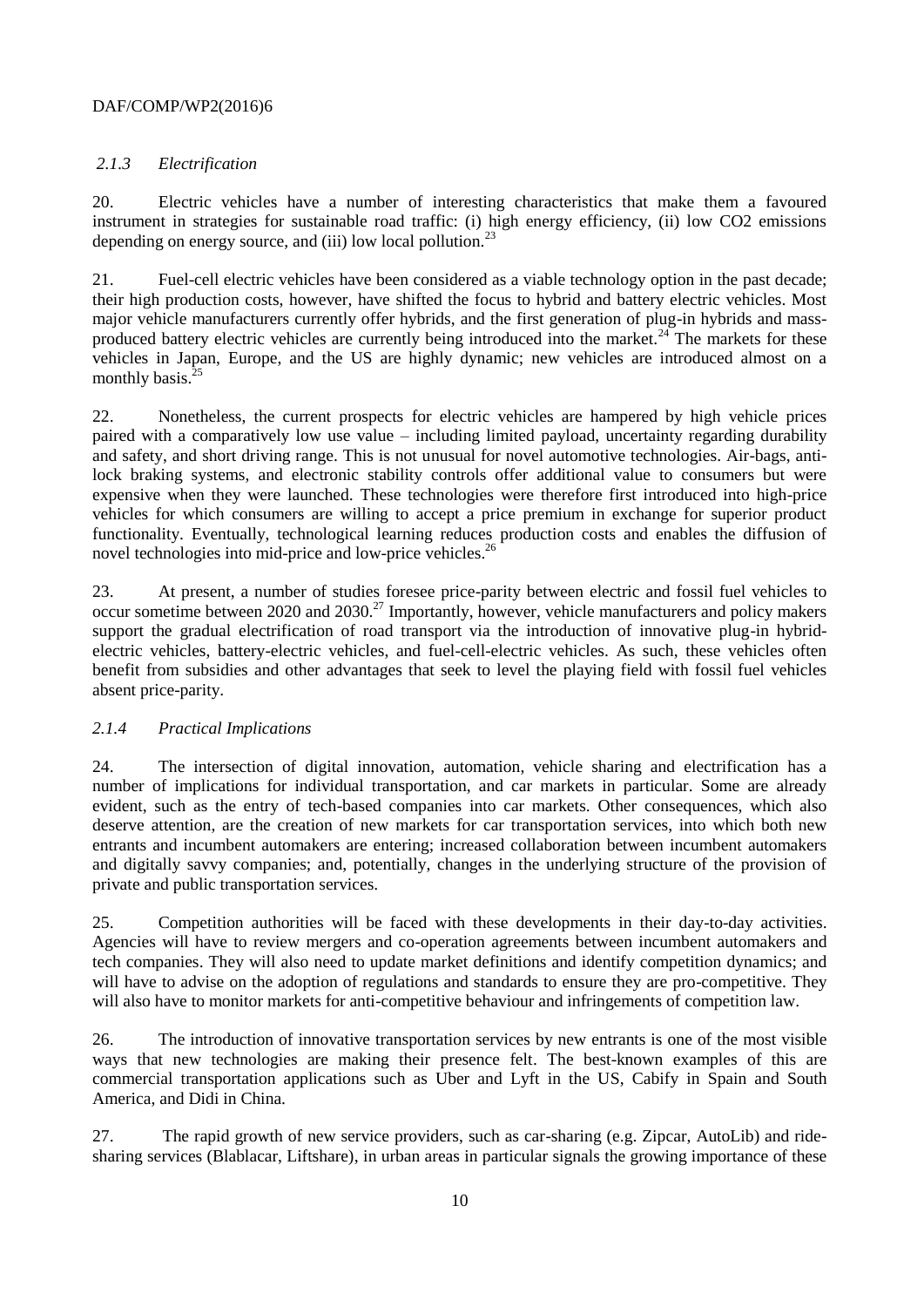services, which can be provided by private and public entities alike. For example, Autolib, an electric car sharing service in use in Paris, France, has today around 130,000 registered users with around 10,000 individual uses per day. $^{28}$ 

28. The combination of automated driving and ride-sharing has the potential to completely change passenger transportation, particularly in urban environments. This is not a far-fetched possibility. Uber has since August 2016 allowed customers in downtown Pittsburgh to summon self-driving cars from their phones (supervised by persons in the driver's seat for the time being).<sup>29</sup> Almost simultaneously, a monthlong trial was launched in Helsinki, Finland, whereby self-driving buses will operate alongside normal traffic.<sup>30</sup>

29. Auto-makers are also entering the new passenger transportation services markets made possible by these technological developments. BMW, in partnership with RideCell, a San Francisco-based company whose software serves as a kind of high-tech traffic controller, recently launched a new car-sharing service, ReachNow, which will enable Seattle residents to pick up and drop off 400 cars wherever they like.<sup>3</sup> Daimler has a similar service called Car2Go that is available in New York, Austin, Minneapolis, Vancouver and Portland. Audi also launched a car-sharing service in San Francisco and Miami called Audi at Home (though it is currently limited to residents of one luxury condominium complex in each city).

30. In addition to competition between new entrants and incumbents, there are also examples of increased co-operation between them. It requires institutional knowledge to navigate the supplier networks for vehicle production, which creates incentives for automakers and tech companies to ally.

31. In April 2016, General Motors<sup>32</sup> teamed up with Lyft to create a US-wide network of self-driving cars; General Motors will also become a preferred provider of cars to Lyft drivers for short-term use, and set up hubs where Lyft drivers can rent and operate cars without owning them.<sup>33</sup> Also in April 2016, the Volkswagen Group acquired a USD 300 million stake in Gett, an Israeli ride-hailing start-up that operates in over 60 cities worldwide, with the stated goal of adopting a joint growth strategy focused on the collaborative development and market expansion of on-demand transportation services in Europe and beyond. Also in April, Toyota and Uber entered into a memorandum of understanding regarding future collaboration, starting with trials in countries where ride-sharing is expanding<sup>34</sup>, while Google and Fiat Chrysler Automobiles announced a partnership with a view to integrate Google's autonomous driving technology into the latter's vehicles<sup>35</sup>. Finally, Apple announced in May 2016 an investment of USD 1 billion in Didi, China's biggest ride-hailing service. $36$ 

32. In short, individual passenger transportation markets and business models are changing. As a result of these developments, buses and rail will face increasing competition from car-based transport, particularly in densely populated areas and in short-distance routes. Previously separate services, such as taxis, private-hire vehicles<sup>37</sup>, commercial transportation applications, and car- and ride-sharing services will increasingly adopt the same or similar technologies, which may lead to the merger of previously separate markets.<sup>38</sup> Auto-makers' business models forecast a shift from selling cars and buses to selling 'travel time well spent'. This focus on the user experience beyond the driving task could result in entirely new markets – markets that traditional vehicle manufacturers will have to share with new entrants.<sup>39</sup>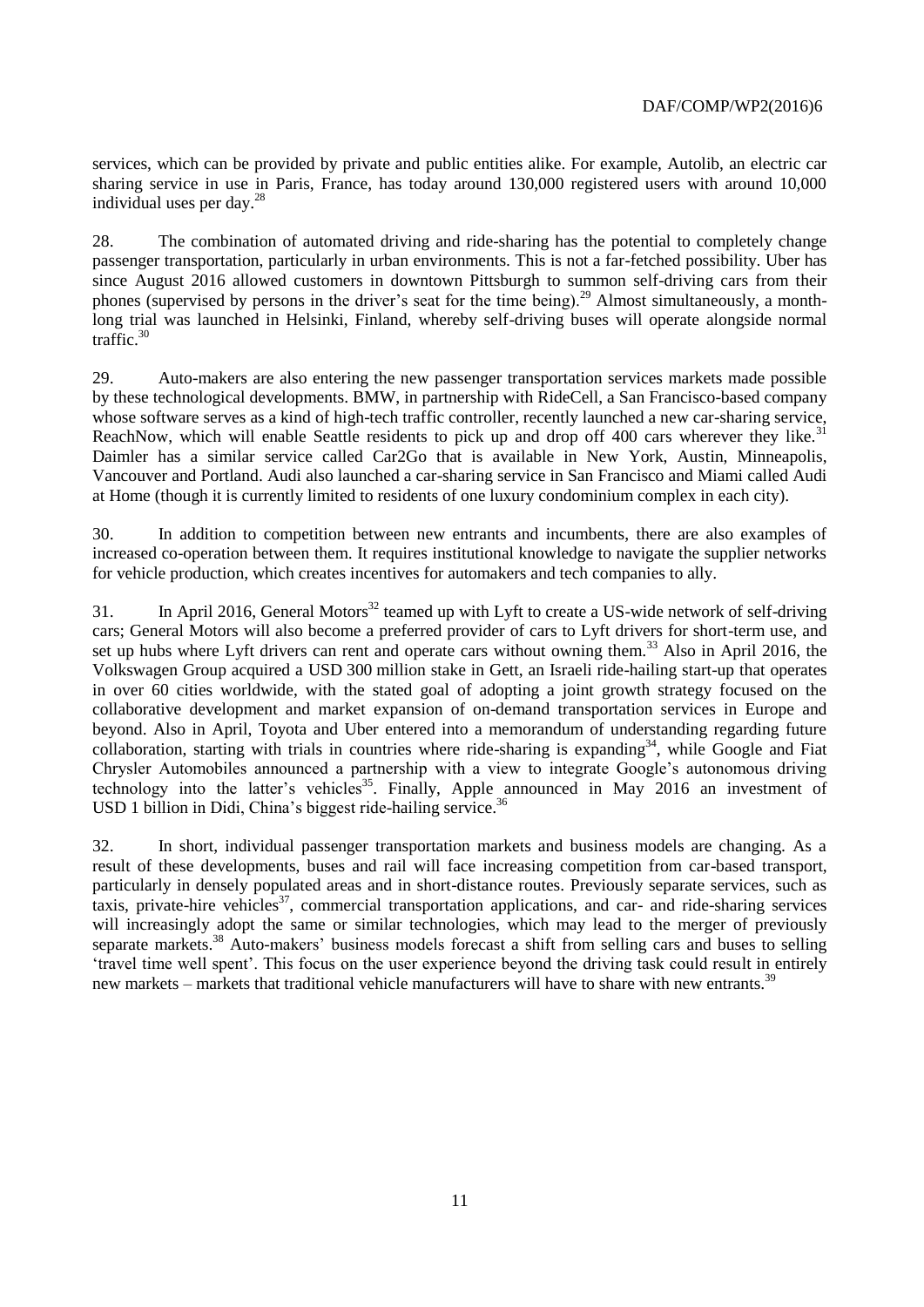#### **Box 3. Long term possibilities for urban transport**

Sharing individually-owned vehicles, driving partially automated vehicles and adopting hybrid electric vehicles may only be a bridge towards a more fundamental shift to an "Internet of vehicles" where lines between private and public transport will be blurred and where the identification of the most effective means of conveyance for the trip at hand will matter more. Such a system would not only reduce the environmental impact of daily mobility, it could also fundamentally change the way in which people move and live, particularly in cities.

Vehicle automation is particularly appropriate for low-speed travel during peak periods. At present, self-driven passenger shuttles and taxis might operate at low speeds in central business districts, corporate campuses, university campuses, military bases, retirement communities, resorts, shopping centres, airports and other semi-closed environments, as well as for first and last-mile transit applications. Particular parking facilities may support automated valet functions, and conventional cars assigned to car sharing programmes might eventually reposition themselves by traveling at low speeds on particular roads during non-peak periods.

Urban applications of these technologies may benefit from specialised infrastructure. Physical infrastructure might include vehicle-to-vehicle and vehicle-to-infrastructure communications equipment, ground-based units for global navigation systems, dedicated facilities comparable to bus and bicycle lanes, on-street parking restrictions, and specific roadway or pavement modifications. Digital infrastructure might include the maintenance of highly detailed roadway maps and pertinent traffic operations data. Use of intelligent transport systems and new vehicle-to-vehicle and vehicle-to-infrastructure communication technologies may go a long way to optimising the use of infrastructure.

It is highly likely that urban transportation will end up being better managed to deliver smoother high-capacity flows. For example, the International Transport Forum (ITF) conducted a study examining the changes that might result from the large-scale uptake of a shared and self-driving fleet of vehicles in a mid-sized European city where a dispatcher system manages the centralised task of assigning mobility requests to cars. The conclusions of this study were that car sharing may make it possible, at the extreme, to remove 9 out of every 10 cars in a mid-sized European city, while simultaneously significantly reducing average waiting and travel times. Furthermore, self-driving fleets would almost completely remove the need for on-street parking, thereby releasing significant urban areas for other uses. A particularly striking result is how a shared mobility system is forecast to improve social access and inclusion: in the ITF's simulation, inequalities in access to jobs, schools or health services across the city virtually disappeared.

An example of a current system that may pre-figure these future developments is UbiGo. Under this system, which is currently being tested in Gothenburg, paying households have been subscribing to a fully integrated mobility service that combines public transport, car-sharing, rental car service, taxi and a bicycle system – all in one app and one invoice. The project works like a flexible mobile phone subscription but with units for public transport, car, taxi, etc., accessible to all members of a household through digital punch cards in the cloud.

#### <span id="page-11-0"></span>*2.2. Public Transportation*

33. Passengers want different transport modes to be fully integrated within the transport system so that they can plan and purchase door-to-door journeys with confidence. The provision of seamless door-todoor services across combined geographic areas requires a degree of coordination and co-operation between neighbouring networks and modes of transport, e.g. timetables planned to minimise inconvenience. As a result, public authorities often have a responsibility to make sure that public transport is functioning seamlessly across modes and areas.<sup>40</sup>

34. In rural areas, it is difficult for conventional public transport to meet the needs of different population sizes and densities. Mobile applications allow for the development of new services better suited to individual needs, and can underpin innovative transport services to provide alternative transport supply solutions. For example, recourse to new technologies and digital platforms can improve the utilisation of existing vehicle stock, particularly by facilitating the pooling of passengers and structuring demandresponsive transport systems in which the routes travelled by buses, their stops, and the timing of the service can be flexibly adapted to passenger demand.41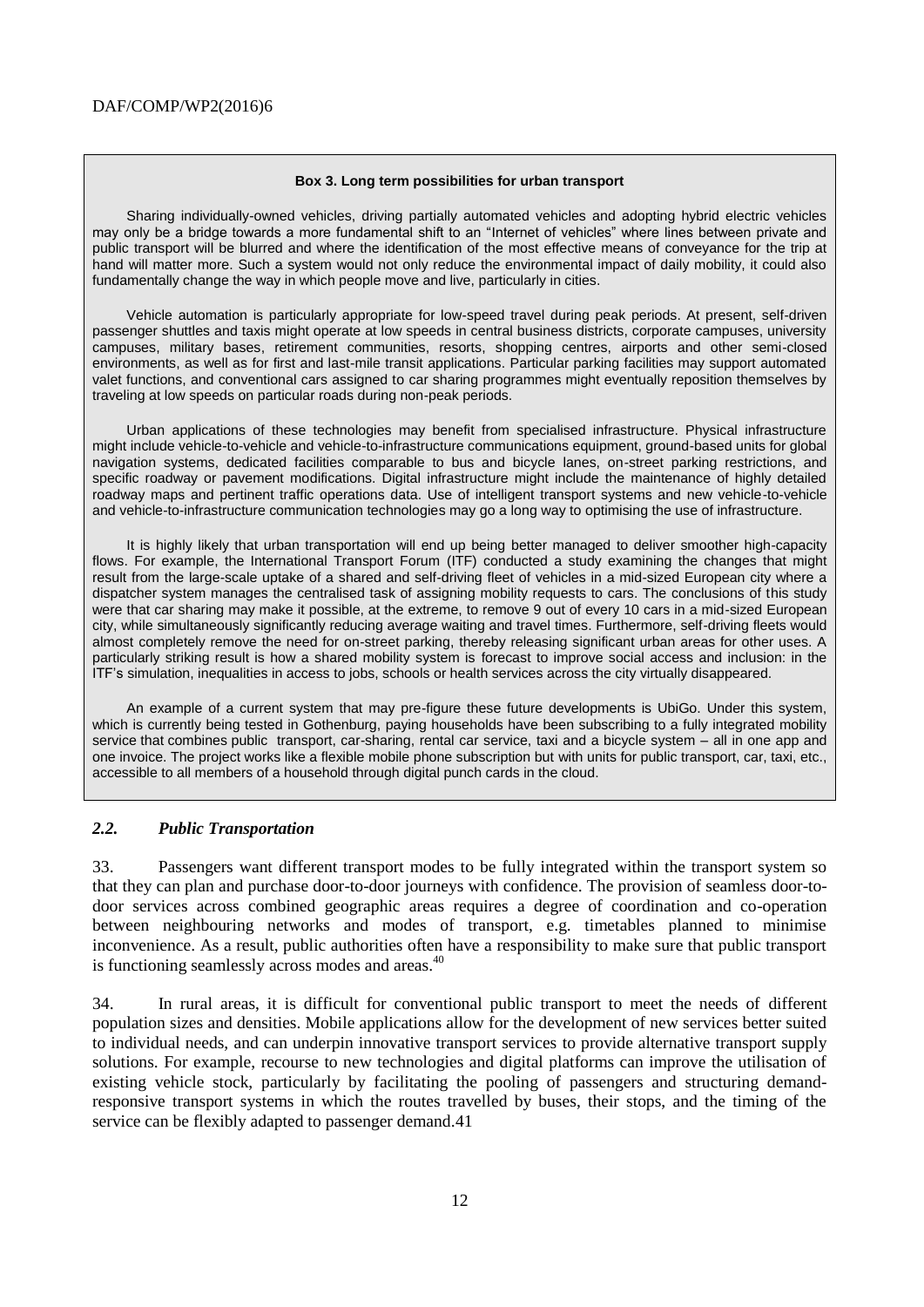35. In the short term, there are potential new markets in road transport for demand-responsive transport to railway stations and airports, for access to workplaces outside urban areas, and for integrated demand-responsive transport supply for the general public supplementing or replacing regular public transport services.<sup>42</sup> New technologies may also make combinations of transport services primarily provided for other purposes – e.g. post or freight – with passenger transport services an attractive option.

## <span id="page-12-0"></span>*2.2.1 Rail Transport*

36. Railways are also benefiting from innovations, even if they seem to be more incremental than those in road transportation. The next wave of developments in rail transport will nonetheless likely come from the adoption of digital technologies. Digitisation will improve punctuality, safety and the flow of railway traffic. Highly reliable and resilient systems will offer network-wide traffic management capabilities that will be able to track the precise location and current status of every train on the network.<sup>43</sup>

37. Related developments could also lead to increasing rail automation.<sup>44</sup> A recent paper has identified a number of technologies that are relevant for rail automation, and clustered them into four groups: (1) data collection<sup>45</sup>, (2) data transfer<sup>46</sup>, (3) data management<sup>47</sup>, and (4) devices<sup>48,49</sup> While several of these technologies are already available, integrating them in a smarter manner has the potential to optimise operations such as train traffic control, ticketing, security and passenger counting.<sup>50</sup>

38. Other passenger rail innovations, especially High Speed Rail, have acted to extend the competitive range of rail services. A number of "soft" innovations in policy, structure and regulation (such as the breakdown of integrated railways into owner-tenant approaches or the EU's efforts to engage full infrastructure separation, which follow the Recommendation of the OECD Council's 2001 Recommendation on the Structural Separation in Regulated Industries [\[C\(2001\)78/FINAL\]](http://www2.oecd.org/oecdinfo/info.aspx?app=OLIScoteEN&Ref=C(2001)78/FINAL)) have led to the expansion of the role of the private sector through franchises, concessions or even full privatisation.<sup>51</sup>

39. Rail is a multi-product natural monopoly, entailing extremely high fixed costs which can hinder market entry and exit. It comprises different levels of production, including the rail infrastructure and rail operators.<sup>52</sup> Although some parts of the industry cannot sustain competition and are best structured as regulated monopolies, many countries have tried to establish mechanisms for introducing intra-modal competition in attempts to revitalise the market and increase efficiency.<sup>53</sup> Intra-modal competition can take a number of forms depending on the structure of the railway system and the nature of the infrastructure. The most important forms of intra-modal competition are: side-by-side competition<sup>54</sup>; end-to-end competition<sup>55</sup>; competition between tenants and owner or among tenants<sup>56</sup>; and competition for the market<sup>57</sup>.<sup>58</sup> Nonetheless, some countries retain a monopoly system, an option which can be driven by a desire to achieve economies of scale or to ensure stable operations without extra transaction costs.<sup>59</sup>

40. The main developments in OECD railway sector reform since 2005 have been the opening-up of rail services to competition. The impact of these efforts is not yet completely clear. For example, while efforts in the European space to establish structural separation should have incentivised market entry, few companies have disclosed their intentions to invest in passenger rail operations. The potential impact of new entrants on the rail market seems limited in the short run, and the lead-time needed to procure rolling stock and the level of investment required is likely to limit market moves. As such, competition is expected to be driven mainly by incumbent passenger rail operators expanding their operations in other jurisdictions rather than by new entrants. $60$ 

# <span id="page-12-1"></span>*2.2.2 Buses and Coaches*

41. In most jurisdictions, the provision of public transport is provided by public authorities, either directly or through a concession, or it is subject to licensing, which is usually conditional on requirements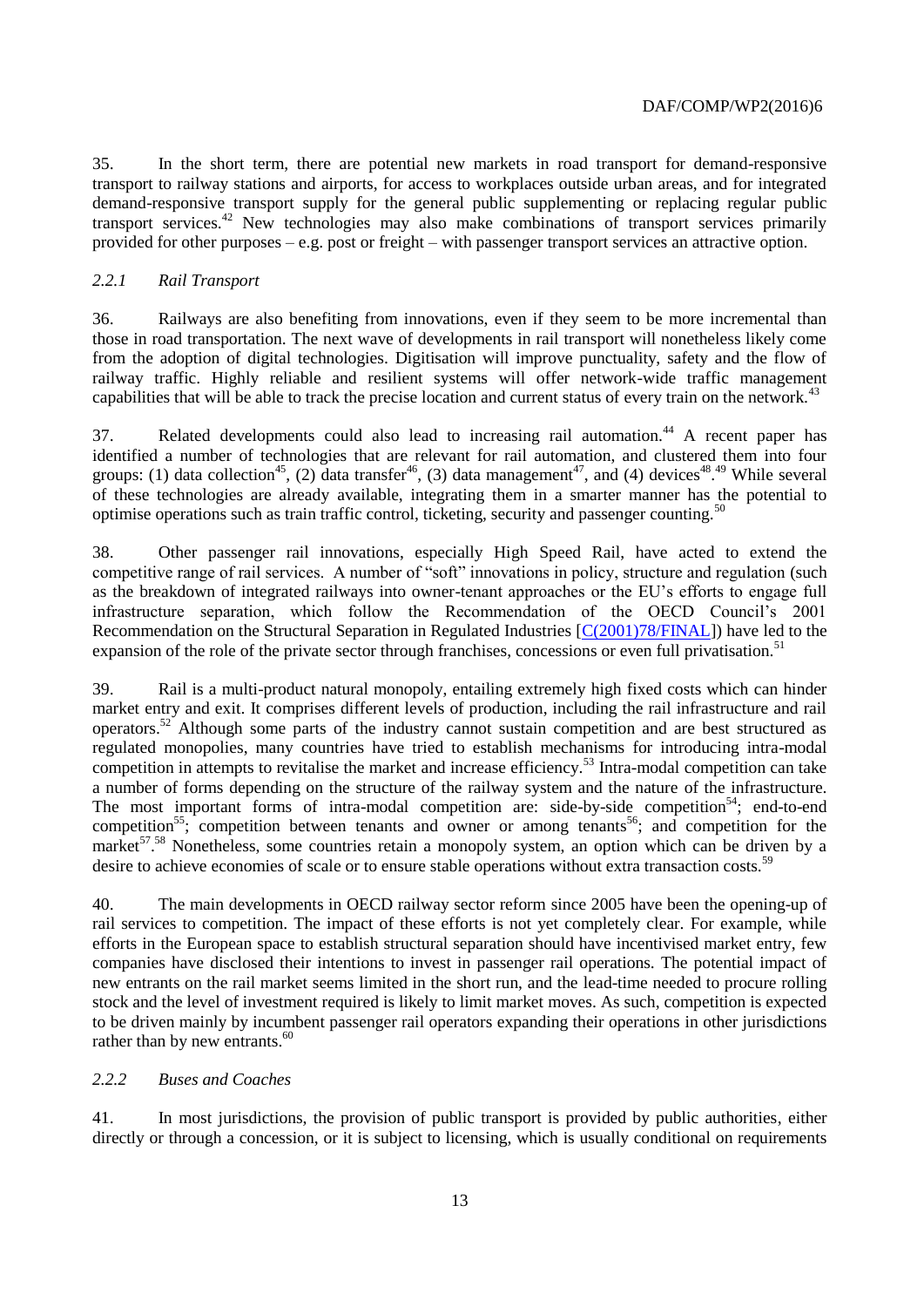regarding reliability, professional competence, vehicle certification, quality of service, and financial stability, among others. Bus services can be provided either publicly, privately or through a mix of both, and the level of market liberalisation varies across jurisdictions. From a competition perspective, ensuring a level playing field between public and private companies, and limiting harmful distortions of competition that may result from subsidies have been identified as priorities $61 -$  and, as is made evident in the box below, competition agencies may face requests for advice on how to ensure competition in this sector.

#### **Box 4. Competition and Markets Authority's Advice to Local Authorities**

The UK's CMA was consulted by a number of local transport authorities (LTAs) as to rules on network planning for local bus services and as to joint ticketing.

On transport partnerships, the CMA recommended to LTAs that the network planning process should: (a) allow for rival operators to seek approval to run services in competition with an existing operator; (b) allow the provision of services to evolve, particularly if there are already restrictions in place due, for example, to congestion and pollution concerns; (c) not take into account the commercial impact on an incumbent operator of another operator establishing a new service. Furthermore, as part of a partnership scheme, LTAs may wish to seek minimum standards for bus operators participating in the scheme, for example in terms of the quality of the fleet that they are operating. While minimum standards can deliver benefits to passengers in terms of overall service quality and satisfaction, it should not be made unnecessarily difficult for operators to meet requirements to run bus services within the local area. Entry requirements should be proportionate and clearly justified in relation to the objectives of the scheme.

As regards ticketing agreements, the CMA recognised that a variety of smart ticketing technologies have been and will continue to be introduced, resulting in the development and introduction of new ticket formats and new types of tickets (new products) to be offered to consumers. While such agreements may *prima facie* infringe the prohibition on anticompetitive agreements, they can also result in benefits that outweigh their negative impact on competition. Such schemes can deliver increased convenience to those passengers who choose to use multi-operator ticketing products, while helping smaller or growing operators to overcome barriers to entry and expansion. In this way, implementation of an effective ticketing scheme can enhance competition. However, arrangements for integrated customer management records, smart ticketing and real time data have the potential to harm competition if they were to result in competing operators being able to share commercially sensitive information which, in turn, could allow operators to coordinate their activities. When considering setting up such arrangements, LTAs should establish appropriate firewalls.

42. While competition *for the market* is the most common form of competition in this sector, the reasons why this may be preferable to competition *in the market* may be eroded by technological developments. For example, one reason why tendering bus services may be preferable to competition between bus operators is that passengers are mostly interested in the timing of service on point-to-point trips rather than in the nature of the provider, which creates strong incentives for opportunistic behaviour by bus operators. Further, a number of routes are not commercially viable, but providing services on them may be important for social reasons; subsidies thus become necessary.<sup>62</sup>

43. Digitisation allows for demand-responsive services that diminish the need for subsidies by allowing for better targeted and more cost-effective services, and remove the scope for opportunistic behaviour. Furthermore, when a contract is awarded and the winner becomes the sole provider of the service for a certain number of years, appropriate *ex post* monitoring is essential to ensure that safety and quality standards are satisfactory. As in other sharing economy services, standards of security and quality may be better enforced through rating systems reflecting user evaluation than through sporadic public monitoring – even if regulatory goals which may not be effectively monitored by customers, such as environmental standards or accessibility for disable passengers, will still require public enforcement. Thus, current legislation on public transport may need to be reconsidered in the light of these new services, enabling innovation and market entry where possible.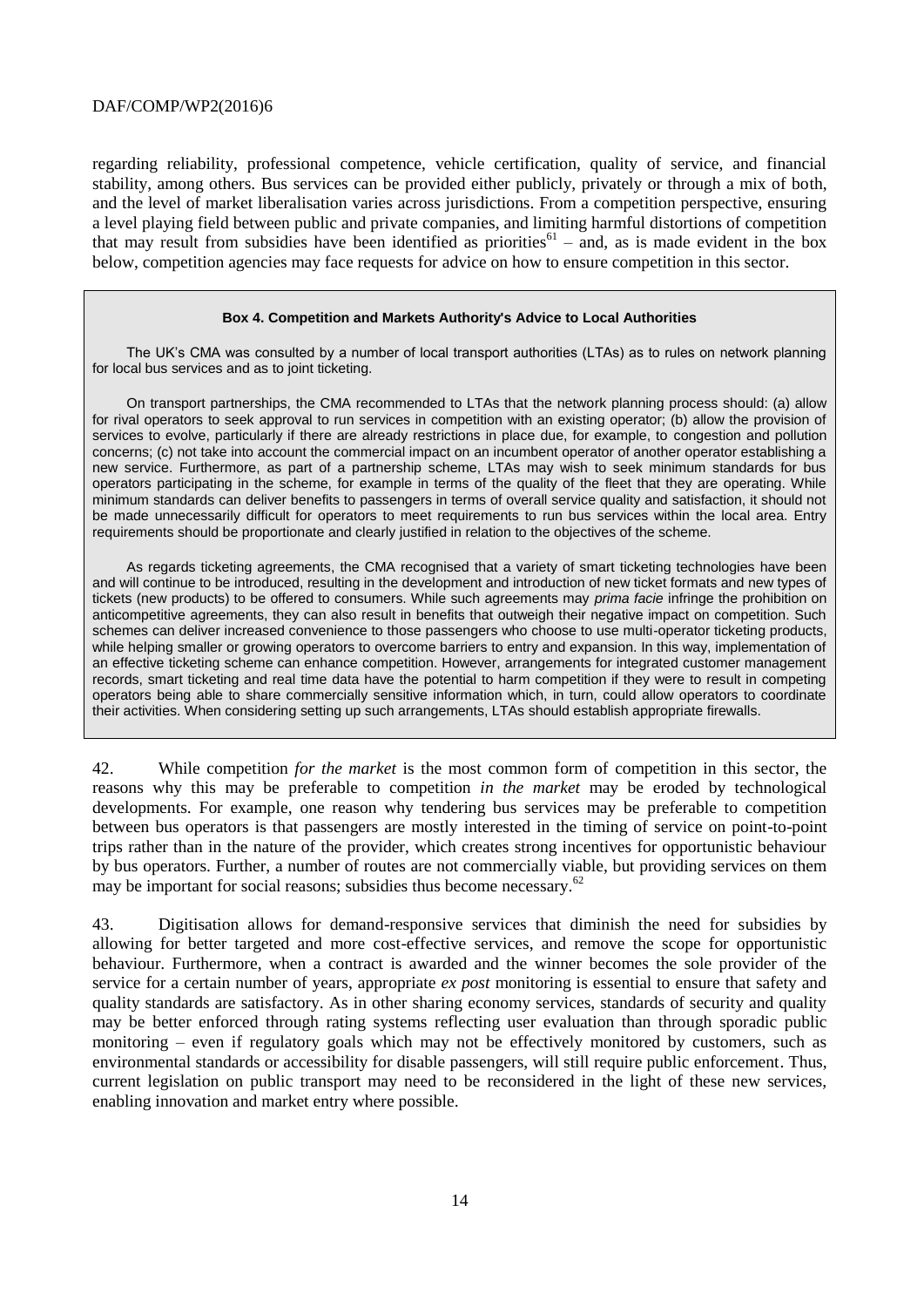## <span id="page-14-0"></span>*2.2.3 Intermodal Competition*

44. While buses and rail are likely to face increasing competition from car-based transport, the intensity of competition in longer routes and in less densely populated areas will vary, and it is likely to be affected by patterns of use and local coverage of public transportation services. Further, changes in the competitive dynamics of road transport may indirectly affect rail through inter-modal competitive pressure. Many rail services have close substitutes in other transport modes, and face competition in particular from buses on shorter or medium distances.<sup>63</sup>

45. An important element of inter-modal competition is price. However, the price charged to customers often does not reflect the full costs of the provision of the service. For example, substitutes for the rail mode – particularly road transport – are frequently not efficiently priced, since they do not reflect all infrastructure, accident, environmental and congestion costs. Although toll roads and various forms of road pricing are becoming increasingly common, it is not yet common practice in OECD countries to directly charge road users for the use of the major part of the road network.

46. As a result, some of the costs of using the road network, such as the cost of providing the infrastructure or congestion costs, may be under- or unpriced. $64$  If the road mode is under-priced, it is economically efficient (if only second best) to also under-price the rail mode, with associated subsidies if necessary. In part due to mispricing of substitute modes, virtually all OECD countries subsidise the rail sector in some way – at least through public financing of new infrastructure, and often through direct subsidies for passenger services. The effect of these regimes is the absence of a level playing field absent subsidies and the potential distortion of inter-modal competition.

47. Particular regimes may benefit one mode of transport or another depending on the regulatory regime; however, technological developments could affect the existing balance of transport modes. Subsidies are often now available for electric vehicles in a number of jurisdictions, reflecting lower pollution costs. Developments in road transport may allow for more efficient pricing of road transport, and thus change the calculus regarding the desirability of subsidising rail. For example, should environmentally clean road transport be able to replace rail in the provision of socially desirable services, one of the reasons underpinning rail subsidies may be eroded; however, concerns with increased road congestion may counterbalance this, and the calculus may also be influenced by considerations regarding the ability to charge for the use of the road infrastructure.<sup>65</sup>

48. Ultimately, there is no universally applicable policy prescription – regulatory regimes may grant an advantage to one mode of transport or another depending on the circumstances, and legitimate political decisions can be adopted favouring some transport modes over others. Given the speed of developments, regulators should nonetheless routinely review the regulatory framework and seek to identify, at any given point in time, what regulatory concerns can now be best addressed by the market. The goal is to maximise competition, while simultaneously creating an environment conducive to investment and innovation on passenger transport where regulatory concerns are addressed and political preferences implemented.

# <span id="page-14-1"></span>**3. Freight**

## <span id="page-14-2"></span>*3.1 Rail*

49. Innovations in freight technology, such as heavy haul techniques, signalling improvements and inter-modal systems have significantly reduced the cost of rail freight services.66 The adoption of digital technologies, particularly when coupled with location data, will yield a much more efficient use of railways, with a related impact on their competitive position.67 Automated data collection in the railway network will allow for the continuous monitoring of the railway infrastructure condition, providing more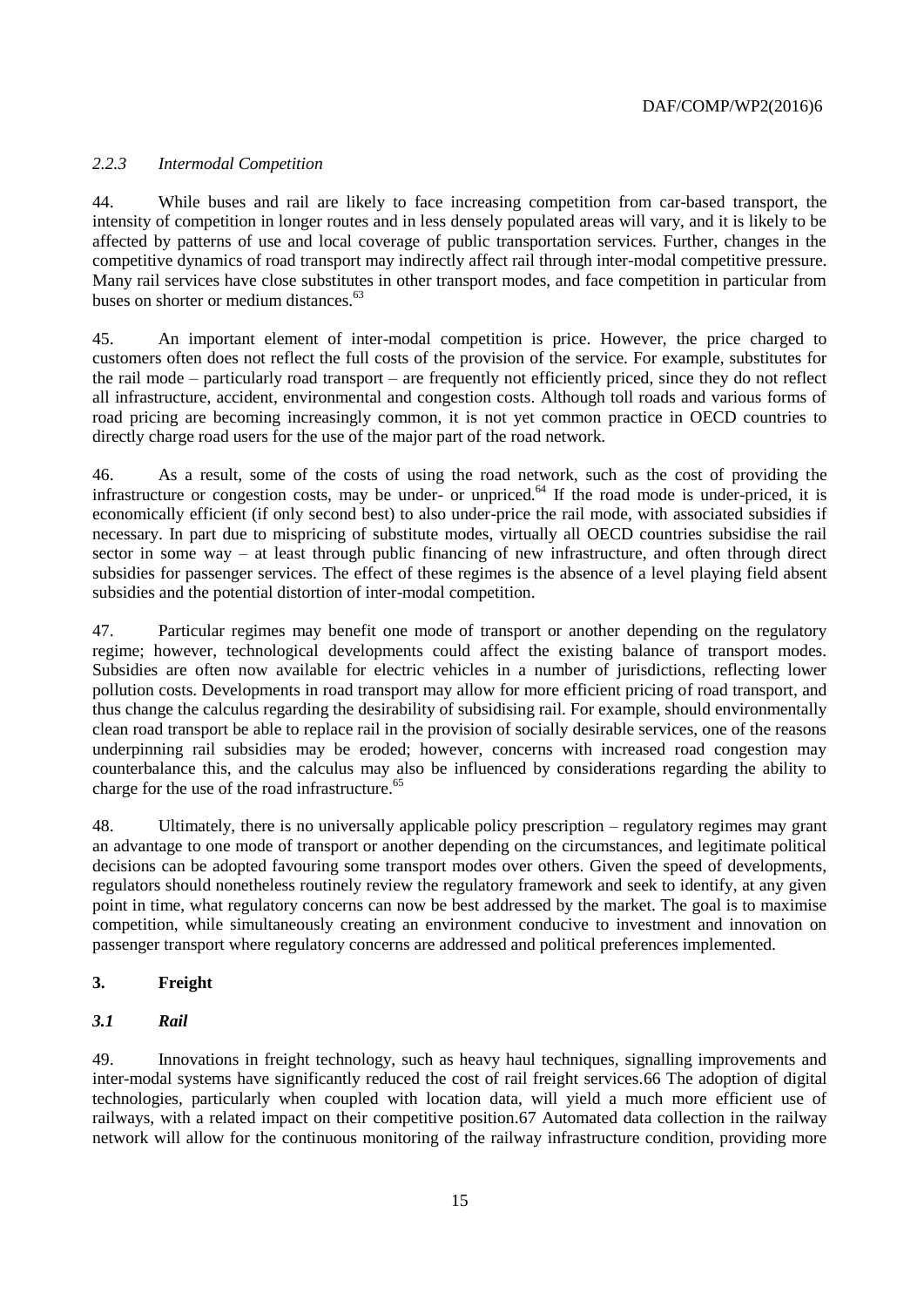accurate real-time information on, for example, rail wear and the need for safety device replacements, thereby helping to prevent disruptions caused by deficient conditions. Digitalisation will also allow customised real-time information on specific journeys to be provided to customers.68

50. It is widely accepted that there is great potential for the adoption of automation in rail transport.<sup>69</sup> It has been predicted that, if technological change continues we may expect in the future to have: trains without crews (which is already done today in some urban subways); real-time system management of all trains without wayside signals; real time monitoring of all equipment condition and maintenance planning (which already done by some US freight railways); and even tighter integration of rail services into logistics chains.<sup>70</sup>

51. Rail automation offers possibilities for further and more efficient optimisation in different areas of the rail freight market. It allows distances between trains, conflicts at junctions and energy consumption to be optimised. For infrastructure and rolling stock, automation allows maintenance processes to be optimised.<sup>71</sup>

# <span id="page-15-0"></span>*3.2 Trucks*

52. Road freight is an area which is likely to both benefit from and provide a basis for further developments in automated driving. Technologies for the automation of heavy goods traffic are already rather advanced, if not fully operational. Recently, for example, Daimler unveiled a truck that is advanced enough to enable the driver to cede full control in certain traffic or environmental conditions.<sup>72</sup> Companies are also testing heavy vehicle platooning. Vehicle platoons are a particularly promising application for automated driving in freeways, which is likely to start being deployed in the short- to medium-term. Already, a convoy of mostly self-driving trucks drove across Europe in April 2016 from Sweden to the port of Rotterdam.<sup>73</sup>

<span id="page-15-1"></span>53. The fulfilment of the benefits brought about by developments in road freight will depend on the regulatory framework allowing these developments to be implemented. A number of countries have already started working on rules for self-driving road transport, particularly in Europe<sup>74</sup>, the US<sup>75</sup> and Japan<sup>76</sup>.

<span id="page-15-2"></span>54. Benefits of automating road freight may include significant fuel savings from platooning technologies and, for fleet operators, lower labour costs, which currently correspond to between 50% and 75% of all road freight costs. Further, whereas drivers are restricted by law from driving more than a certain number of hours per day without taking an 8-hour break, a driverless truck could drive nearly 24 hours per day. Thus, automation technology could double the output of transportation while more than halving costs. Since trucking represents a considerable portion of the final cost of all consumer goods, consumers everywhere will experience this change as lower prices and higher standards of living.<sup>77</sup>

55. Regulators can expect to face a number of challenges brought about by truck automation. First, given the impact on employment of the technological developments outlined above, a political reaction and advocacy of protectionist measures by certain sectors of society are to be expected. Second, given the cost advantages that truck automated technologies may provide to first-movers, the allocation of trucks to companies may well prove problematic, given bottleneck issues and the potential for discrimination by truck makers. Regulators, including competition agencies, may face complaints regarding the behaviour of truck manufacturers, or even be asked to arbitrate the allocation of automated trucks. Last, while there is an international convention on road freight, there are concerns regarding the absence of common standards on automated driving, the interaction of different regulatory regimes, and the obstacles these regimes may place to competition. Thus, competition agencies can expect to play a role in incentivising international cooperation in this field.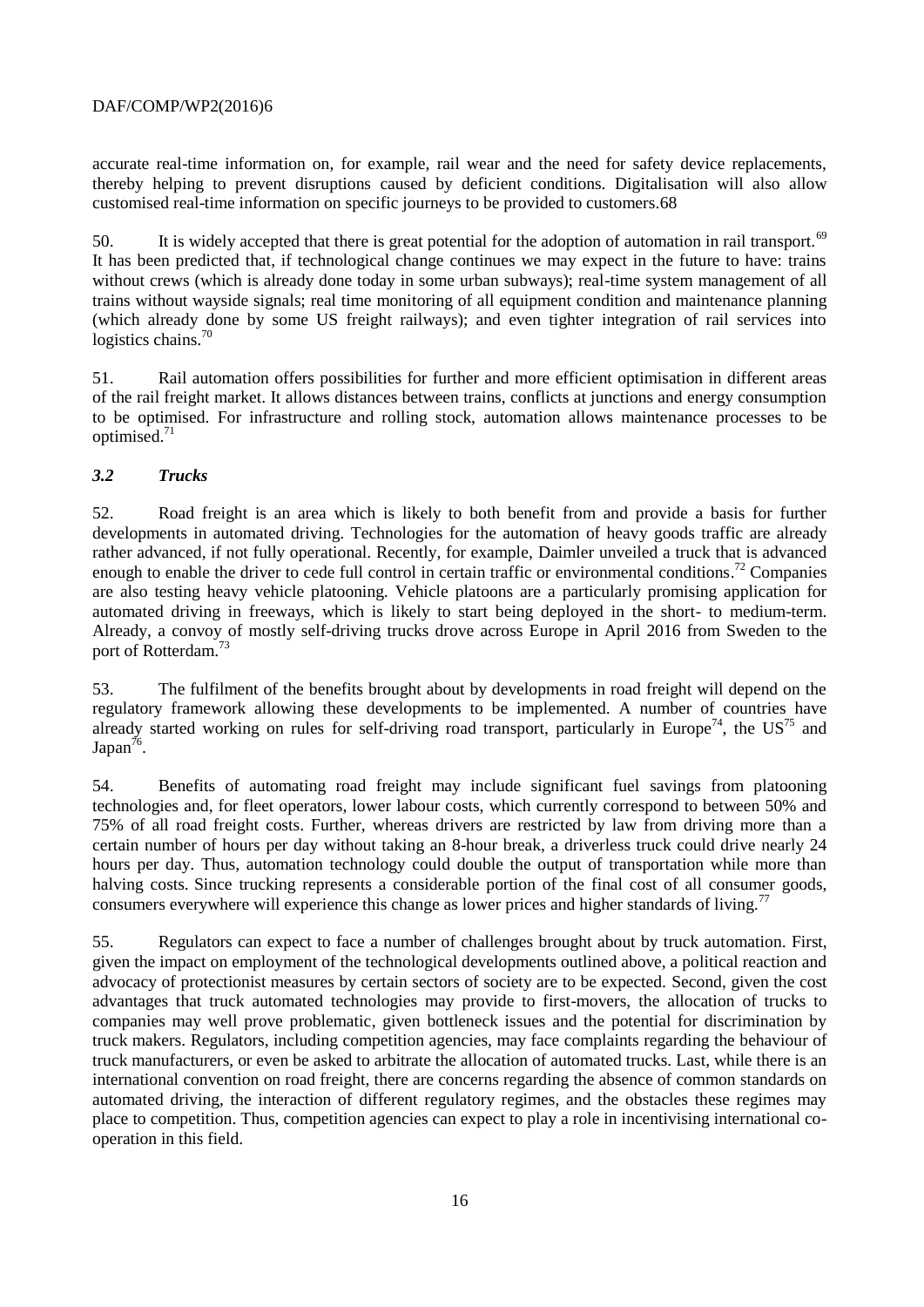# <span id="page-16-0"></span>*3.3 Intermodal Competition*

56. Developments in road freight are occurring in parallel to a number of innovations in rail freight which have led to an increase in efficiency and reduced the cost of rail freight service by as much as half. Taken together, these trends may lead to changes in the dynamics of inter-modal freight competition.

57. In freight markets, railways typically move large lots, ranging from a wagonload weighing 50 tonnes to entire trainloads (unit or block trains) of 20,000 net tonnes or more. Rail freight services are typically relatively slow, with unpredictable arrival times due to marshalling and changes of locomotives and crews. This makes rail suitable for movements of large quantities of lower valued cargo over longer distances at low tariffs.

58. As a general rule, the rail mode has a competitive advantage over road transport in carrying large quantities of goods which have a low value per unit weight – these are the so-called "bulk" goods, such as grain, coal, oil, minerals and chemicals. For almost all other freight services, rail faces strong competition from the road mode.<sup>78</sup> Trucks move shipments that are at most half a rail freight wagonload, but they move them significantly faster and more dependably, while charging much higher tariffs. The competitive interfaces among the freight modes are determined by the availability of these alternatives, as well as by the shipper's logistics cost, which are in turn determined by cargo value, minimum shipment size, average speed of the alternative services, and tariffs. Competition between road and rail for freight is likely to continue to increase.

59. Growth in demand for transport of goods in units and products in smaller volumes in single wagons has exceeded growth demand for transport of bulk material or heavy loads hauled in whole trains. Rail transport may be in this respect disadvantaged vis-à-vis road transport as it is limited by its network character, low average speed and insufficient inter-operability of national rail systems.

60. Drones may become increasingly relevant for last-mile delivery, adding a new dimension to intermodal competition in freight. 80% of packages delivered by UPS fall within the payload capacity of existing drones, and their cost is low, on par with ground-based couriers. There are already private companies, such as Flirtey and Amazon, who seek to deliver products at home through drones.<sup>79</sup> Swiss Post will attempt drone deliveries using Matternet, a company which drones can transport items up to 1 kilogram (2.2 pounds) over 20 kilometres on one charge.<sup>80</sup>

61. The main obstacles to drone delivery at the moment are regulatory. Some regulators are already embracing them, however: in the US, a number of companies, including Google, Amazon and Flirtey have obtained FAA approval. In Europe, a number of countries have rules on the commercial use of drones. In Germany, for example, companies using commercial drones up to 5 kg must apply for a flight permit from the relevant federal state authority

62. While it is clear that developments in freight will lead to lower costs and lower prices for final customers, the full benefits of multi-modal transport and freight logistics will only be reaped when the full range of infrastructure requirements (including terminals, seamless connections of all modes, ICT systems, etc.) are in place along transport routes. Multimodal logistics require appropriate infrastructure, wellsituated and equipped nodal points (logistics platforms, rail freight terminals, urban nodes), and for individual transport modes to be effectively interconnected – physically and digitally – at the appropriate nodes. Seamless transport chains across modes and logistics solutions require focused investments in physical infrastructures, superstructures and transhipment equipment; and the establishment of the appropriate digital infrastructures, which must be interconnected and interoperable.<sup>81</sup>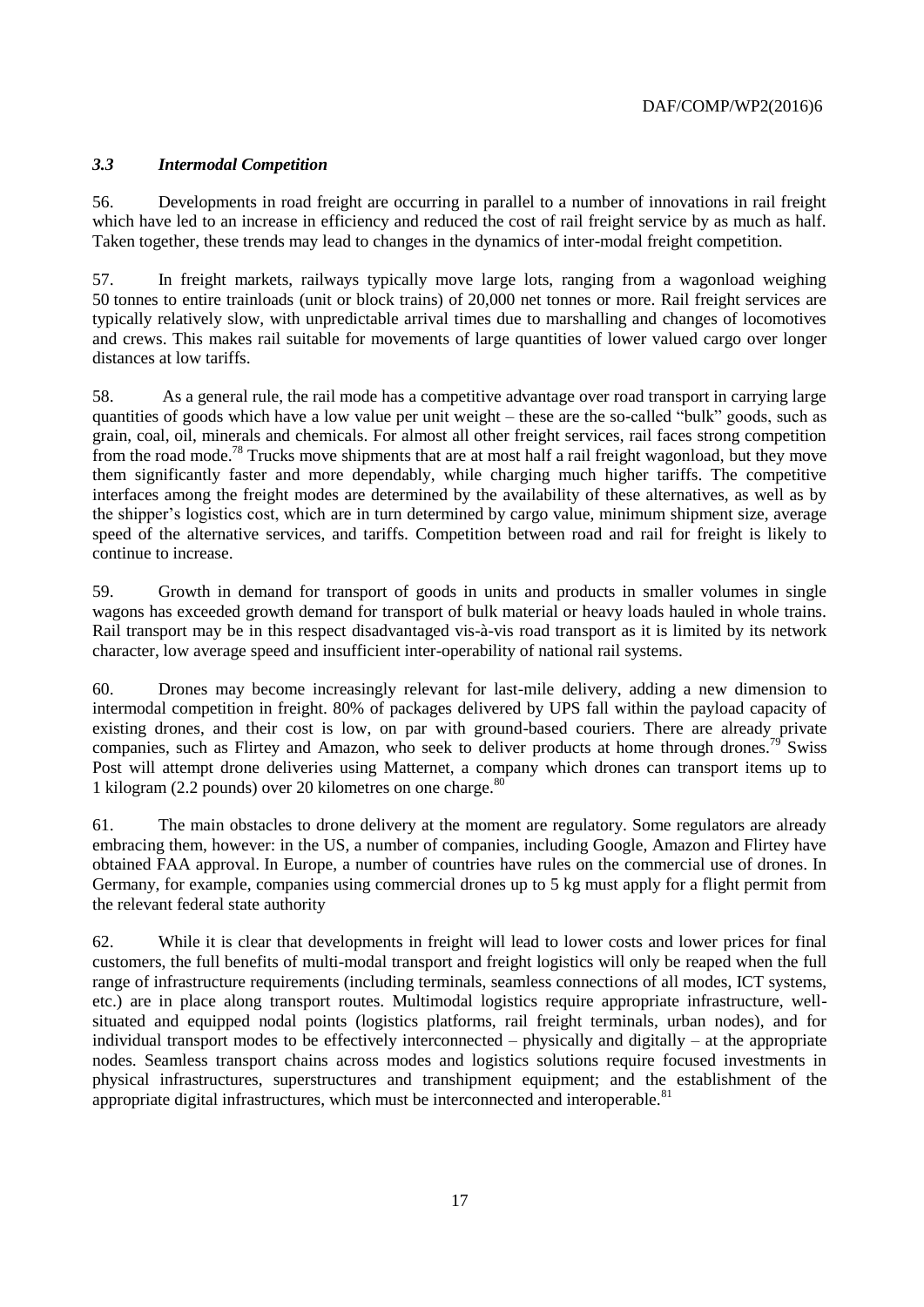63. The planning and management of logistics chains and its optimisation is in principle a task for business, but public authorities can help in establishing the right framework conditions to operate them, hand in hand with removing technical and administrative barriers and investing in the necessary infrastructure and in the intelligent use of available resources and capacities. Ultimately, these efforts require a co-operative approach between all stakeholders, which can be facilitated by the availability of data and ICT systems.<sup>82</sup> While desirable in principle, this co-operation may nonetheless need to be subject to antitrust control to ensure it is pro-competitive.

## <span id="page-17-0"></span>**4. Challenges**

64. This section will summarise, and expand on, the challenges that competition agencies face from an enforcement and regulatory advocacy standpoint in the light of the developments in land transport reviewed above.

## <span id="page-17-1"></span>*4.1 Enforcement*

65. While competition agencies' antitrust enforcement activities in land transport are unlikely to be greatly affected, the various developments described in this paper are likely to lead to some changes in the agencies' focus and practices.

## <span id="page-17-2"></span>*4.1.1 Cartels and Monopolistic Practices*

66. In recent times, enforcement has focused on a limited number of practices and sectors, such as cartels by vehicle manufacturers - e.g. regarding the price of trucks and car parts<sup>83</sup> – and rail operators – e.g. on the provision of rail cargo transport services<sup>84</sup>. In rail, industry structures such as the one prevalent in Europe create incentives for the infrastructure monopolist incumbent to favour its own downstream subsidiaries which compete with other operators. Competition policy can complement non-discriminatory access requirements imposed through regulation by prohibiting, for example, practices that would prevent or degrade access of railway undertakings to indispensable infrastructure.<sup>8</sup>

## **Box 5. Antitrust Enforcement in Rail**

**Austria** – the private rail operator WESTbahn applied for track access rights on the main rail corridor connecting Vienna to Salzburg. The incumbent operator ÖBB held a monopoly on the line, which was deemed to be 'commercially viable' and therefore was operated by ÖBB without any state subsidies. WESTbahn's market access and growth were delayed by a number of events. The operator made several complaints to the Austrian regulator and competition authority, including in relation to discriminatory access to essential facilities by the integrated infrastructure manager (ÖBB Holding), and to unfair competition involving predatory pricing by the incumbent operator. Despite these initial difficulties, WESTbahn commenced operations in December 2011 and operated more than 3 billion train-km in 2013, equal to a market share of 20-25% on the Vienna-Salzburg route and an overall 3% share nationally (own calculations).

**Czech Republic** – RegioJet – an established coach and bus provider – entered the long-distance rail passenger market in 2011 and started competing with the incumbent ĈD on the Prague-Ostrava route, the busiest domestic rail corridor. In November 2012, a second new entrant arrived – Leo Express, funded by a private equity fund. Following complaints by the new entrants, administrative procedures against ĈD were launched by the regulatory authority, accusing the incumbent of undercutting competition by abusing its dominant position. These accusations notwithstanding, new entrants operated a combined 4.5 billion train-km in 2013, equivalent to a market share of 40- 50% on the Prague-Ostrava route and an overall 3.5% share nationally (own calculations).

**Germany** - the German Authorities have recently closed an investigation against Deutsche Bahn following the latter's commitment to change its business practice to allow competing rail passenger operators better opportunities to sell tickets, in particular through shops in train stations. Deutsche Bahn offered commitments to standardize and reduce commissions paid for ticket sales by competitors. Rivals selling tickets for local passenger traffic will also be able to use ticketing machines to sell longer-distance tickets.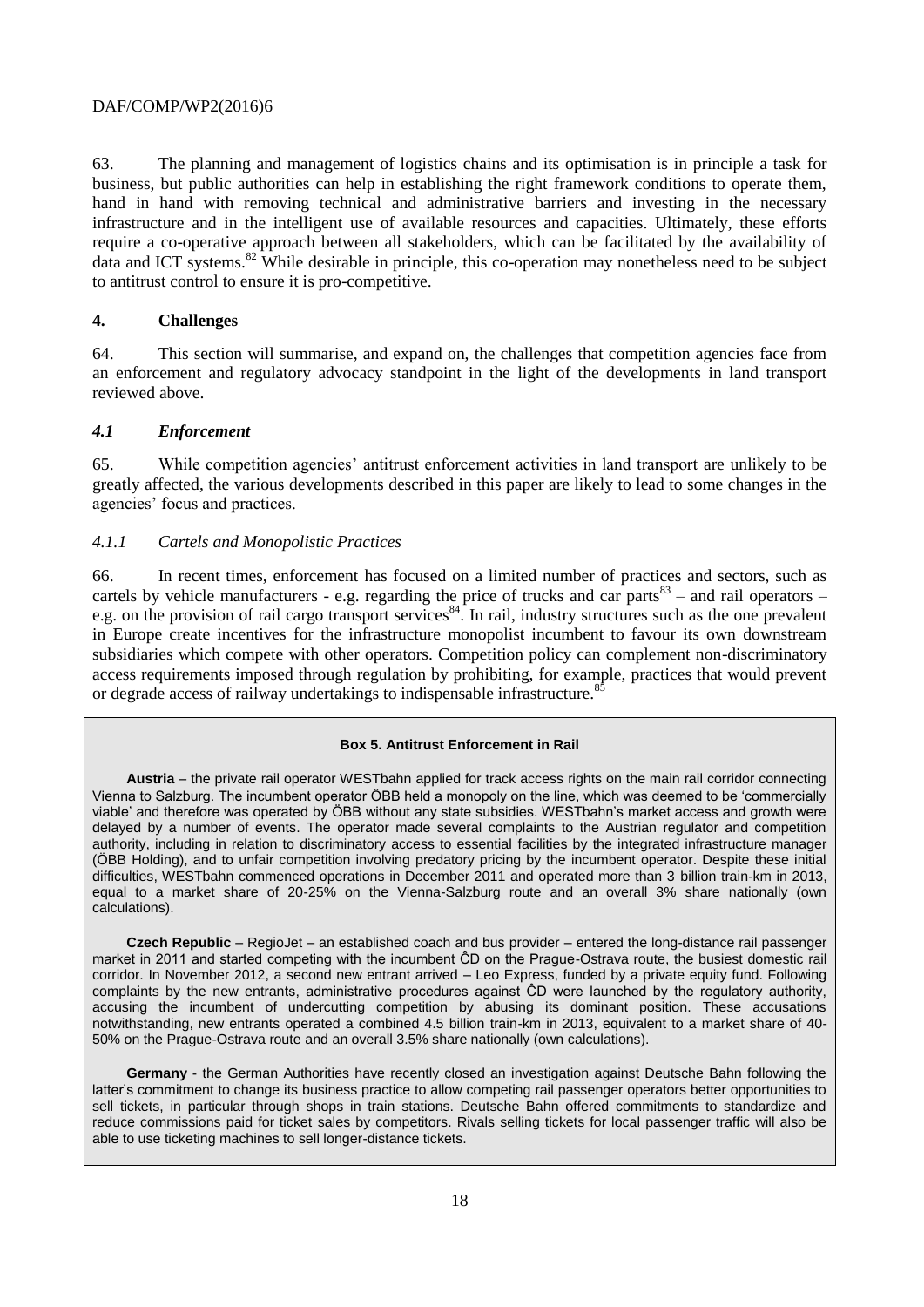**Italy** – the monopoly held by Trenitalia was interrupted in April 2012 with the entry of NTV into the high-speed rail network connecting Italy's largest urban areas. NTV has complained about entry barriers, partly due to the behaviour of FS Holding (controlling both the incumbent operator Trenitalia and the infrastructure manager RFI), which slowed down the process of *de facto* market opening. Alleged barriers included delays in processing path applications, limited access to essential facilities (e.g. Rome Termini and Milan Centrale stations), and cross-subsidisation in order to sustain Trenitalia's predatory pricing policies. Both the competition authority and the new transport regulator (ART) set up in 2013 intervened with structural and behavioural remedies to ensure non-discriminatory conditions. Additionally in October 2014, track access charges for the high-speed rail network were reduced by around 30% in order to support competition and reduce the costs of operations.

67. The developments reviewed in this paper are unlikely to have an impact on these types of anticompetitive practices, which will continue to be the object of antitrust enforcement.

## <span id="page-18-0"></span>*4.1.2 Co-operation Agreements*

68. Passengers can benefit from effective partnerships between transport operators, local transport authorities, or a combination of both. Beneficial outputs from co-operation include better integrated networks, greater coverage, multi-operator ticketing schemes and integrated information management. The challenge is to strike an appropriate balance between competition and co-operation, providing scope for continuing rivalry between operators.86

69. While these concerns are likely to remain, the increasing deployment of IT technologies is likely to enhance the potential efficiencies from intra- and inter-modal co-operation. From a customer point of view, transportation should be provided door-to-door regardless of transport mode. Operators and local authorities already offer services and connection information through phone apps. Improved interchanges between modes will reduce overall travel time.<sup>87</sup> Coordination of public transport services can provide efficiency gains by grouping passengers together, improving the utilisation of existing vehicle stock and more generally through economies of scale.<sup>88</sup> Other possibilities created by new technologies and digital platforms include opening up special transport services to the public, and common planning and purchasing of publicly funded transport services.<sup>89</sup> Similar considerations apply to freight.

70. Achieving these efficiencies will require coordination between the various operators, including the disclosure of commercially sensitive information, which is usually perceived as being potentially anticompetitive.<sup>90</sup> As technologies develop, the balance between pro- and anti-competitive effects of cooperation arrangements may well change, as will the amount and type of information exchanged. Thus, competition agencies may want to influence or supervise, depending on the type of co-operation, efforts to promote and optimise multimodal transportation and logistics systems in order to ensure that they are procompetitive.

71. Another type of co-operation agreements more likely to be brought to the attention of competition agencies – and likely subject to merger control – are partnership agreements between transport incumbents and tech companies. These partnerships provide an indication of the industry´s view about how business models and markets will change, and, assuming present market trends do not change, they are likely to become more common in the future, even as automakers and tech companies become effective competitors. Competition agencies are thus likely to have to devote attention to reviewing such agreements.

## <span id="page-18-1"></span>*4.1.3 Market Definition and Competition Assessments*

72. Competition agencies are likely to see different markets merge into single product markets – which will cause a flurry of mergers in the land transport sector, and particularly in road transport markets – alongside the creation of altogether new product markets. For example, and as noted above, previously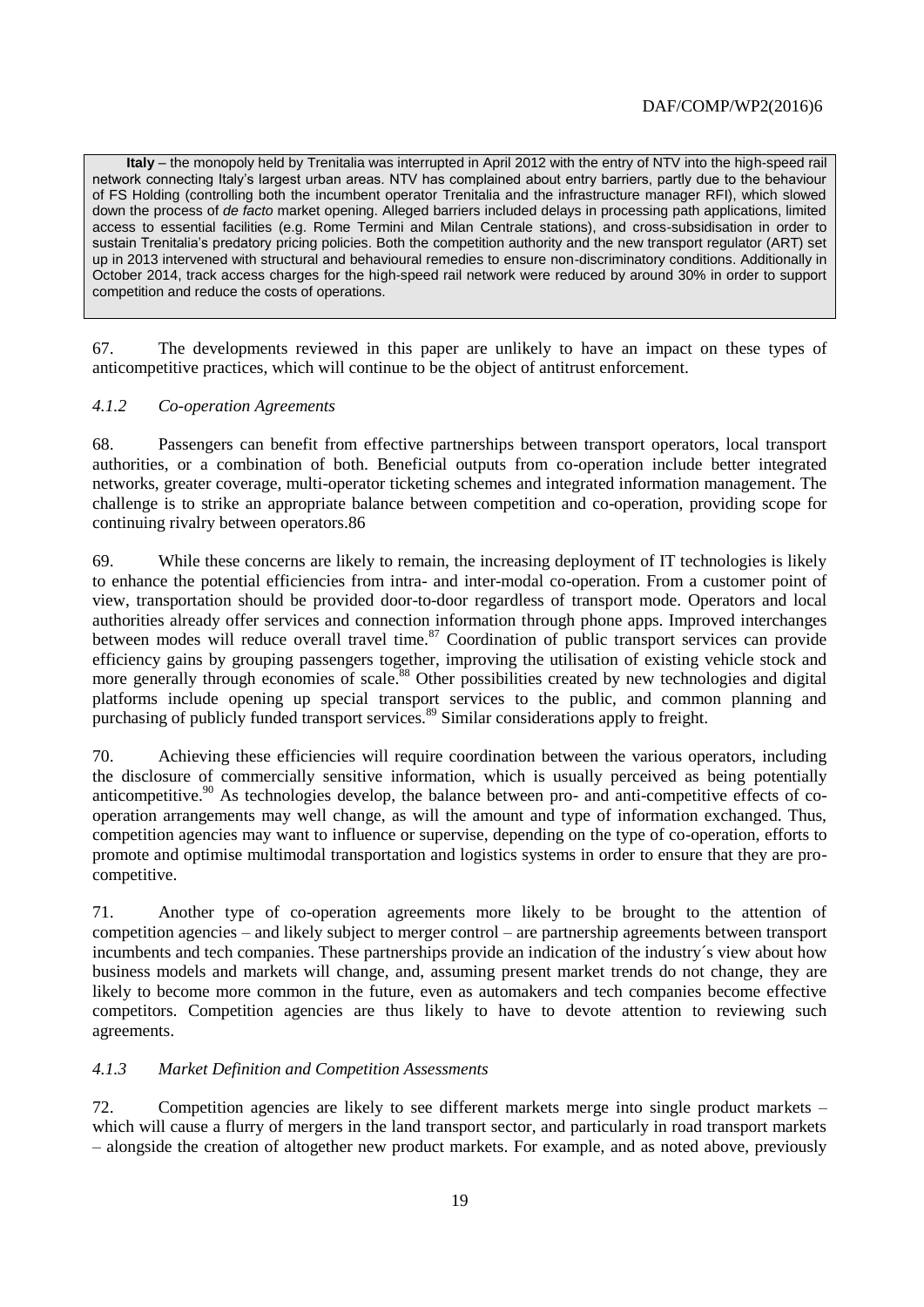distinct services such as taxis, private-hire vehicles, commercial transportation applications, and car- and ride-sharing services may become increasingly inter-changeable from a consumer perspective. As markets change, competition agencies will need to keep abreast of developments in order to identify the correct product and geographic markets in a dynamic environment.

73. In addition to market definition, competition agencies may also have to face changing market dynamics. In the road transport sector, a drastic reduction in the number of cars needed would significantly impact car manufacturer business models. Vehicles will be used much more intensely than before, which may require different car models than those currently available. Industry structure will change as new vehicle types are adopted, but so will the intensity of competition as shorter life-cycles for vehicles can be expected (with implications for the quicker adoption of new, cleaner technologies). New services will develop under these conditions, but it is unclear who will manage them and how they will be monetised. Some markets may be affected by increased public provision of previously private services  $-$  e.g. carsharing in Paris is influenced by the presence of Autolib, a public electric car sharing service.<sup>91</sup> In short, previous assumptions regarding market dynamics and competitive constraints are likely to prove outdated, with implication for the outcome of competition assessments.

## <span id="page-19-0"></span>*4.1.4 Barriers to Entry*

74. A particular concern in this sector, as in other areas of the digital economy, may be the entrenchment of early-movers. Market success for many new commercial transport operators relies on rapidly achieving sufficient scale to deliver attractive services in terms of reduced wait times for, and increased reactivity to, customer ride requests. The drive for scale may explain some of the practices that have characterised the early deployment of commercial transport application services, including their willingness to simultaneously act on the margins of current regulatory frameworks while seeking to change these rules. Early success at achieving scale may create market share barriers difficult for new entrants to overcome.<sup>92</sup>

75. In addition to barriers related to scale, competition agencies are likely to identify other barriers to entry as a new ecosystem is created where digital services are integral to market success. At present it is unclear whether such barriers will be effective (new entrants may be able to sub-contract their way around them) but we will review them here.

76. A first set of barriers relates to data collection and data protection. Data protection concerns are widespread in the digital economy, and are related to the possibility of highly sensitive personal information being misused or stolen. In addition to the potential barriers created by the ability of established incumbents to ensure the safety of data, new entrants may also face significant regulatory burdens in complying with relevant data protection legislation. It is also highly possible that incumbents, with the use of algorithms and machine learning, are able to entrench their positions, making it difficult if not impossible for newcomers to enter their market.<sup>93</sup>

77. Other barriers relate to the ability to deal with cyber-security risks, especially when networkedbased systems interact directly or indirectly with the primary control systems of vehicles. A recent survey of US cars identified a number of potential vulnerabilities posing variable risks depending on vehicle and sub-system design.<sup>94</sup> Two recent examples of cyber-attacks on mission critical systems involve spoofing of Global Positioning System (GPS) signals used to pilot ships and aircraft.<sup>95</sup> While these attacks were against flying machines, there is no reason why land-based transportation systems would not be vulnerable to similar interference.

78. Cyber-security risks are also a concern for transport systems more broadly, as increasing complexity and connectedness open up new avenues for malicious interventions. Spoofing or manipulating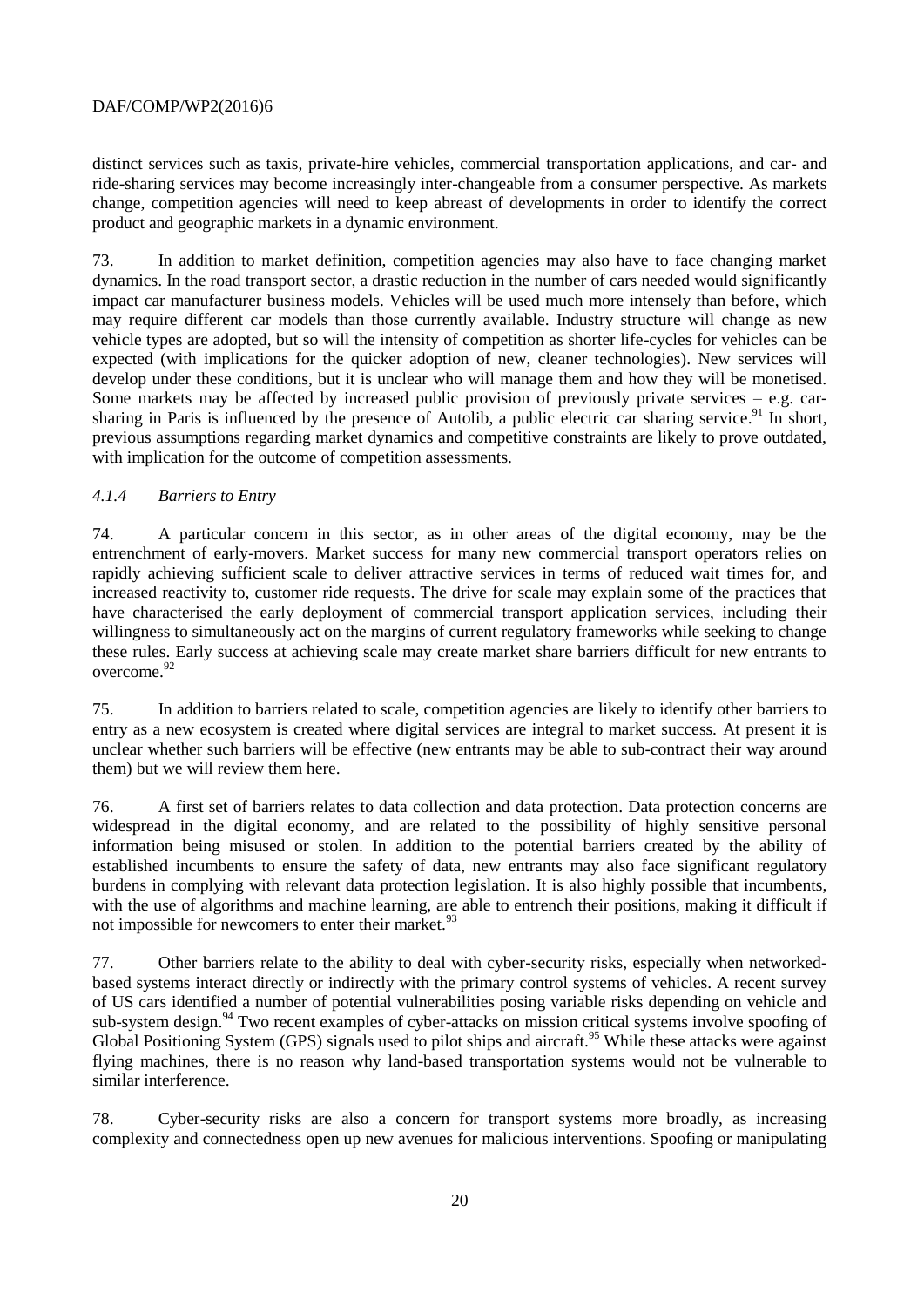data could have important and severe consequences for traffic system operations that depend on these data feeds to coordinate emergency services, signal timing and traffic variable messaging systems, among others.<sup>96</sup>

79. Ultimately, transportation vehicles that depend on software and / or are networked are vulnerable to cyber-attacks which means that any entrant into the market must ensure the safety of their vehicle. While it is possible that protection against cyber-attacks will be an independent, ancillary service provided to vehicle owners or companies, it may also become an important parameter of competition, particularly if connection to specific transportation networks and infrastructure ever becomes a competitive advantage.

## <span id="page-20-0"></span>*4.2 Regulation*

80. Business model innovation, including innovative uses of data and novel data sources, is happening in parallel with the development of new technologies. These processes are accelerating at a much faster pace than governments and transport agencies are typically used to. By the time evolving business models and the technologies that facilitate their adoption converge and start to play out on city streets and public spaces, it is often difficult or even too late for regulators to act effectively.<sup>97</sup> Commercial transport apps are a good example. They do not typically fall under existing regulatory structures as the deployment of new technologies blurs the line between existing regulatory categories. Some commercial transport apps have taken advantage of this regulatory ambiguity to deploy services that, in the minds of many regulators, contravene or challenge the spirit of existing rules and regulations.

81. Incremental responses often fail to anticipate and provide a sufficiently flexible regulatory framework for even greater disruptions building up on the horizon. Legislation is often obsolete by the time it is rolled out in view of technological developments.<sup>98</sup> New models for anticipatory but flexible policy-making may be necessary but are yet to be developed.<sup>99</sup> Flexible regulation might more easily accommodate existing regional differences, local start-ups, and unique demonstration projects.<sup>100</sup> It has been suggested that regulation should focus on principles rather than specifics, and that its application could be limited in time – i.e. with sunset clauses or mandatory review of regulatory appropriateness following relatively short-time periods.<sup>101</sup> Yet another option is to leverage data-led regulation to lighten the regulatory burden – i.e. operators could be given the choice between providing extensive data relevant for regulators and being subject to light regulatory schemes, or not providing such data and being subject to more burdensome regulatory frameworks.<sup>102</sup>

82. Competition agencies, with their knowledge of markets and awareness of the benefits of innovation and competition for consumers, have a role to play in assisting regulators address the new challenges they will be facing. Competition agencies will also have a role in shaping developments in the market, mainly through merger control and potential decisions on standard-setting, in addition to the normal course of competition enforcement.<sup>103</sup>

#### <span id="page-20-1"></span>*4.2.1 Supervising Private Entities with Regulatory Roles*

83. Competition agencies have a valuable role given the increasing role that the private sector plays in the regulating of markets. Some governments fear that they no longer have the right tools or sufficient information to accompany these changes and to deliver on public policy objectives. An increasing amount of actionable data pertaining to road safety, traffic management and travel behaviour is held by the private sector, crowding out more traditional data collection methods employed by transport authorities.104 Innovative data-sharing partnerships between the public and private sectors going beyond today's simple supplier-client relationship may become more usual, signalling a delegation of duties traditionally pursued by public authorities to the private sector.105 This shift from public to private regulation is already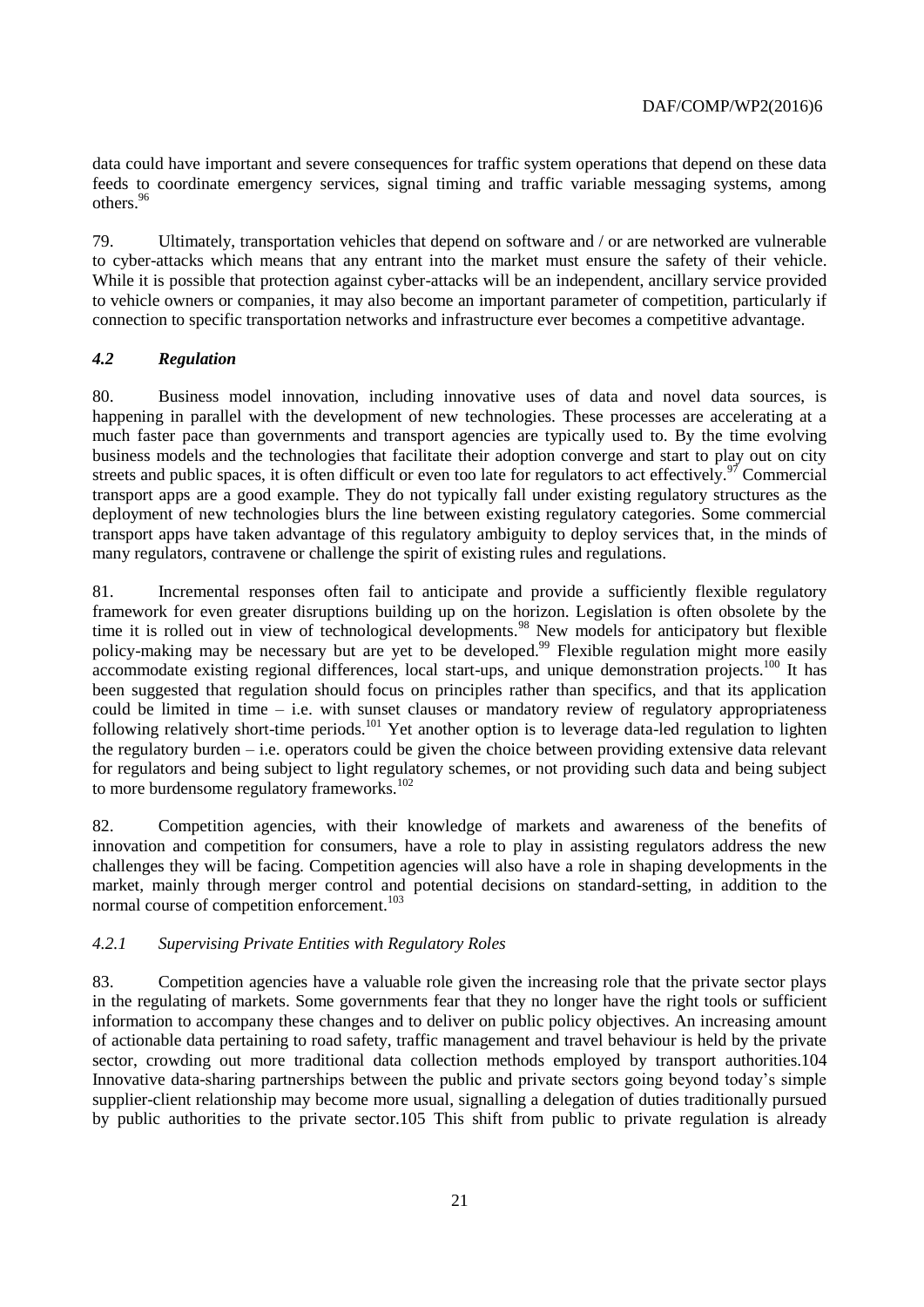happening – effective control is being outsourced in some instances to commercial operators managing traffic control centres.

84. While the benefits of involving the private sector in improving the management of public goods are real, so are its potential costs. There is a risk that the private sector is inadvertently creating 'regulatory capture' which will lead to a future where most traffic operations and control responsibilities are effectively outsourced to those that hold the data. For example, in a not too distant future it could be possible to see navigation services providers, which are already layering traffic information, digital mapping and navigation algorithms over the road infrastructure, taking over or replacing traffic signals.

85. This creates a related risk, one which competition agencies are particularly well-placed to deal with – the fact that, increasingly, phenomena of supplier lock-in are manifesting themselves, where it becomes very difficult to change suppliers and systems due to scale, compatibility or learning effects. Nonetheless, agencies should be aware that there is also an increase in the number of suppliers offering services, allowing authorities to pay only the marginal costs of subscribing to services and alleviating the risk of lock-in. Furthermore, the whole process is very much innovation driven, with new providers and new solutions constantly entering the market. Competition agencies may want to consider promoting open standards, which may provide some assurance of cross-compatibility and decrease learning and other transaction costs associated with changing suppliers, thus reducing the risks from technology or system lock-in. $106$ 

# <span id="page-21-0"></span>*4.2.2 Preventing Anticompetitive Regulations*

86. A risk often associated with regulatory capture, but which can materialise independently from it, is the adoption of anticompetitive regulation. As markets and the technologies deployed change, regulations will have to adapt accordingly. Some incumbents – both private and public – can be expected to react by proposing or adopting regulations that attempt to stop or delay innovations that may benefit consumers. Competition agencies have an important role in ensuring that the forthcoming regulatory environment is pro-competitive.

87. For example, shared transportation benefits depend on creating the right market conditions and operational frameworks. Today's technologies make possible shared transport solutions at lower prices that provide quality transportation to all citizens with significantly reduced traffic volumes, fewer emissions and less need for public parking space. However, these technologies can displace powerful companies and have significant impact on labour, so political reactions that advocate restricting competition are to be expected.

88. Ultimately, the regulatory framework will evolve. The challenge – to which competition agencies can contribute – will be to provide a sufficiently flexible framework that does not stifle innovation, while protecting regulatory goals and providing certainty for market actors.<sup>107</sup>

## <span id="page-21-1"></span>*4.3.3 Standards*

89. Common interoperability standards are required for intermodal transport. Together with other public authorities, competition authorities have a role to play in the development of integrated transport networks. In particular, competition agencies should endeavour to ensure that the intermodal infrastructure, and particularly the associated digital architecture being implemented, is open and interoperable – thereby maximising the possibilities of competition and market entry, and minimising the chances for discrimination and anticompetitive practices.

90. Network planning often suffers from a lack of coordination between neighbouring jurisdictions and levels of authority. Transport network integration cannot end at a city's or a country's borders;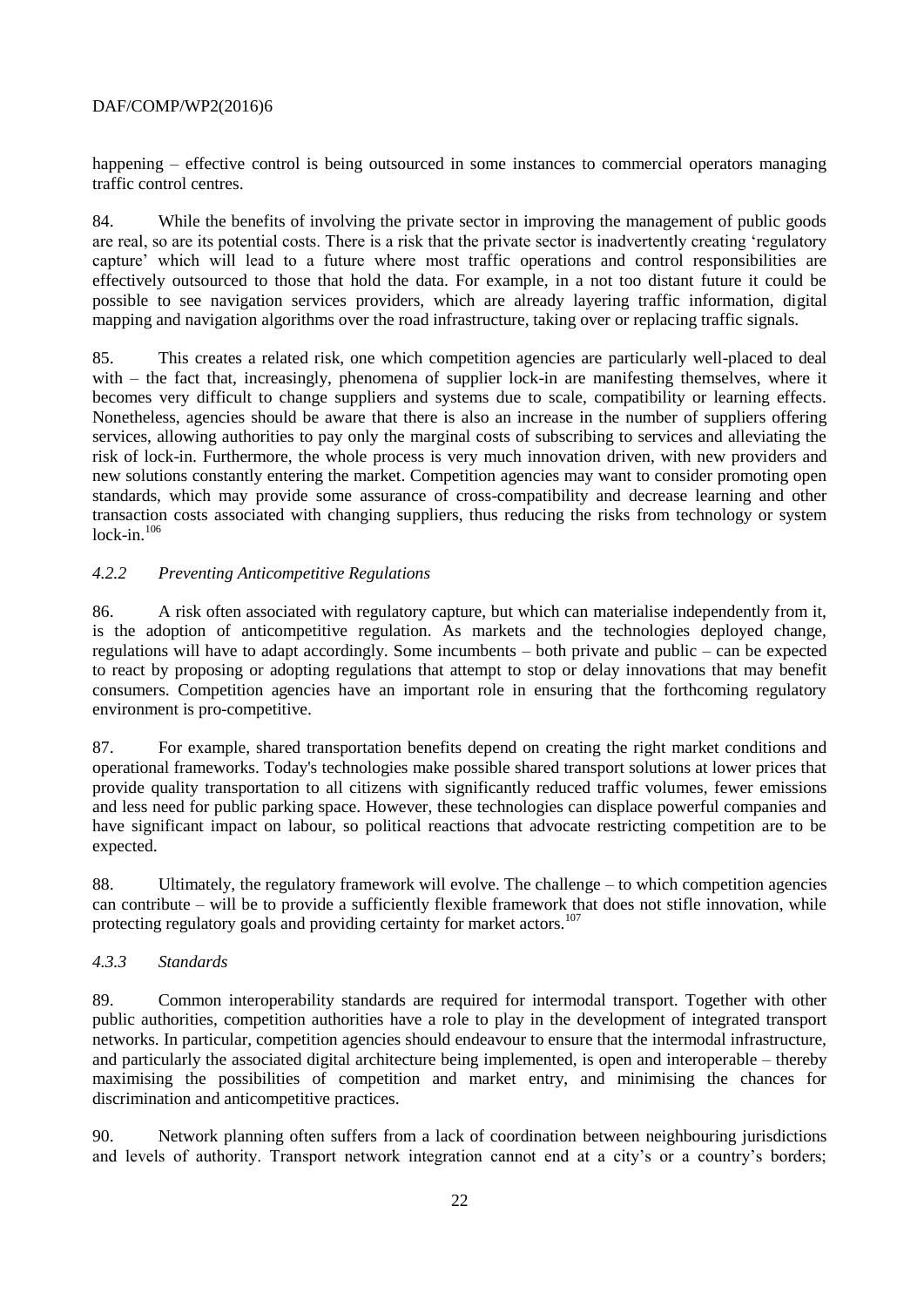international agreements are needed to help connect different types of infrastructure and provide common standards. Fragmentation can result in high costs whenever journeys cross regulatory boundaries or require transfers between different transportation modes. Even within the same transport mode, lack of coordination and common standards pose serious challenges. While there is an international convention on road freight, similar concerns arise regarding the interaction of different regimes and standards on competition on freight.<sup>108</sup>

91. An area where lack of standardisation and common rules is likely to prove an issue is automated driving. Different automation standards may increase barriers to entry and create protectionist obstacles to market access. As different jurisdictions adopt different sets of rules, or react differently to different levels of automation, automated vehicles may be prevented in one jurisdiction and allowed in another, and/or auto-makers will have to prepare vehicles to operate in a variety of different regulatory environments. These could create obstacles to manufacturers and road users alike.

92. Similarly, shared transport networks may impose certain standards that, if not aligned internationally or even regionally, may benefit certain producers to the detriment of others, thereby limiting competition and benefiting those companies with the resources necessary to meet multiple standards and regulatory barriers.

93. The Amsterdam Declaration signed by EU transport ministers on 14 April 2016 seeks to address this. It lays down an agreement on the steps necessary for the development of self-driving technology in the EU. The goal is to promote coherent international, European and national rules, with a common framework in place by 2019. The declaration requires the legal framework to offer sufficient flexibility to accommodate innovation, facilitate the introduction of connected and automated vehicles in the market, and enable their cross-border use. The declaration further acknowledges that interoperability and standardisation will be key factors in driving scale, both at the European and international level, and as such supports the development of common standards.

94. Yet another such initiative is being pursued by the United Nations Economic Commission for Europe (UNECE). Under the auspices of the World Forum for harmonisation of vehicle regulations, the UNECE Working Party on Brakes and Running Gear reviewed in early 2016 a proposal to amend existing regulations with a view to introduce technical provisions for self-steering systems. These systems will be used for Lane Keeping Assist Systems and Autopilot Systems in traffic jam conditions. Under specific driving circumstances, these systems will take over the control of the vehicle under the permanent supervision of the driver. The Working Party also reviewed policies and guidance concerning self-parking functions (e.g. when the driver instructs the car to park while he/she is outside the car) and highway autopilots (e.g. when the vehicle would be self-driving at high speeds on highways).<sup>109</sup>

95. Concerning rail, the absence of common standards is an outstanding issue. When neighbouring rail networks serve different geographic areas, the provision of seamless end-to-end services across the combined geographic area requires a degree of coordination and co-operation between the neighbouring networks. At a minimum, the provision of "seamless" services requires that neighbouring networks share common technical standards and specifications, such as track gauge, signalling systems and traction.

96. Efforts on the adoption of common regional standards are especially strong in Europe, in the context of efforts to create a single railway market. Innovations in signalling and automation combined with GPS, enhanced communications and computers present railways with a major opportunity to improve safety and productivity. One part of this type of efficiency improvement will be standardization through programs like ERTMS in the EU or its US equivalent (PTC). These systems will become increasingly important if traffic density on the rail networks continues to increase, and will be especially important for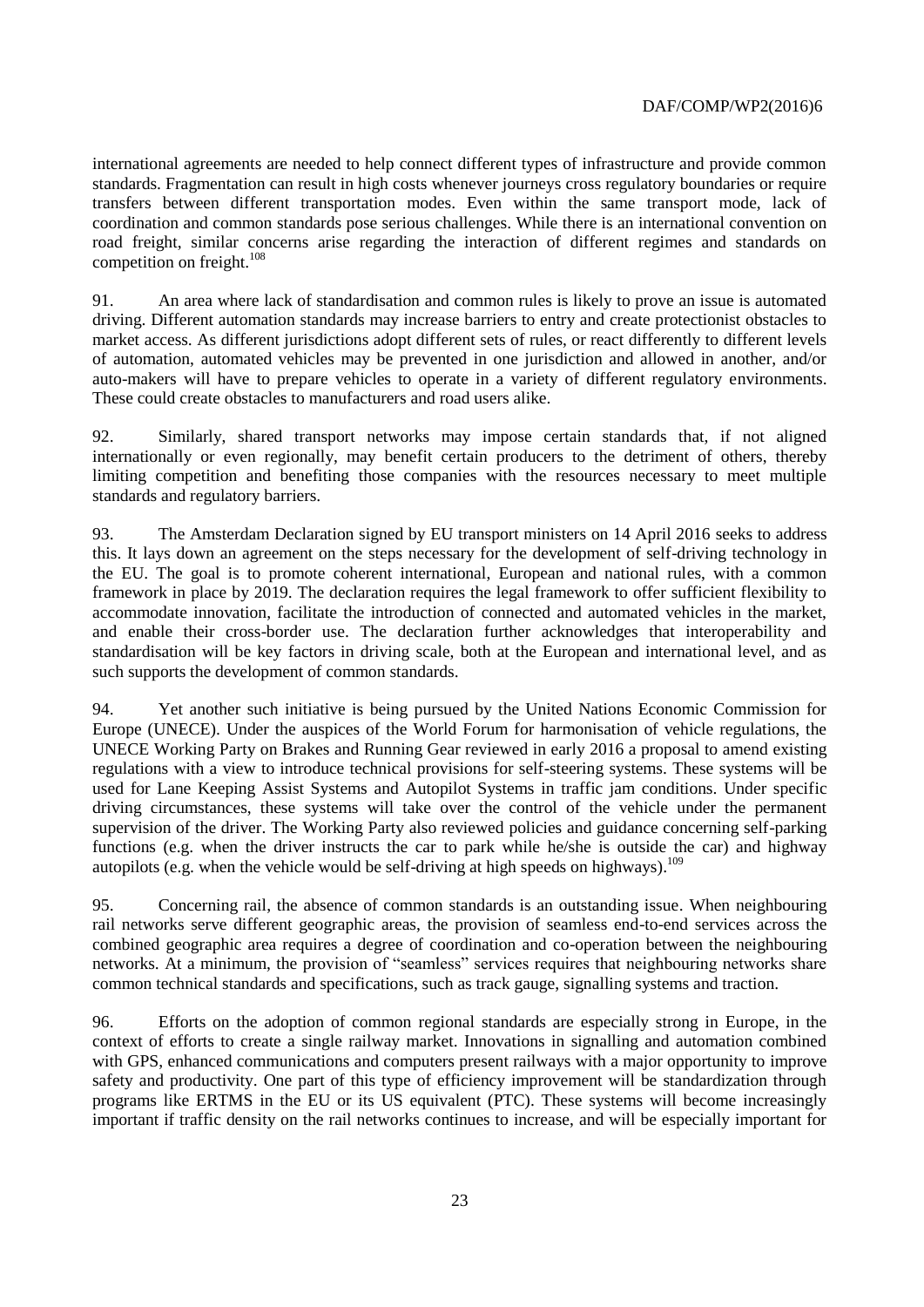mixed passenger and freight lines and HSR lines where the safety margin of error is smaller and the potential damage from accidents is higher.<sup>110</sup>

97. In short, competition agencies can play a role in the development and adoption of common standards, particularly by incentivising international co-operation and promoting non-discriminatory open standards that allow market entry.

## <span id="page-23-0"></span>*4.3.4 Level Playing Field*

98. Competition authorities also aim to ensure competitive neutrality, both between modes of transport and between the technologies being brought to the market.

99. As noted, a first challenge reflects the absence of effective pricing of the various transport modes. For example, although there are individual exceptions, road prices (where they exist) usually do not vary with congestion levels. If the road mode is under-priced, the price of rail services would be too high and the consumption of rail services would be too low relative to road transport modes in the absence of government intervention. In part due to mispricing of substitute modes, virtually all OECD countries subsidise the rail sector in some way – at least through public financing of new infrastructure, and often through direct subsidies for passenger services. The design of these subsidies will directly affect the incentives of operators and is therefore a key part of the design of the overall regulatory regime.<sup>111</sup>

100. This is an area where technological developments are already playing a role in improving pricing. For example, tolling solutions for certain types of freight have already been implemented in a few countries.<sup>112</sup> However, the potential of digital developments – e.g. individual travel data, particularly when coupled with smart infrastructures – has only started to be tapped in this regard.

101. Subsidies, however, are not only granted to rail pricing in road transport. Policy makers support the gradual electrification of road transport, mainly for environmental reasons. Given the higher cost and price of electric vehicles compared to more polluting alternatives, one of the ways in which this support has expressed itself more clearly is through the subsidisation of the price of electric vehicles to final consumers.

102. Ultimately, the creation of a level playing for road transport will depend on political decisions regarding the optimal transportation framework. Such a framework will take into account such disparate concerns as the environment, inclusiveness, congestion, among others. The challenge for competition agencies is to ensure, within this framework, that innovations that will bring benefits to consumers can easily reach the market, and that the various modes of transport are able to compete in a level playing field in order to lower prices, increase quality and provide better services to final consumers.

## **5. Conclusion**

103. The dynamics of competition in land transport are about to undergo significant changes. The main trend in transportation markets is their increasing digitalisation, as in other areas of the economy, which is changing the way transport services are offered. In road transport, these developments will lead to increasing automation, vehicle-sharing, and electrification. In rail, the adoption of digital technologies, particularly when coupled with location data, will yield a much more efficient use of railways and significantly reduce costs.

104. From an enforcement perspective, competition agencies are likely to continue to face cases of collusion and abuse of market power in land transport. However, the developments reviewed in this paper mean it is likely that agencies will also be required to establish whether an increasing number of cooperation agreements between potential competitors are pro- or anti-competitive; review an increasing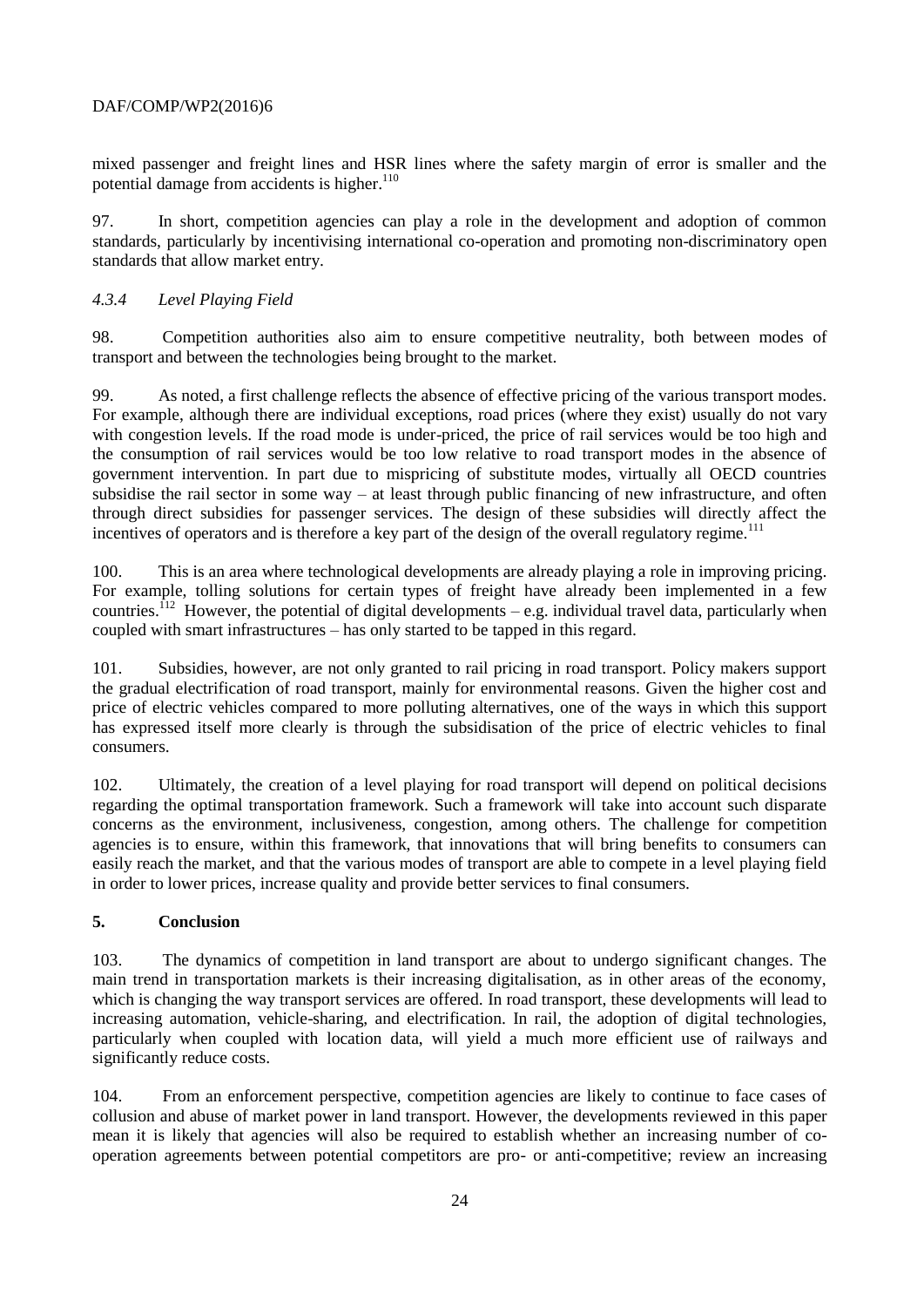number of merger notifications; define new markets and engage with new market dynamics; and assess the impact of a number of new barriers to entry. On the advocacy side, agencies will have the opportunity to supervise the increasing regulatory role that the private sector plays in land transport; support the adoption of pro-competitive regulations and industry standards; and, ultimately, contribute to the development of a level-playing field in this area. Ultimately, these developments not only pose new challenges for competition agencies, but create opportunities for interventions that promote greater competition and maximise consumer welfare across the economy.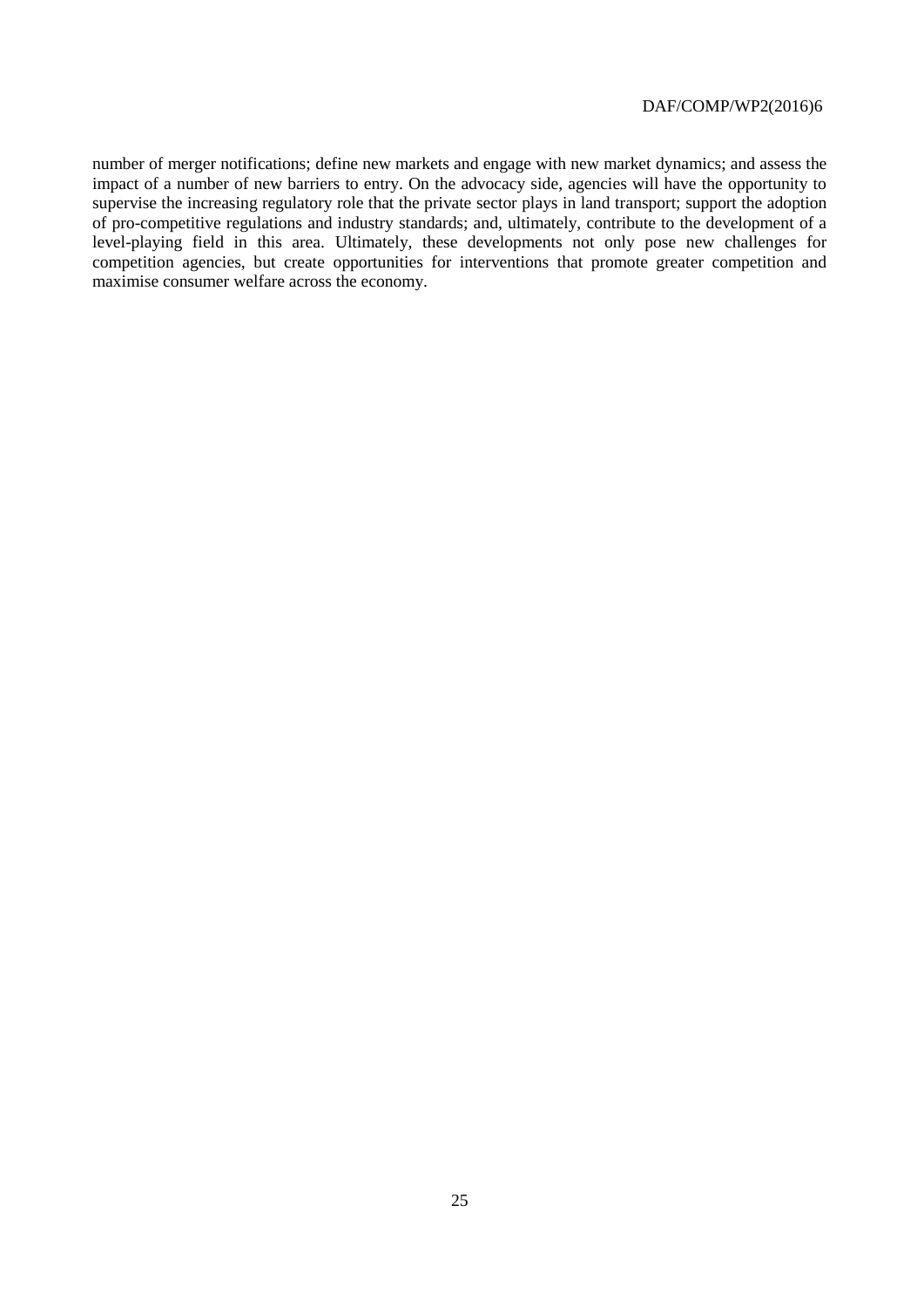l

#### <span id="page-25-0"></span>**ENDNOTES**

- 1 ITF (2015) 'Big Data and Transport Understanding and Assessing Options', available at [http://www.itf](http://www.itf-oecd.org/sites/default/files/docs/15cpb_bigdata_0.pdf)[oecd.org/sites/default/files/docs/15cpb\\_bigdata\\_0.pdf,](http://www.itf-oecd.org/sites/default/files/docs/15cpb_bigdata_0.pdf) p. 6
- 2 For example, in the US, Canada and Australia which feature lower population densities and larger distances between major urban areas – rail passenger services have a smaller share of the passenger transport market than in Europe – where population densities are higher and roads tend to be more congested. See OECD (2005), Structural Reform in the Rail Industry, [DAF/COMP\(2005\)46,](http://www2.oecd.org/oecdinfo/info.aspx?app=OLIScoteEN&Ref=DAF/COMP(2005)46) p. 26; OECD (2013), Recent Developments in Rail Transportation Services, [DAF/COMP\(2013\)24,](http://www2.oecd.org/oecdinfo/info.aspx?app=OLIScoteEN&Ref=DAF/COMP(2013)24) p. 15.
- 3 OECD (2013), Recent Developments in Rail Transportation Services, [DAF/COMP\(2013\)24,](http://www2.oecd.org/oecdinfo/info.aspx?app=OLIScoteEN&Ref=DAF/COMP(2013)24) p. 8, 15, 32.
- 4 2014 International Transportation Forum Highlights, p. 17, available at http://www.internationaltransportforum.org/Pub/pdf/14Highlights.pdf.
- 5 GNSS (2015) 'Market Report', available at [http://www.gsa.europa.eu/system/files/reports/GNSS-Market-](http://www.gsa.europa.eu/system/files/reports/GNSS-Market-Report-2015-issue4_0.pdf)[Report-2015-issue4\\_0.pdf,](http://www.gsa.europa.eu/system/files/reports/GNSS-Market-Report-2015-issue4_0.pdf) p. 17.
- 6 See ITF (2016) 'Data Driven Transport Policy', available at [http://www.itf](http://www.itf-oecd.org/sites/default/files/docs/data-driven-transport-policy.pdf)[oecd.org/sites/default/files/docs/data-driven-transport-policy.pdf,](http://www.itf-oecd.org/sites/default/files/docs/data-driven-transport-policy.pdf) p. 16-17. See also Cox, P, and Trautmann, C. (2016) 'Boosting Intelligent Transport Systems' in "Issues Paper of European Coordinators: TEN-T Corridors: Forerunners of a forward-looking European Transport System", available at http://ec.europa.eu/transport/themes/infrastructure/news/doc/2016-06-20-ten-t-days-2016/issuespapers.pdf, p. 19-20.
- 7 ITF (2015) 'Big Data and Transport Understanding and Assessing Options', available at [http://www.itf](http://www.itf-oecd.org/sites/default/files/docs/15cpb_bigdata_0.pdf)[oecd.org/sites/default/files/docs/15cpb\\_bigdata\\_0.pdf,](http://www.itf-oecd.org/sites/default/files/docs/15cpb_bigdata_0.pdf) p. 6.
- 8 ITF (2015) 'International Experiences on Public Transport Provision in Rural Areas', available at http://www.internationaltransportforum.org/Pub/pdf/15CSPA\_RuralAreas.pdf, p. 10; Leviakangas, P. (2016) 'Digitalisation of Finland's Transport Sector' in Technology in Society 47 1, p. 10.
- 9 ITF (2015) 'International Experiences on Public Transport Provision in Rural Areas', available at http://www.internationaltransportforum.org/Pub/pdf/15CSPA\_RuralAreas.pdf, p. 10.
- 10 Smith, B. W. (2014) 'Proximity-Driven Liability' Georgetown Law Journal, Issue 102.
- 11 ITF (2015) 'Automated and Autonomous Driving: Regulation Under Uncertainty', available at [http://www.internationaltransportforum.org/Pub/pdf/15CPB\\_AutonomousDriving.pdf,](http://www.internationaltransportforum.org/Pub/pdf/15CPB_AutonomousDriving.pdf) p. 11.
- 12 2014 International Transportation Forum Highlights, p. 22, available at http://www.internationaltransportforum.org/Pub/pdf/14Highlights.pdf.
- 13 The role of the human driver at different levels of automation has been described as follows: (1) the system only supports one aspect while the driver takes care of other aspects and monitors the driving environment; (2) the driver must monitor the driving environment; (3) the driver may disengage and undertake other tasks while driving, but if necessary, it must take control of the vehicle (i.e. start driving the vehicle); (4) the driver may even be asleep, as the system gives a warning if the driver needs to take control of the vehicle; (5) no driver is needed. On levels 1-4 of automation, the driver must have the possibility of safely taking over the control of an automated vehicle in all situations. See Pilli-Sihvola, E., Miettinen, K., Toivonen, K., Sarlin, L., Kiiski, K., Kulmala, R. (2015) 'Robots on Land, in Water and in the Air. Promoting Intelligent Automation in Transport Services', p. 9, available at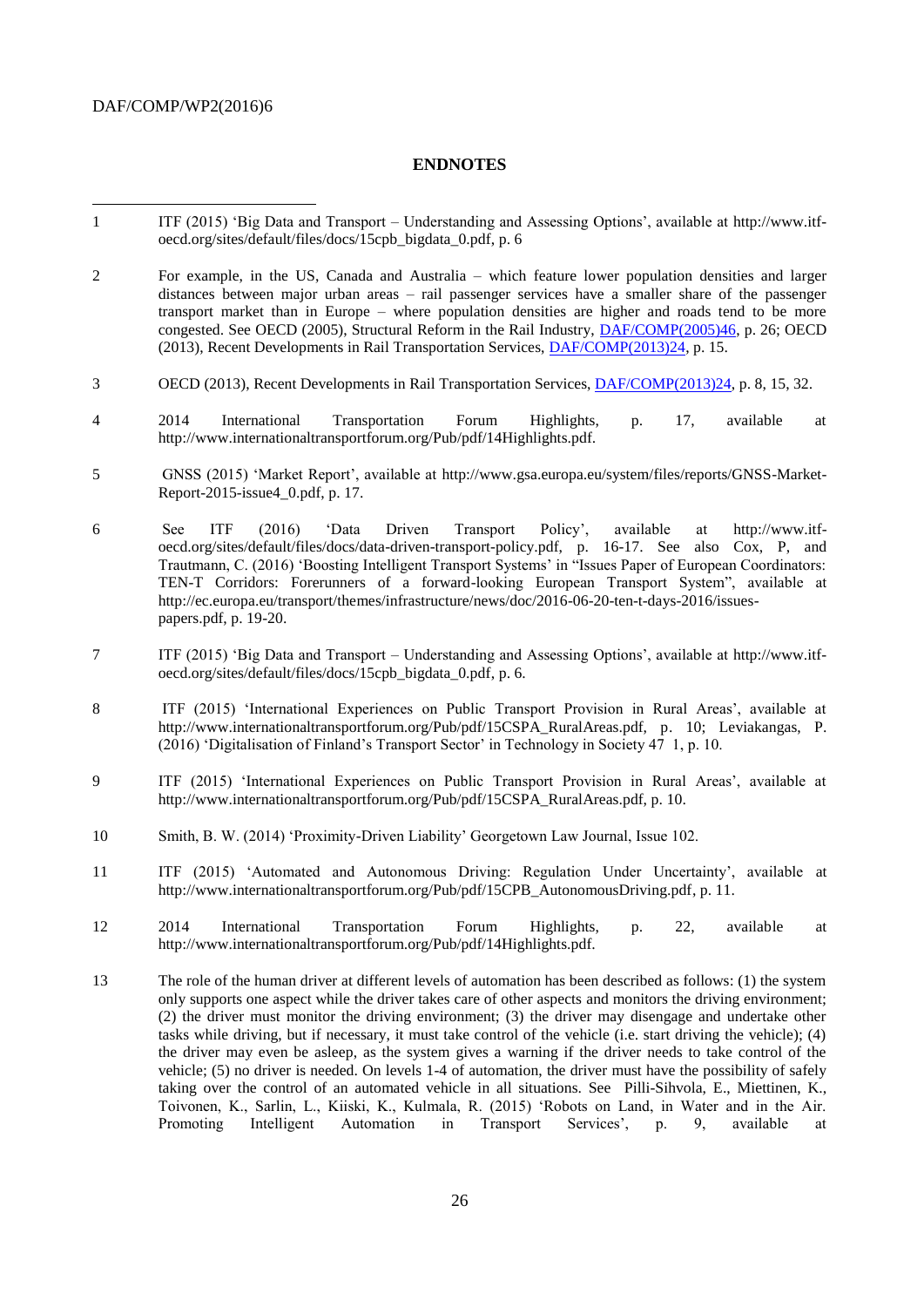http://www.lvm.fi/documents/20181/514467/Julkaisuja+14-2015/0567d84e-2a01-4cb7-9b6f-6148ba47047c?version=1.0.

- 14 ITF (2015) 'Automated and Autonomous Driving: Regulation Under Uncertainty', available at [http://www.internationaltransportforum.org/Pub/pdf/15CPB\\_AutonomousDriving.pdf,](http://www.internationaltransportforum.org/Pub/pdf/15CPB_AutonomousDriving.pdf) p. 12.
- 15 Nature, 'Autonomous vehicles: No drivers required', 4 August 2015, available at [http://www.nature.com/news/autonomous-vehicles-no-drivers-required-1.16832;](http://www.nature.com/news/autonomous-vehicles-no-drivers-required-1.16832)
- 16 ITF (2015) 'Automated and Autonomous Driving: Regulation Under Uncertainty', available at [http://www.internationaltransportforum.org/Pub/pdf/15CPB\\_AutonomousDriving.pdf,](http://www.internationaltransportforum.org/Pub/pdf/15CPB_AutonomousDriving.pdf) p. 12-16.
- 17 For example, in the US, California is presently considering a bill allowing a pilot project testing autonomous vehicles not equipped with steering wheels, brake pedals, accelerators, or operators inside, at specified locations and speeds under 35 miles per hour. For a more detailed overview of regulatory initiatives, see notes [74](#page-15-1) to [76](#page-15-2) below.
- 18 ITF (2015) 'Automated and Autonomous Driving: Regulation Under Uncertainty', available at [http://www.internationaltransportforum.org/Pub/pdf/15CPB\\_AutonomousDriving.pdf,](http://www.internationaltransportforum.org/Pub/pdf/15CPB_AutonomousDriving.pdf) p. 16.
- 19 ITF (2015) 'Urban System Upgrade How shared self-driving cars could change city traffic', available at [http://www.itf-oecd.org/sites/default/files/docs/15cpb\\_self-drivingcars.pdf,](http://www.itf-oecd.org/sites/default/files/docs/15cpb_self-drivingcars.pdf) p. 9.
- 20 TRB (2016) 'Between public and private mobility: Examining the rise of technology-enabled transportation services', Washington, DC: Transportation Research Board.
- 21 ITF (2015) 'Urban Mobility System Upgrade How shared self-driving cars could change city traffic', available at [http://www.itf-oecd.org/sites/default/files/docs/15cpb\\_self-drivingcars.pdf,](http://www.itf-oecd.org/sites/default/files/docs/15cpb_self-drivingcars.pdf) p. 9; ITF (2016) 'App-Based Ride and Taxi Services – Principles for Regulation', available at [http://www.itf](http://www.itf-oecd.org/sites/default/files/docs/app-ride-taxi-regulation.pdf)[oecd.org/sites/default/files/docs/app-ride-taxi-regulation.pdf,](http://www.itf-oecd.org/sites/default/files/docs/app-ride-taxi-regulation.pdf) p. 6; TRB (2016) Between public and private mobility: Examining the rise of technology-enabled transportation services"', Washington, DC: Transportation Research Board.
- 22 ITF (2016) 'App-Based Ride and Taxi Services Principles for Regulation', available at [http://www.itf](http://www.itf-oecd.org/sites/default/files/docs/app-ride-taxi-regulation.pdf)[oecd.org/sites/default/files/docs/app-ride-taxi-regulation.pdf,](http://www.itf-oecd.org/sites/default/files/docs/app-ride-taxi-regulation.pdf) p. 6-11.
- 23 Lindberg, G., and Fridstrom, L. (2015) 'Policy Strategies for Vehicle Electrification' Discussion Paper No. 2015-16, p. 11.
- 24 The battery of hybrid electric vehicles is recharged by regenerative braking and through the work of the internal combustion engine. Plug-in hybrid electric vehicles also allow recharging the battery by an external power source. Battery electric vehicles are passenger cars that draw energy for mechanical propulsion solely from a rechargeable electric power storage device.
- 25 Weiss M., Patel, M.K., Junginger, M., Perujo, A., Bonnel, P., van Grootveld, G. (2012) 'On the electrification of road transport – Learning rates and price forecasts for hybrid-electric and battery-electric vehicles' Energy Policy, p. 374-6.
- 26 Id., p 375.

 $\overline{a}$ 

27 See the review of various studies in id., p. 374 – 393; Lindberg, G., and Fridstrom, L. (2015) 'Policy Strategies for Vehicle Electrification' Discussion Paper No. 2015-16, p. 30; McKinsey and Company (2010). 'A portfolio of power-trains for Europe: a fact-based analysis. The role of Battery Electric Vehicles, Plug-in Hybrids and Fuel Cell Electric Vehicles' McKinsey and Company, London, UK; Fulton,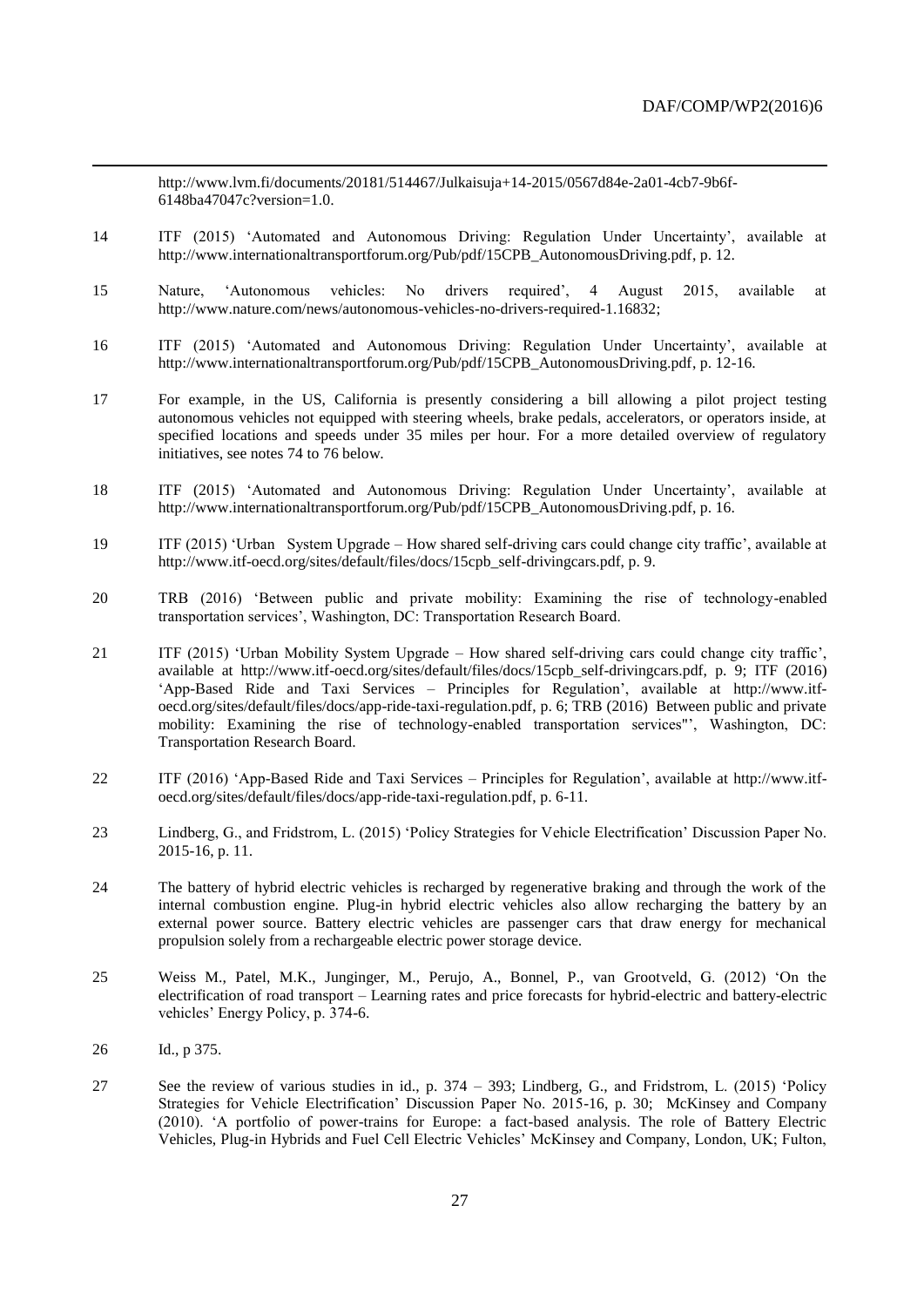$\overline{a}$ 

L., and Bremson, J. (2014) 'Assessing the Impacts of Rapid Uptake of Plug-in Vehicles in Nordic Countries' Research Report UCD-ITS-RR-14-02, Institute of Transportation Studies, University of California, Davis.

- 28 ITF (2015) 'Urban Mobility System Upgrade How shared self-driving cars could change city traffic', available at [http://www.itf-oecd.org/sites/default/files/docs/15cpb\\_self-drivingcars.pdf,](http://www.itf-oecd.org/sites/default/files/docs/15cpb_self-drivingcars.pdf) p. 9; ITF (2015) 'International Experiences on Public Transport Provision in Rural Areas', available at http://www.internationaltransportforum.org/Pub/pdf/15CSPA\_RuralAreas.pdf, p. 11.
- 29 Bloomberg, 18 August 2016, 'Uber's First Self-Driving Fleet Arrives in Pittsburgh This Month', available at http://www.bloomberg.com/news/features/2016-08-18/uber-s-first-self-driving-fleet-arrives-inpittsburgh-this-month-is06r7on.
- 30 Guardian, 18 August 2016, 'Self-driving buses take to roads alongside commuter traffic in Helsinki', available at https://www.theguardian.com/technology/2016/aug/18/self-driving-buses-helsinki.
- 31 TechCrunch, 16 April 2016, 'BMW Just Jumped Into the US Car-Sharing Biz with the Help of YC Alumni Ridecell', at [http://techcrunch.com/2016/04/08/bmw-just-jumped-into-the-u-s-car-sharing-biz-with-the](http://techcrunch.com/2016/04/08/bmw-just-jumped-into-the-u-s-car-sharing-biz-with-the-help-of-yc-alum-ridecell/)[help-of-yc-alum-ridecell/.](http://techcrunch.com/2016/04/08/bmw-just-jumped-into-the-u-s-car-sharing-biz-with-the-help-of-yc-alum-ridecell/) RideCell's new partnership with BMW will largely allow BMW to operate its fleet of car-share vehicles — including 3 Series sedans, Mini Coopers and its electric i3 models — more efficiently. For example, if a driver hops in a car with a low battery, RideCell might prompt BMW to offer the driver a discount if he or she is willing to use a charging station as their final destination.
- 32 General Motors has been working on autonomous driving and plans to launch a semi-autonomous feature that will let cars handle themselves on the highway by 2017,
- 33 Wired, 1 April 2016, 'GM and Lyft are building a network of self-driving cars', at [https://www.wired.com/2016/01/gm-and-lyft-are-building-a-network-of-self-driving-cars/;](https://www.wired.com/2016/01/gm-and-lyft-are-building-a-network-of-self-driving-cars/) Wired, 25 April 2016, 'Calling an Uber is Cooler than Owning a Car – And Auto-makers Want In', at http://www.wired.com/2016/05/calling-uber-cooler-owning-car-automakers-want/?mbid=social\_twitter
- 34 Wired, 25 April 2016, 'Calling an Uber is Cooler than Owning a Car And Auto-makers Want In', at http://www.wired.com/2016/05/calling-uber-cooler-owning-car-automakers-want/?mbid=social\_twitter
- 35 Wired, 5 April 2016, 'Google's Self Driving Minivans Can Bring Autonomy to Us All', available at https://www.wired.com/2016/05/google-self-driving-minivans/
- 36 Wired, 13 May 2016, 'Apple Invests \$1 Billion in Didi, Uber's Biggest Rival in China ' available at [http://www.wired.com/2016/05/apple-invests-1-billion-didi-ubers-biggest-rival-china/.](http://www.wired.com/2016/05/apple-invests-1-billion-didi-ubers-biggest-rival-china/) In August, Didi purchased Uber's operations in China.
- 37 Private hire vehicles (PHVs) are a separate class of for-hire services that cover car-services that operate on the basis of pre-negotiated fares (that preclude fares set on actual trip duration and distance) and prearranged reservations.
- 38 ITF (2016) 'App-Based Ride and Taxi Services Principles for Regulation', available at [http://www.itf](http://www.itf-oecd.org/sites/default/files/docs/app-ride-taxi-regulation.pdf)[oecd.org/sites/default/files/docs/app-ride-taxi-regulation.pdf,](http://www.itf-oecd.org/sites/default/files/docs/app-ride-taxi-regulation.pdf) p. 8.
- 39 2014 International Transportation Forum Highlights, p. 22, available at http://www.internationaltransportforum.org/Pub/pdf/14Highlights.pdf.
- 40 OECD (2005) 'Structural Reform in the Rail Industry', [DAF/COMP\(2005\)46,](http://www2.oecd.org/oecdinfo/info.aspx?app=OLIScoteEN&Ref=DAF/COMP(2005)46) p. 26; Technical Strategy Leadership Group (TSLG), (2012) 'The Future Railway – The Industry's Rail Technical Strategy', available at http://www.rssb.co.uk/Library/Future%20Railway/innovation-in-rail-rail-technical-strategy-2012.pdf, p. 60-61; Amadeus (2012) 'The Rail Journey to 2020: Facts, figures and trends that will define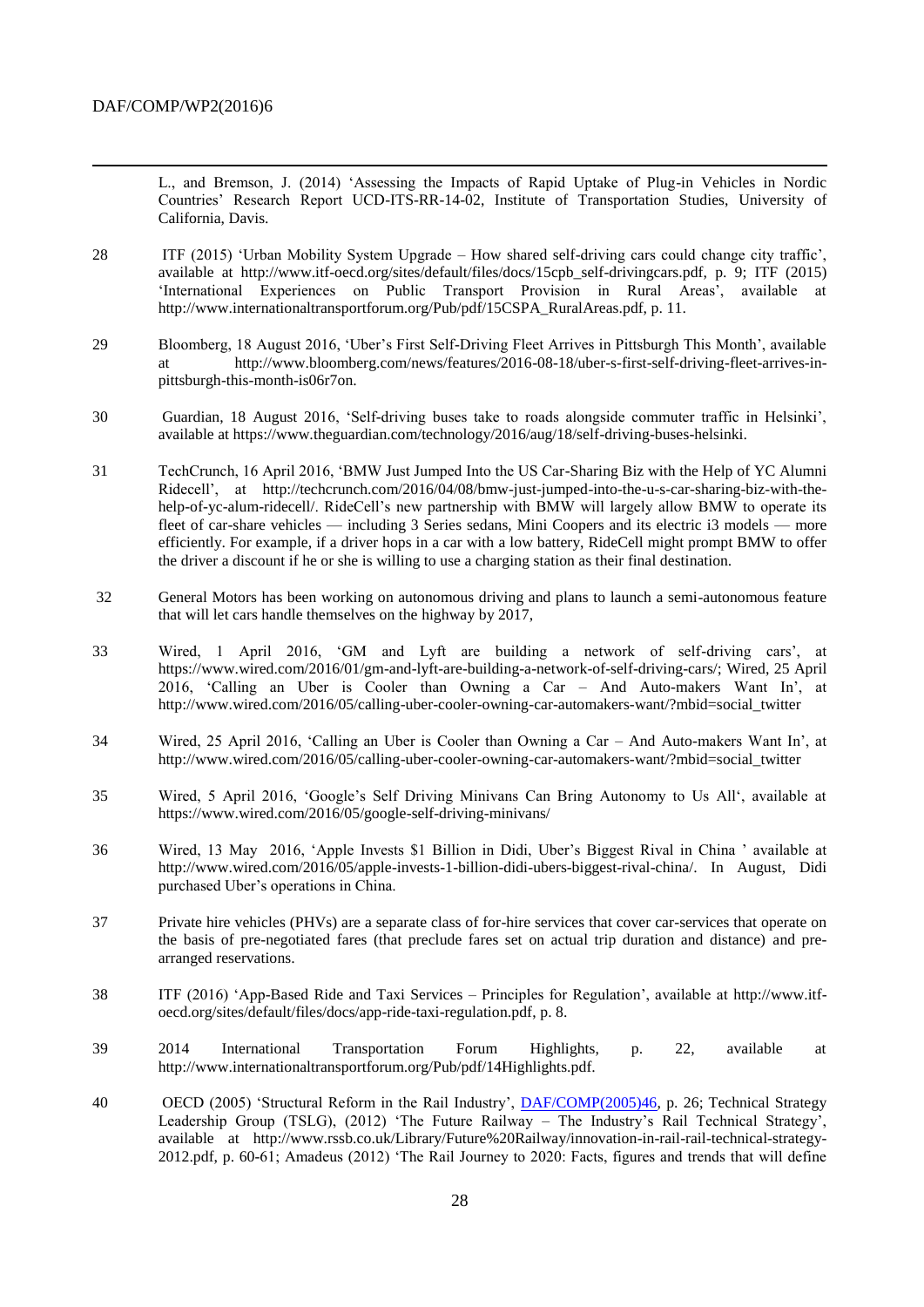the future of European passenger rail', available at [http://www.amadeus.com/web/binaries/blobs/795/633/RAIL\\_informe130321,0.pdf,](http://www.amadeus.com/web/binaries/blobs/795/633/RAIL_informe130321,0.pdf) p. 19; Leviakangas, P. (2016), 'Digitalisation of Finland's Transport Sector' in Technology in Society 47 1, p. 9.

- 41 ITF (2015) 'International Experiences on Public Transport Provision in Rural Areas', available at http://www.internationaltransportforum.org/Pub/pdf/15CSPA\_RuralAreas.pdf, p. 9-10.
- 42 Id., p. 8-12.

- <sup>43</sup> Id., p. 14. This option is not new: in some countries the postal service operator is also a major bus operator. In the United Kingdom, some experiments were made on postbus operation, where minibuses replaced mail vans on routes connecting local sorting centres and collection points.
- 44 Today, rail automation is implemented at different levels of the rail industry. For long-distance trains, single processes such as rail signalling and logistic scheduling are automated. For public transport applications, such as metro trains, whole systems are fully automated. Key elements for fully automated systems are automatic train protection (ATP), automatic train operation (ATO) and automatic train control (ATC). ATP is responsible for basic safety functions, such as red signal overrunning, speed limits and collisions. ATO takes over all functions of the driver, except for closing the doors, and automatically brings a train to the next station after the doors have been closed. ATC brings in train scheduling, route setting and train regulation skills. All three systems working together result in a fully automated rail system where no on-board staff is needed.
- 45 'Data collection' comprises monitoring sensors for both trains and infrastructure and other technologies developed for the process of logging data on, among other things, obstacle detection and satellite-based real-time train positioning. Besides these, new and existing communication standards, a cloud environment, an open network, and the internet of things all make large amounts of data available that can be used by, for example, intelligent control systems.
- 46 'Data transfer' comprises technologies developed for data transmission. New technologies include optimised interfaces between trains, track and control systems, as well as high-capacity voice and data communication systems, allowing the transmission of the increased amount of collected data.
- 47 'Data management' comprises technologies analysing collected and transferred data. Data management systems for railway application need to store big amounts of data over long periods of time. Forecasting methods, appropriate safety and security mechanisms, and mixed-traffic capabilities are required for analysing data.
- 48 'Devices' comprises technologies not related to data processing but developed for machines and devices used in the railway industry. For example, automated maintenance and inspection machines perform both preventive and required repair tasks.
- 49 Hansen, C., Daim, T., Horst, E., Herstatta, C. (2016), 'The future of rail automation: A scenario-based technology roadmap for the rail automation market', Technological Forecasting and Social Change (110), 196–212, 206.
- 50 Leviakangas, P. (2016) 'Digitalisation of Finland's Transport Sector' in Technology in Society 47 1, p. 9.
- 51 Thompson, L. (2010) 'A Vision for Railways in 2050', International Transport Forum, Forum Paper 4, available at [http://www.internationaltransportforum.org/Pub/pdf/10FP04.pdf,](http://www.internationaltransportforum.org/Pub/pdf/10FP04.pdf) p. 5.
- 52 Casullo, L. (2016) 'The efficiency impact of open access competition in rail markets' Discussion Paper No. 2016-07, p. 5; OECD (2013), Recent Developments in Rail Transportation Services, [DAF/COMP\(2013\)24.](http://www2.oecd.org/oecdinfo/info.aspx?app=OLIScoteEN&Ref=DAF/COMP(2013)24)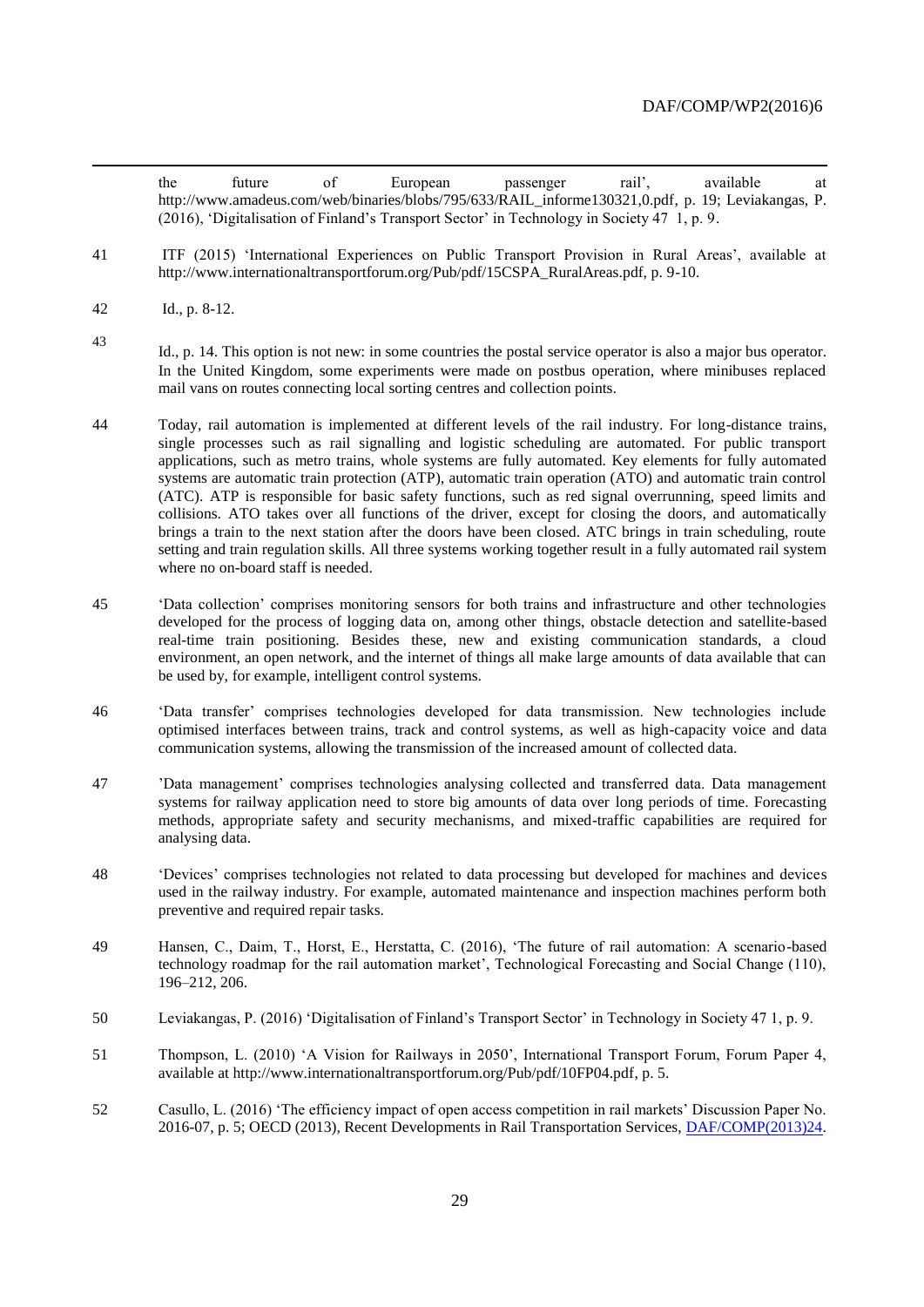- 53 One area where it has been difficult to introduce competition is high-speed trains: the skills and resources needed to operate HSR trains are so demanding that typically only consortia including incumbent operators have been able to do so. To date competitive provision of high-speed services has emerged only in Italy, where a rival operator has begun to operate services in competition with the incumbent on a massive scale.
- 54 Side-by-side, or parallel, competition is a form of "competition in the market" that takes place where competing vertically integrated railroads have their own infrastructure to serve a given market pair. This form of competition is prevalent in North America.
- 55 End–to-end competition is also a form of "competition in the market" that happens between vertically integrated railroads, but it concerns market pairs where their networks do not completely overlap, but compete in providing one leg of a multi-modal journey. This form of competition tends to be more effective for freight than for rail passenger services, as passengers tend to be more time-sensitive.
- 56 This consists of competition on the same railroad between different service providers. This kind of competition can happen in vertically integrated railroads, where tenants enter a market where the owner of the railroad already provides services, or in systems where the owner of the infrastructure either is not involved in the provision of freight and passenger services, or is separated from its downstream operation.
- 57 When providers of rail services bid to obtain an exclusive franchise on a specific destination pair. Tenders are especially common where train services are subsidised (e.g. commuter services in the Netherlands, Sweden and Germany) because, when properly designed and managed, competition between bidders can significantly reduce the amount of the financial support needed.
- 58 OECD (2013), 'Recent Developments in Rail Transportation Services' [DAF/COMP\(2013\)24,](http://www2.oecd.org/oecdinfo/info.aspx?app=OLIScoteEN&Ref=DAF/COMP(2013)24) p. 15.
- 59 2014 International Transportation Forum Highlights, p. 43, available at [http://www.internationaltransportforum.org/Pub/pdf/14Highlights.pdf;](http://www.internationaltransportforum.org/Pub/pdf/14Highlights.pdf) Casullo, L. (2016) 'The efficiency impact of open access competition in rail markets' Discussion Paper No. 2016-07Discussion Paper No. 2016-07, p. 5.
- 60 Amadeus (2012) 'The Rail Journey to 2020: Facts, figures and trends that will define the future of European passenger rail', available at the available at the passenger rail', available at the at [http://www.amadeus.com/web/binaries/blobs/795/633/RAIL\\_informe130321,0.pdf,](http://www.amadeus.com/web/binaries/blobs/795/633/RAIL_informe130321,0.pdf) p. 17.
- 61 OECD (2013) 'Methods for Allocating Contracts for the Provision of Regional and Local Transportation Services', DAF/COMP (2013)12, p. 5.
- 62 ITF (2015) 'International Experiences on Public Transport Provision in Rural Areas', available at http://www.internationaltransportforum.org/Pub/pdf/15CSPA\_RuralAreas.pdf, p. 8-10.
- 63 2014 International Transportation Forum Highlights, p. 22, available at http://www.internationaltransportforum.org/Pub/pdf/14Highlights.pdf.
- 64 OECD (2005) 'Structural Reform in the Rail Industry' [DAF/COMP\(2005\)46,](http://www2.oecd.org/oecdinfo/info.aspx?app=OLIScoteEN&Ref=DAF/COMP(2005)46) p. 27; OECD (2013) 'Recent Developments in Rail Transportation Services' [DAF/COMP\(2013\)24,](http://www2.oecd.org/oecdinfo/info.aspx?app=OLIScoteEN&Ref=DAF/COMP(2013)24) p. 15.
- 65 OECD (2013) 'Recent Developments in Rail Transportation Services', [DAF/COMP\(2013\)24,](http://www2.oecd.org/oecdinfo/info.aspx?app=OLIScoteEN&Ref=DAF/COMP(2013)24) p. 9.
- 66 Thompson, L. (2010) 'A Vision for Railways in 2050', International Transport Forum, Forum Paper 4, available at [http://www.internationaltransportforum.org/Pub/pdf/10FP04.pdf,](http://www.internationaltransportforum.org/Pub/pdf/10FP04.pdf) p. 5.
- 67 Id., p. 15.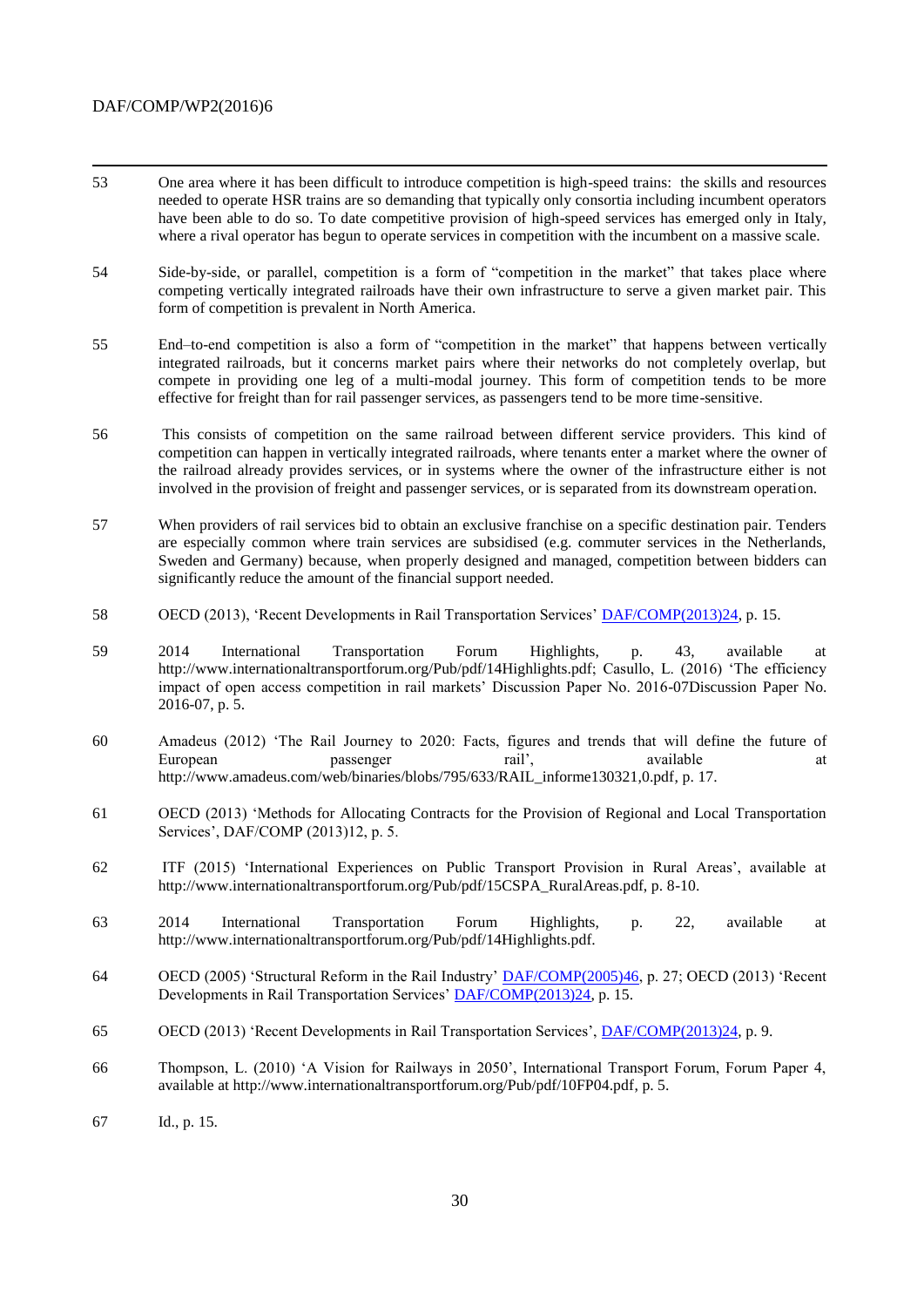68 UIC eNews (No 485) 'Finland: The Finnish Transport Agency's digitalisation project paves way for future transport', 16 February 2016.

- 69 Pilli-Sihvola, E., Miettinen, K., Toivonen, K., Sarlin, L., Kiiski, K., Kulmala, R. (2015) 'Robots on Land, in Water and in the Air. Promoting Intelligent Automation in Transport Services', Publications of the Ministry of Transport and Communications 14/2015 ,Finland, available at [http://www.lvm.fi/documents/20181/514467/Julkaisuja+14-2015/0567d84e-2a01-4cb7-9b6f-](http://www.lvm.fi/documents/20181/514467/Julkaisuja+14-2015/0567d84e-2a01-4cb7-9b6f-6148ba47047c?version=1.0)[6148ba47047c?version=1.0](http://www.lvm.fi/documents/20181/514467/Julkaisuja+14-2015/0567d84e-2a01-4cb7-9b6f-6148ba47047c?version=1.0) 28.
- 70 Casullo, L. (2016) ' The efficiency impact of open access competition in rail markets' (2016) Discussion Paper No. 2016-07, p. 16.
- 71 Hansen, C., Daim, T., Horst, E., Herstatta, C. (2016) 'The future of rail automation: A scenario-based technology roadmap for the rail automation market', Technological Forecasting and Social Change (110), 196–212, 198.
- 72 Verge, 6 May 2015, 'This is the first road-legal big rig that can drive itself' at http://www.theverge.com/2015/5/6/8556791/self-driving-semi-big-rig-freightliner-inspiration-truck
- 73 TechCrunch, 25 April 2016, 'The driverless truck is coming, and it is going to automate millions of jobs', at [http://techcrunch.com/2016/04/25/the-driverless-truck-is-coming-and-its-going-to-automate-millions-of](http://techcrunch.com/2016/04/25/the-driverless-truck-is-coming-and-its-going-to-automate-millions-of-jobs/)[jobs/.](http://techcrunch.com/2016/04/25/the-driverless-truck-is-coming-and-its-going-to-automate-millions-of-jobs/) It is reported that Uber is planning to extend its service into long-haul trucking in the US – see Bloomberg, 18 August 2016, 'Uber's First Self-Driving Fleet Arrives in Pittsburgh This Month', available at http://www.bloomberg.com/news/features/2016-08-18/uber-s-first-self-driving-fleet-arrives-inpittsburgh-this-month-is06r7on.
- 74 The Netherlands approved a law in 2015 to allow large-scale tests with self-driving passenger cars and trucks on public roads, under which the Dutch Vehicle Authority has the option of issuing an exemption for self-driving vehicles. Companies that wish to test self-driving vehicles must first convince and demonstrate that the tests will be conducted in a safe manner. The UK Department for Transport launched on 11 July 2016 a nationwide consultation on driverless cars. On 14 April 2016, the EU's transport ministers signed the Amsterdam Declaration laying down their agreement on steps necessary for the development of self-driving technology in the EU, which envisages a coherent European framework for the deployment of interoperable connected and automated driving to be available by 2019.
- 75 California passed a law allowing driver-assistive truck platooning in 2015, and has allowed autonomous driving – subject to additional legislation – since 2012; Florida has allowed autonomous vehicles since 2012, and permitted the operation of autonomous vehicles on public roads by individuals with a valid driver license earlier in 2016; Michigan has allowed the testing of automated vehicles since 2013; the District of Columbia has allowed automated driving but requires a human driver "prepared to take control of the autonomous vehicle at any moment" since 2013; Nevada has authorised the operation of autonomous vehicles and a driver's license endorsement for operators of autonomous vehicle since 2011; and Tennessee has prohibited local governments from banning the use of motor vehicles equipped with autonomous technology in 2015.
- In late September 2016, the US Department of Transport announced a Federal Automated Vehicles policy with a view to accelerating the adoption of highly autonomous vehicles – see https://www.transportation.gov/AV/federal-automated-vehicles-policy-september-2016.
- 76 Japan is currently consulting on guidelines regarding self-driving. According to draft guidelines released by the National Police Agency, Japan will not impose time and place restrictions on autonomous driving tests on public roads.
- 77 ITF (2015) 'Automated and Autonomous Driving: Regulation Under Uncertainty', available at [http://www.internationaltransportforum.org/Pub/pdf/15CPB\\_AutonomousDriving.pdf,](http://www.internationaltransportforum.org/Pub/pdf/15CPB_AutonomousDriving.pdf) p. 17; Pilli-Sihvola,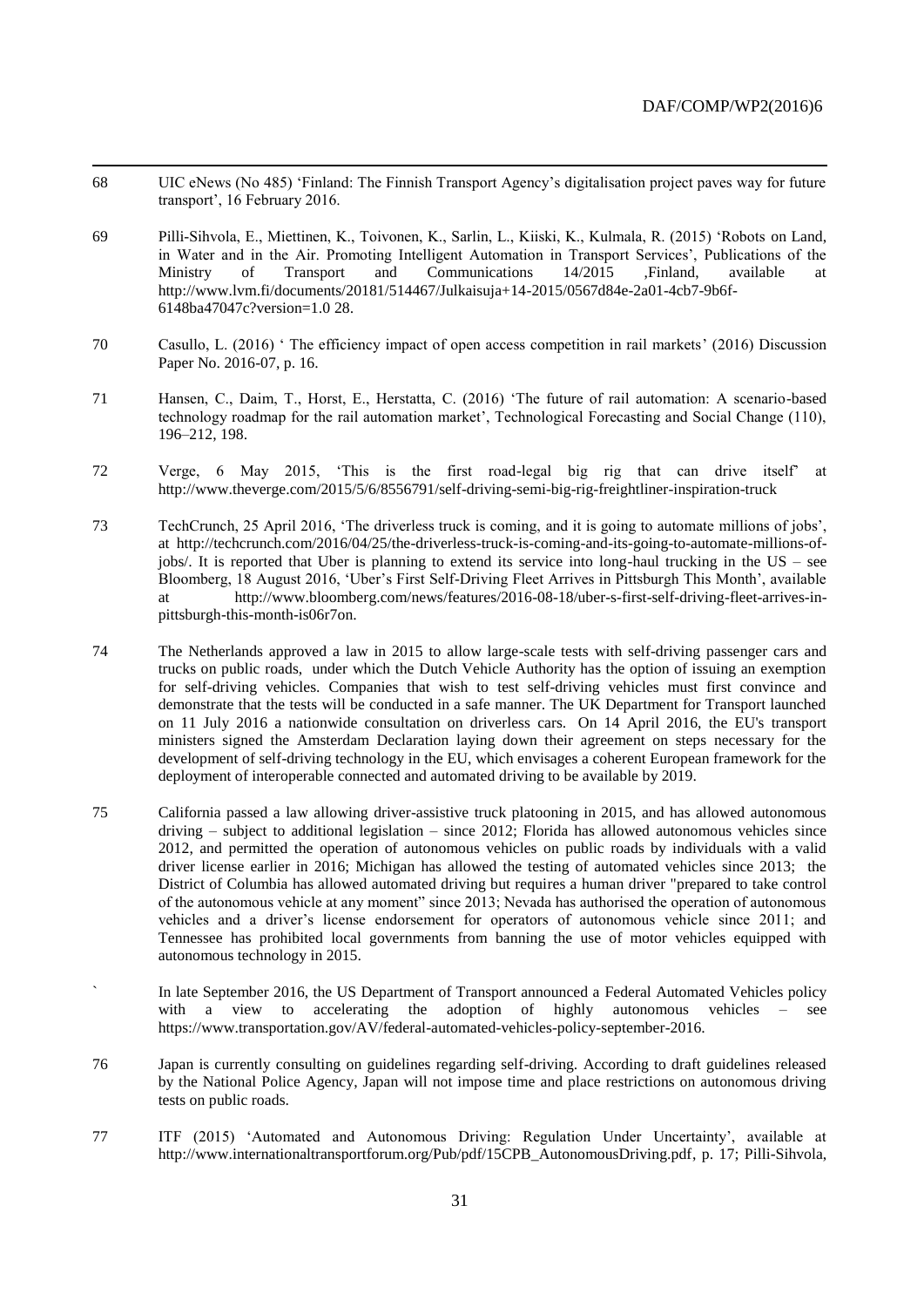$\overline{a}$ 

E., Miettinen, K., Toivonen, K., Sarlin, L., Kiiski, K., Kulmala, R. (2015) 'Robots on Land, in Water and in the Air. Promoting Intelligent Automation in Transport Services' , Publications of the Ministry of Transport and Communications 14/2015, Finland, available at [http://www.lvm.fi/documents/20181/514467/Julkaisuja+14-2015/0567d84e-2a01-4cb7-9b6f-](http://www.lvm.fi/documents/20181/514467/Julkaisuja+14-2015/0567d84e-2a01-4cb7-9b6f-6148ba47047c?version=1.0)[6148ba47047c?version=1.0,](http://www.lvm.fi/documents/20181/514467/Julkaisuja+14-2015/0567d84e-2a01-4cb7-9b6f-6148ba47047c?version=1.0) p. 29.

- 78 OECD (2005) 'Structural Reform in the Rail Industry' **DAF/COMP**(2005)46, p. 26; OECD (2013) 'Recent Developments in Rail Transportation Services' [DAF/COMP\(2013\)24,](http://www2.oecd.org/oecdinfo/info.aspx?app=OLIScoteEN&Ref=DAF/COMP(2013)24) p. 15.
- 79 Siegel, M., 'I just watched the first drone with FAA approval deliver food. Here's what happened...', at https://www.linkedin.com/pulse/i-just-watched-first-drone-fda-approval-deliver-food-heres-siegel
- 80 TechCrunch, 23 April 2015, 'Matternet To Test The First Real Drone Delivery System In Switzerland', at http://techcrunch.com/2015/04/23/matternet-to-test-the-first-real-drone-delivery-system-in-switzerland/
- 81 Balázs, P. and Peijs, P. (2016) 'Enabling multi-modality and efficient freight logistics' in "Issues Paper of European Coordinators: TEN-T Corridors: Forerunners of a forward-looking European Transport System", available at http://ec.europa.eu/transport/themes/infrastructure/news/doc/2016-06-20-ten-t-days-2016/issues-papers.pdf, p. 11-13.
- 82 Id., p. 11-12.
- 83 See the European Commission's decisions in Case AT 39824 Trucks, Case AT.39748 Automotive wire harnesses, and Case AT.39801 — Polyurethane foam, and Case AT.40028 — Alternators and Starters.
- 84 Including cartels on the provision of rail cargo transport services in connection with blocktrains (see the European Commission's decision in Case AT.40098 — Blocktrains).
- 85 Or dealing with ancillary activities, such as ticketing see MLex , 24 May 2016, 'Deutsche Bahn changes ticketing practices to end German antitrust probe', available at http://www.mlex.com/GlobalAntitrust/DetailView.aspx?cid=798034&siteid=190&rdir=1.
- 86 CMA Letter to the South Yorkshire Passenger Transport Executive dated 27 July 2015, available at https://www.gov.uk/government/uploads/system/uploads/attachment\_data/file/490517/CMA\_response\_to\_ South Yorkshire Passenger Transport Executive.pdf ; CMA Letter to the Chief Executive Officer and Director of Transport Local Transport Authority dated 29 February 2016, available at https://www.gov.uk/government/uploads/system/uploads/attachment\_data/file/504172/CMA\_open\_letter\_t o\_LTAs.pdf.
- 87 Technical Strategy Leadership Group (TSLG), (2012) 'The Future Railway The Industry's Rail Technical Strategy', available at http://www.rssb.co.uk/Library/Future%20Railway/innovation-in-rail-railtechnical-strategy-2012.pdf, p. 60-61.
- 88 ITF (2015) 'International Experiences on Public Transport Provision in Rural Areas', available at http://www.internationaltransportforum.org/Pub/pdf/15CSPA\_RuralAreas.pdf, p. 12.
- 89 Id., p. 8; Leviakangas, P. (2016) 'Digitalisation of Finland's Transport Sector' in Technology in Society 47 1, p. 10.
- 90 Balázs, P. and Peijs, P. (2016) 'Enabling multi-modality and efficient freight logistics' in "Issues Paper of European Coordinators: TEN-T Corridors: Forerunners of a forward-looking European Transport System", available at http://ec.europa.eu/transport/themes/infrastructure/news/doc/2016-06-20-ten-t-days-2016/issues-papers.pdf, p. 4, 11-12, 14.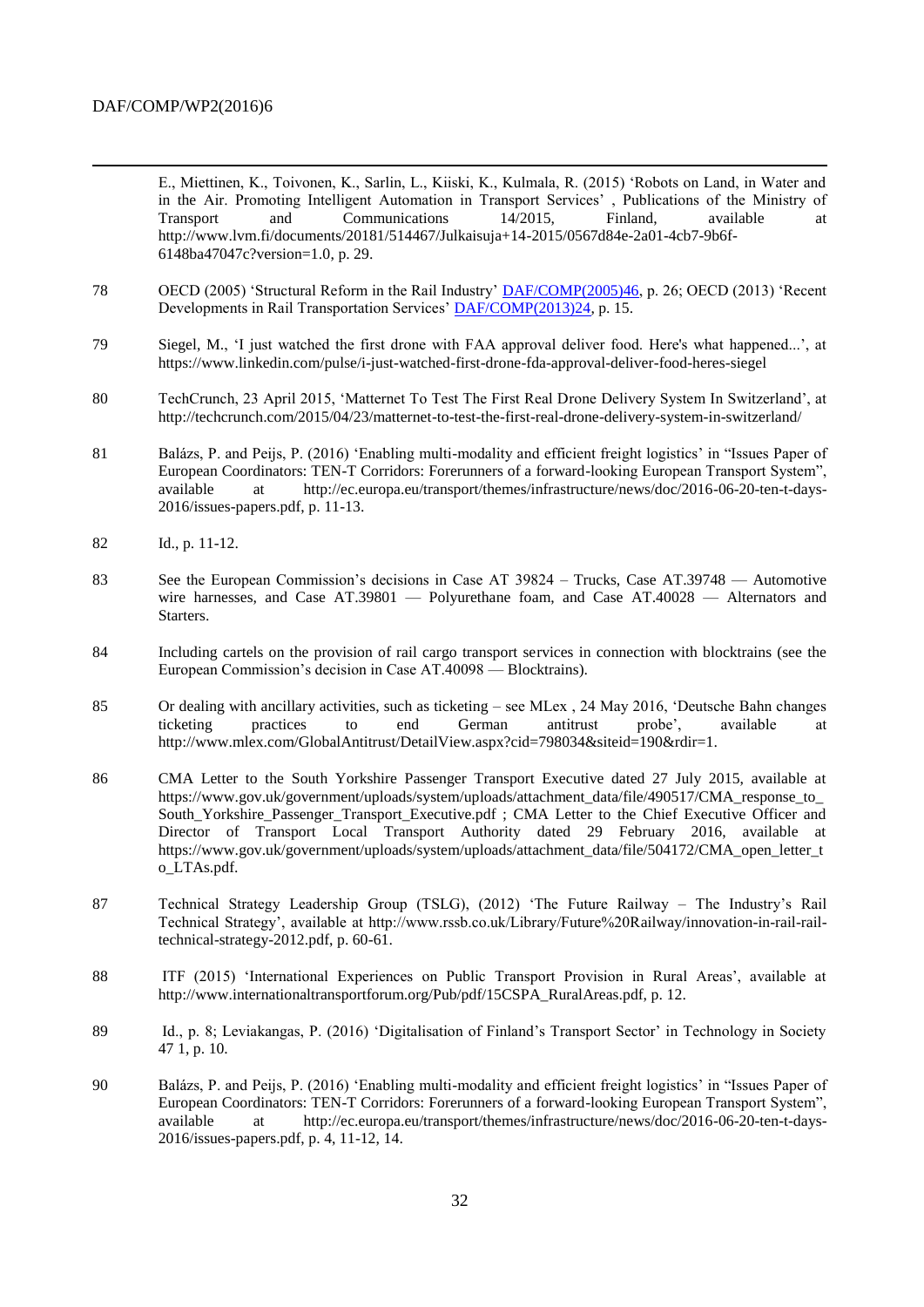91 ITF (2015) 'International Experiences on Public Transport Provision in Rural Areas', available at http://www.internationaltransportforum.org/Pub/pdf/15CSPA\_RuralAreas.pdf, p. 11.

- 92 ITF (2016) 'App-Based Ride and Taxi Services Principles for Regulation', available at [http://www.itf](http://www.itf-oecd.org/sites/default/files/docs/app-ride-taxi-regulation.pdf)[oecd.org/sites/default/files/docs/app-ride-taxi-regulation.pdf,](http://www.itf-oecd.org/sites/default/files/docs/app-ride-taxi-regulation.pdf) p. 12. Nonetheless, competitive pressures amongst commercial transport applications are presently understood to be strong and the early successes of some companies may motivate others to follow that path despite legal complications, since the uncertainty regarding regulatory sanctions is greater than the certainty of loss of competitive position.
- <sup>93</sup> The Secretariat Background Note for the Competition Committee hearing on Big Data on 29 November discusses these issues [DAF/COMP\(2016\)14.](http://www2.oecd.org/oecdinfo/info.aspx?app=OLIScoteEN&Ref=DAF/COMP(2016)14)
- 94 Miller, C., and Valasek, C. (2014) 'A Survey of Remote Automotive Attack Surfaces', s.l.: Illmatics. One response to the growing complexity of vehicle hardware-software interfaces is to develop comprehensive but variable secure system architecture based on critical risk assessments. For instance, the EU project EVITA outlines trust models and security measures that are based on core hardware security modules hardwired into each electronic control unit. These have various levels of strength depending on the missioncriticality of each sub-system. In this case, electronic control units controlling speed, forward and backward motion, steering and braking receive the highest level of protection, and those controlling the onboard environment receive lower protection. At the core of the system are strong cryptographic methods that ensure the integrity and authenticity of system messages and allow for the detection of tampered, altered or non-authentic messages to or from vehicle systems. (EVITA, 2012)
- 95 Bhatti, J. & Humphreys, T. E.. (2014) Covert Control of Surface Vessels via Counterfeit Civil GPS Signals'. s.l. The University of Texas at Austin Radionavigation Laboratory; Kerns, A. J., Shepard, D. P., Bhatti, J. A. & Humphreys, T. E. (2014) 'Unmanned Aircraft Capture and Control via GPS Spoofing' Journal of Field Robotics, 31(4); Peterson, S. (2011) 'Downed US drone: How Iran caught the 'beast'', available at: [http://www.csmonitor.com/World/Middle-East/2011/1209/Downed-US-drone-How-](http://www.csmonitor.com/World/Middle-East/2011/1209/Downed-US-drone-How-Irancaught-)[Irancaught-t](http://www.csmonitor.com/World/Middle-East/2011/1209/Downed-US-drone-How-Irancaught-)he-beast.
- 96 Cerrudo, C. (2014) 'Hacking US Traffic Control Systems'. s.l., DEFCON Hacking Conference.
- 97 ITF (2016) 'Data Driven Transport Policy', available at [http://www.itf](http://www.itf-oecd.org/sites/default/files/docs/data-driven-transport-policy.pdf)[oecd.org/sites/default/files/docs/data-driven-transport-policy.pdf,](http://www.itf-oecd.org/sites/default/files/docs/data-driven-transport-policy.pdf) p. 18.
- 98 ITF (2016) 'App-Based Ride and Taxi Services Principles for Regulation', available at [http://www.itf](http://www.itf-oecd.org/sites/default/files/docs/app-ride-taxi-regulation.pdf)[oecd.org/sites/default/files/docs/app-ride-taxi-regulation.pdf,](http://www.itf-oecd.org/sites/default/files/docs/app-ride-taxi-regulation.pdf) p. 9.
- 99 ITF (2016) 'Data Driven Transport Policy', available at [http://www.itf](http://www.itf-oecd.org/sites/default/files/docs/data-driven-transport-policy.pdf)[oecd.org/sites/default/files/docs/data-driven-transport-policy.pdf,](http://www.itf-oecd.org/sites/default/files/docs/data-driven-transport-policy.pdf) p. 18.
- 100 ITF (2015) 'Automated and Autonomous Driving: Regulation Under Uncertainty', available at [http://www.internationaltransportforum.org/Pub/pdf/15CPB\\_AutonomousDriving.pdf,](http://www.internationaltransportforum.org/Pub/pdf/15CPB_AutonomousDriving.pdf) p. 27.
- 101 2014 International Transportation Forum Highlights, p. 17, available at http://www.internationaltransportforum.org/Pub/pdf/14Highlights.pdf.
- 102 ITF (2016) 'App-Based Ride and Taxi Services Principles for Regulation', available at [http://www.itf](http://www.itf-oecd.org/sites/default/files/docs/app-ride-taxi-regulation.pdf)[oecd.org/sites/default/files/docs/app-ride-taxi-regulation.pdf,](http://www.itf-oecd.org/sites/default/files/docs/app-ride-taxi-regulation.pdf) p. 7.
- 103 ITF (2015) 'Automated and Autonomous Driving: Regulation Under Uncertainty', available at [http://www.internationaltransportforum.org/Pub/pdf/15CPB\\_AutonomousDriving.pdf,](http://www.internationaltransportforum.org/Pub/pdf/15CPB_AutonomousDriving.pdf) p. 26-27.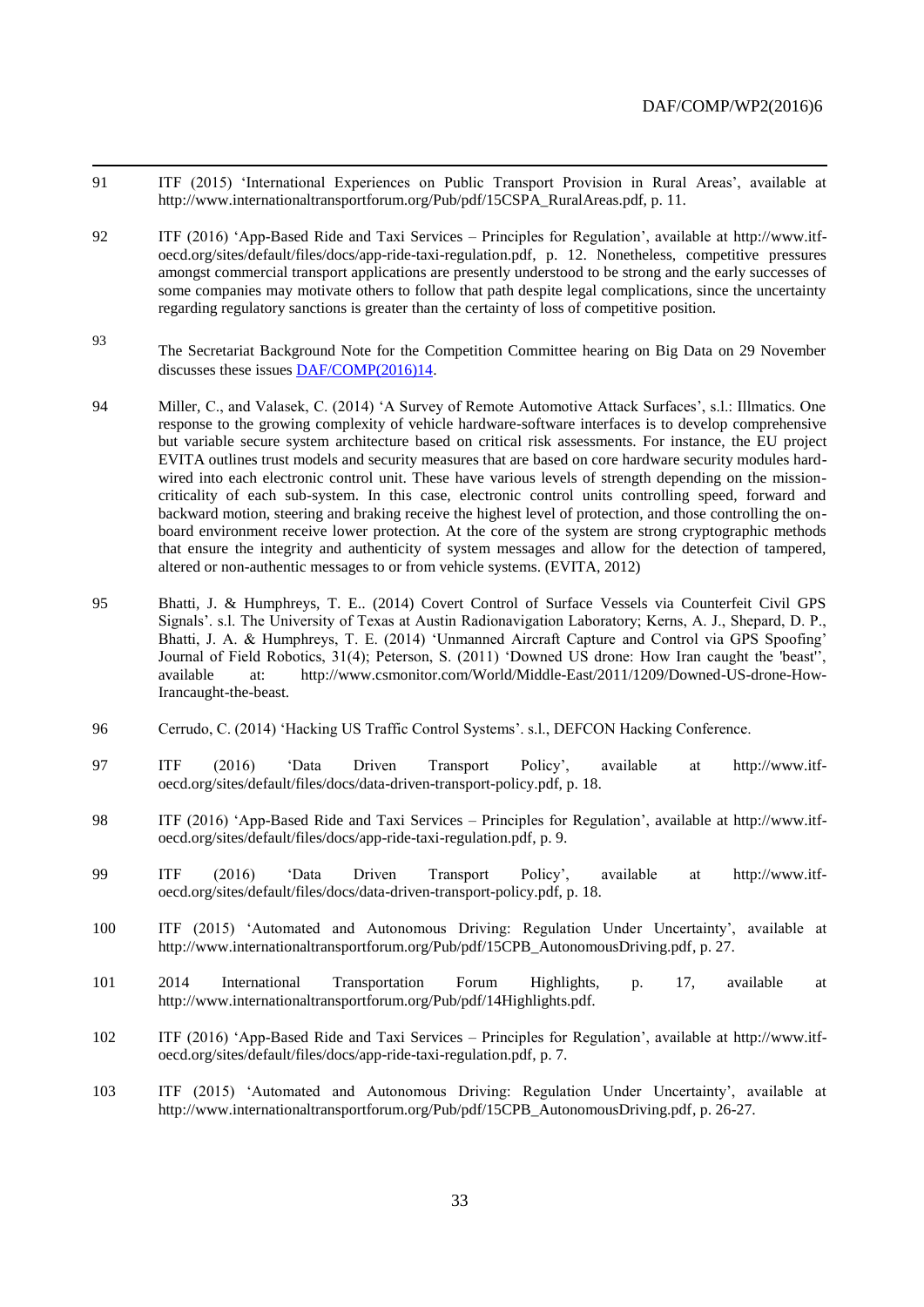- 104 ITF (2016) 'Data Driven Transport Policy', available at [http://www.itf](http://www.itf-oecd.org/sites/default/files/docs/data-driven-transport-policy.pdf)[oecd.org/sites/default/files/docs/data-driven-transport-policy.pdf,](http://www.itf-oecd.org/sites/default/files/docs/data-driven-transport-policy.pdf) p. 12-13.
- 105 ITF (2015) 'Big Data and Transport Understanding and Assessing Options', available at [http://www.itf](http://www.itf-oecd.org/sites/default/files/docs/15cpb_bigdata_0.pdf)[oecd.org/sites/default/files/docs/15cpb\\_bigdata\\_0.pdf,](http://www.itf-oecd.org/sites/default/files/docs/15cpb_bigdata_0.pdf) p. 16.
- 106 ITF (2016) 'Data Driven Transport Policy', available at [http://www.itf](http://www.itf-oecd.org/sites/default/files/docs/data-driven-transport-policy.pdf)[oecd.org/sites/default/files/docs/data-driven-transport-policy.pdf,](http://www.itf-oecd.org/sites/default/files/docs/data-driven-transport-policy.pdf) p. 35.
- 107 2014 International Transportation Forum Highlights, p. 22, available at http://www.internationaltransportforum.org/Pub/pdf/14Highlights.pdf.
- 108 Id., p. 21.
- 109 For more information, please visit: http://www.unece.org/index.php?id=36556#/
- 110 OECD (2005) 'Structural Reform in the Rail Industry' **DAF/COMP**(2005)46, p. 26
- 111 Id., p. 27; OECD (2013) 'Recent Developments in Rail Transportation Services' [DAF/COMP\(2013\)24,](http://www2.oecd.org/oecdinfo/info.aspx?app=OLIScoteEN&Ref=DAF/COMP(2013)24) p. 15.
- 112 With Germany and Switzerland acting as early pioneers, followed by Hungary and Slovakia see ITF (2016) 'Data Driven Transport Policy', available at [http://www.itf-oecd.org/sites/default/files/docs/data](http://www.itf-oecd.org/sites/default/files/docs/data-driven-transport-policy.pdf)[driven-transport-policy.pdf,](http://www.itf-oecd.org/sites/default/files/docs/data-driven-transport-policy.pdf) p. 16-17.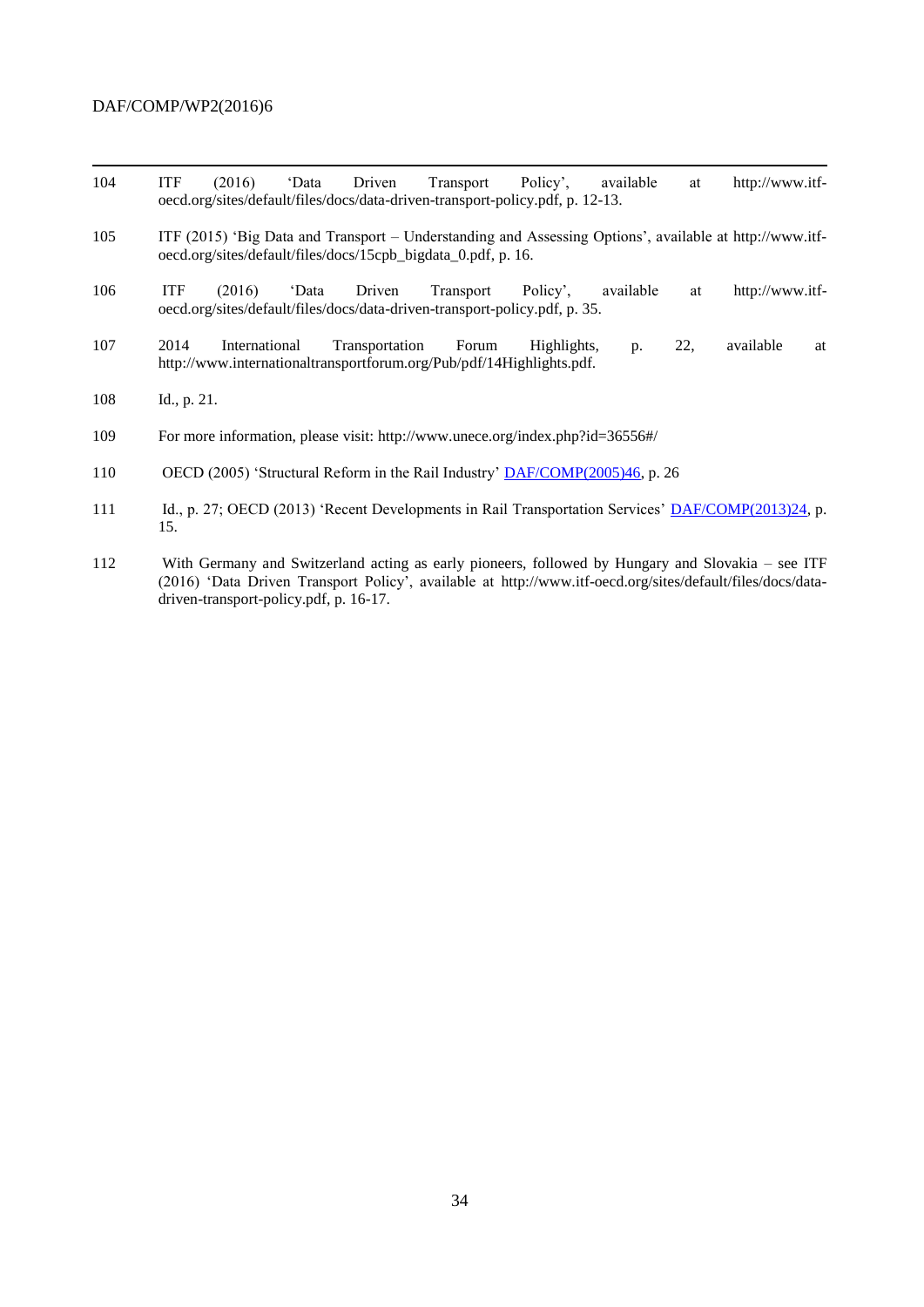### <span id="page-34-0"></span>**BIBLIOGRAPHY**

- Alexandersson, G. and Hultén, S. (2005), "Swedish Railways: from Deregulation to Privatisation and Internationalisation in a European Context", Third Conference on Railroad Industry Structure, Competition and Investment, Stockholm, October 2005.
- Amadeus (2012) 'The Rail Journey to 2020: Facts, figures and trends that will define the future of European passenger rail', available at http://www.amadeus.com/web/binaries/blobs/795/633/RAIL\_informe130321,0.pdf
- Automotive World, 24 May 2016, 'Volkswagen Group announces a strategic partnership with on-demand mobility provider Gett' available at http://www.automotiveworld.com/news-releases/volkswagengroup-announces-strategic-partnership-demand-mobility-provider-gett/
- Balázs, P., Brinkhorst, L, Cox, P., Grosch, M., Peijs, K., Trautmann, C., Wojciechowski, P. (2016) 'Issues Paper of European Coordinators: TEN-T Corridors: Forerunners of a forward-looking European Transport System', available at http://ec.europa.eu/transport/themes/infrastructure/news/doc/2016- 06-20-ten-t-days-2016/issues-papers.pdf
- Balázs, P. and Peijs, P., (2016) 'Enabling multi-modality and efficient freight logistics' *in* "Issues Paper of European Coordinators: TEN-T Corridors: Forerunners of a forward-looking European Transport System", available at [http://ec.europa.eu/transport/themes/infrastructure/news/doc/2016-06-20-ten-t](http://ec.europa.eu/transport/themes/infrastructure/news/doc/2016-06-20-ten-t-days-2016/issues-papers.pdf)[days-2016/issues-papers.pdf,](http://ec.europa.eu/transport/themes/infrastructure/news/doc/2016-06-20-ten-t-days-2016/issues-papers.pdf) p. 11-16
- Bhatti, J. & Humphreys, T. E. (2014) 'Covert Control of Surface Vessels via Counterfeit Civil GPS Signals*'.* s.l.:The University of Texas at Austin Radionavigation Laboratory
- Bloomberg, 18 August 2016, 'Uber's First Self-Driving Fleet Arrives in Pittsburgh This Month', available at http://www.bloomberg.com/news/features/2016-08-18/uber-s-first-self-driving-fleet-arrives-inpittsburgh-this-month-is06r7on
- Burns, L.D. Jordon, W.C. , Scarborough, B.A., (2013), 'Transforming personal mobility' Earth Island Institute, Columbia University
- Buchholz, N. (2015) 'Spatial equilibrium, search frictions and efficient regulation in the taxi industry' working paper
- Cachon, G. P., Daniels, K. M., Lobel, R. (2015) 'The role of surge pricing on a service platform with selfscheduling capacity', available at http://ssrn.com/abstract=2698192
- Casullo, Lorenzo, (2016) 'The efficiency impact of open access competition in rail markets' Discussion Paper No. 2016-07
- Cerrudo, C. (2014) 'Hacking US Traffic Control Systems*'.* s.l., DEFCON Hacking Conference
- Chen, K. M., Sheldon, M. (2015) 'Dynamic pricing in a labor market: Surge pricing and flexible work on the Uber platform', working paper
- Chirico, F, and Rabinovici, I (2015) 'The Application of EU Competition Rules in the Transport Sector'J ournal of European Competition Law & Practice 6 (4): 287-297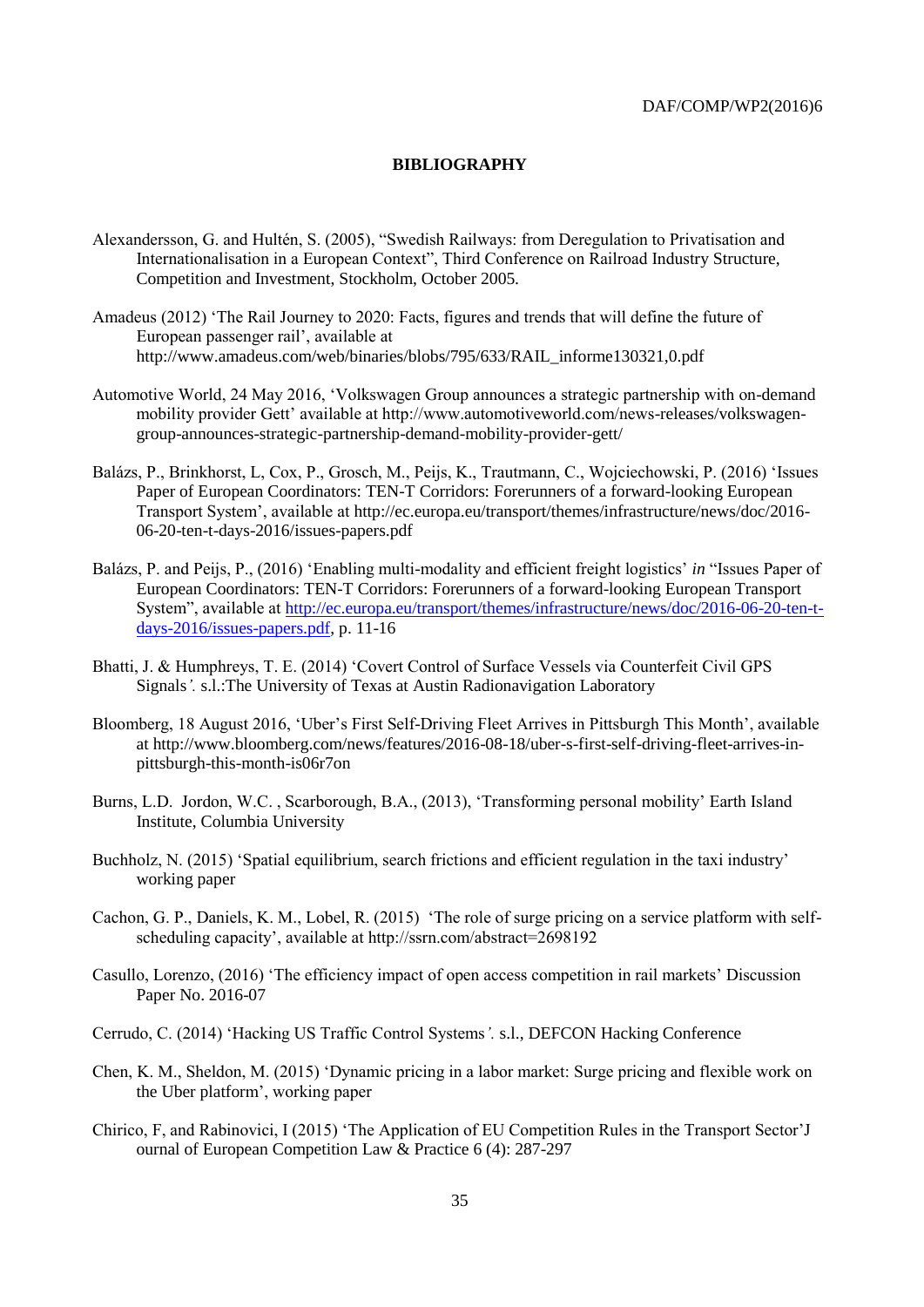Choi, S., Thalmayr, F., Wee, D., and Weig, F. (2016) 'Advanced driver-assistance systems: Challenges and opportunities ahead' at [http://www.mckinsey.com/industries/semiconductors/our](http://www.mckinsey.com/industries/semiconductors/our-insights/advanced-driver-assistance-systems-challenges-and-opportunities-ahead)[insights/advanced-driver-assistance-systems-challenges-and-opportunities-ahead](http://www.mckinsey.com/industries/semiconductors/our-insights/advanced-driver-assistance-systems-challenges-and-opportunities-ahead)

#### **Competition and Markets Authority**

- (2015) Final report and recommendations to the Secretary of State ´The public transport ticketing schemes block exemption Consultation document´, available at [https://assets.digital.cabinet](https://assets.digital.cabinet-office.gov.uk/media/56695090ed915d0362000006/Public_transport_ticketing_schemes_block_exemption_review_-_final_report.pdf)[office.gov.uk/media/56695090ed915d0362000006/Public\\_transport\\_ticketing\\_schemes\\_blo](https://assets.digital.cabinet-office.gov.uk/media/56695090ed915d0362000006/Public_transport_ticketing_schemes_block_exemption_review_-_final_report.pdf) ck exemption review - final report.pdf
- (2015) 'Letter to the South Yorkshire Passenger Transport Executive dated 27 July 2015', available at https://www.gov.uk/government/uploads/system/uploads/attachment\_data/file/490517/CMA \_response\_to\_South\_Yorkshire\_Passenger\_Transport\_Executive.pdf
- (2016) 'Letter to the Chief Executive Officer and Director of Transport Local Transport Authority dated 29 February 2016', available at [https://www.gov.uk/government/uploads/system/uploads/attachment\\_data/file/504172/CMA](https://www.gov.uk/government/uploads/system/uploads/attachment_data/file/504172/CMA_open_letter_to_LTAs.pdf) open letter to LTAs.pdf
- Cox, P, and Trautmann, C. (2016) 'Boosting Intelligent Transport Systems' *in "Issues Paper of European Coordinators: TEN-T Corridors: Forerunners of a forward-looking European Transport System"*, available at [http://ec.europa.eu/transport/themes/infrastructure/news/doc/2016-06-20-ten-t-days-](http://ec.europa.eu/transport/themes/infrastructure/news/doc/2016-06-20-ten-t-days-2016/issues-papers.pdf)[2016/issues-papers.pdf,](http://ec.europa.eu/transport/themes/infrastructure/news/doc/2016-06-20-ten-t-days-2016/issues-papers.pdf) p. 17-26
- Cramer, J, Krueger, A.B. (2015) 'Disruptive change in the taxi business: The case of Uber' NBER working paper 22083; www.nber.org/papers/w22083
- de Smith, M. J., Goodchild, M. F. & Longley, P. A. (2013) 'Geospatial Analysis. A comprehensive Guide to Principles, Techniques and Software Tools*'.,* s.l.: Spatial Analysis Online
- Fagnant, D. J., Kockelman, K. M. (2014), 'The travel and environmental implications of shared autonomous vehicles, using agent-based model scenarios', Transportation Research Part C: Emerging Technologies, 40
- Fulton, L., and Bremson, J., (2014): 'Assessing the Impacts of Rapid Uptake of Plug-in Vehicles in Nordic Countries' Research Report UCD-ITS-RR-14-02, Institute of Transportation Studies, University of California, Davis
- GNSS (2015) 'Market Report', available at http://www.gsa.europa.eu/system/files/reports/GNSS-Market-Report-2015-issue4\_0.pdf
- Hall, J., Kendrick, C., Nosko, C., (2015) 'The effects of Uber's surge pricing: A case study', working paper
- Hansen, C., Daim, T., Horst, E., Herstatta, C., (2016) 'The future of rail automation: A scenario-based technology roadmap for the rail automation market', Technological Forecasting and Social Change (110), 196–212
- IEA (2013) 'Global EV Outlook Understanding the Electric Vehicle Landscape to 2020' International Energy Agency. April 2013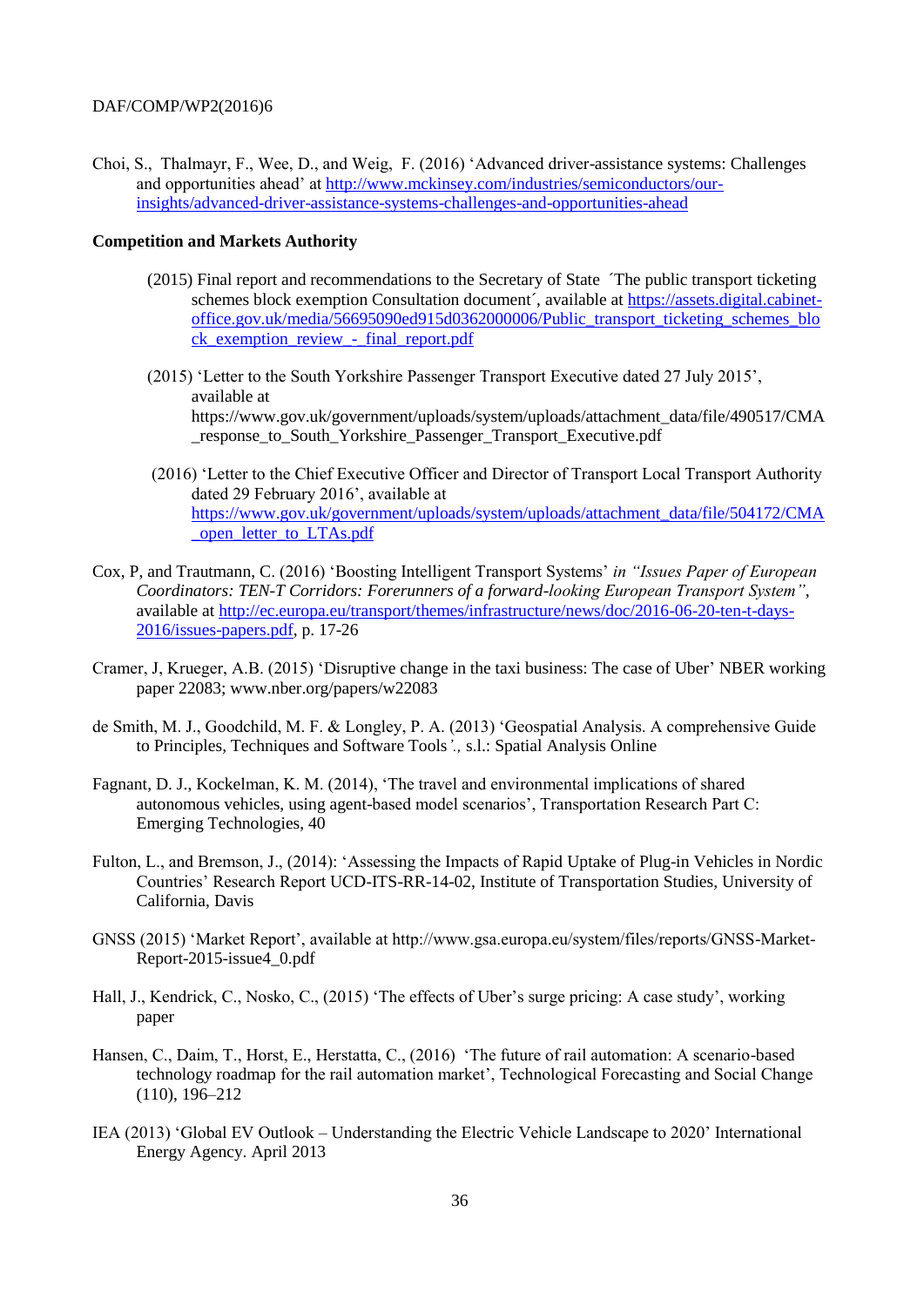#### **International Transportation Forum**

- (2014) '2014 International Transportation Forum Highlights', available at <http://www.internationaltransportforum.org/Pub/pdf/14Highlights.pdf>
- (2015) 'International Experiences on Public Transport Provision in Rural Areas', available at [http://www.internationaltransportforum.org/Pub/pdf/15CSPA\\_RuralAreas.pdf](http://www.internationaltransportforum.org/Pub/pdf/15CSPA_RuralAreas.pdf)
- (2015) 'Automated and Autonomous Driving: Regulation Under Uncertainty', available at [http://www.internationaltransportforum.org/Pub/pdf/15CPB\\_AutonomousDriving.pdf](http://www.internationaltransportforum.org/Pub/pdf/15CPB_AutonomousDriving.pdf)
- (2015) 'Urban Mobility System Upgrade How shared self-driving cars could change city traffic', available at [http://www.itf-oecd.org/sites/default/files/docs/15cpb\\_self](http://www.itf-oecd.org/sites/default/files/docs/15cpb_self-drivingcars.pdf)[drivingcars.pdf](http://www.itf-oecd.org/sites/default/files/docs/15cpb_self-drivingcars.pdf)
- (2016) 'Data Driven Transport Policy', available at [http://www.itf](http://www.itf-oecd.org/sites/default/files/docs/data-driven-transport-policy.pdf)[oecd.org/sites/default/files/docs/data-driven-transport-policy.pdf](http://www.itf-oecd.org/sites/default/files/docs/data-driven-transport-policy.pdf)
- (2016), 'Shared Mobility Innovation for Liveable Cities', available at [http://www.itf](http://www.itf-oecd.org/sites/default/files/docs/shared-mobility-liveable-cities.pdf)[oecd.org/sites/default/files/docs/shared-mobility-liveable-cities.pdf](http://www.itf-oecd.org/sites/default/files/docs/shared-mobility-liveable-cities.pdf)
- (2016) 'App-Based Ride and Taxi Services Principles for Regulation', available at http://www.itf-oecd.org/sites/default/files/docs/app-ride-taxi-regulation.pdf
- Kerns, A. J., Shepard, D. P., Bhatti, J. A. & Humphreys, T. E. (2014) 'Unmanned Aircraft Capture and Control via GPS Spoofing' Journal of Field Robotics*,* 31(4)

Leviakangas, P., (2016) 'Digitalisation of Finland's Transport Sector', Technology in Society 47 1-15

- Lindberg, G., and Fridstrom, L. (2015) 'Policy Strategies for Vehicle Electrification' Discussion Paper No. 2015-16
- Lodge, T. (2013), "Rail's second chance: Putting competition back on track", Centre for Policy Studies.
- McKinsey and Company (2010). 'A portfolio of power-trains for Europe: a fact-based analysis. The role of Battery Electric Vehicles, Plug-in Hybrids and Fuel Cell Electric Vehicles' McKinsey and Company, London, UK
- McNulty, R., (2011), "Realising the potential of GB Rail: final independent report of the Rail Value for Money study", report prepared for the UK Department for Transport and Office of Rail Regulation.
- Miller, C. & Valasek, C. (2014) 'A Survey of Remote Automotive Attack Surfaces'*,* s.l.: Illmatics.
- MLex , 24 May 2016, 'Deutsche Bahn changes ticketing practices to end German antitrust probe', available at http://www.mlex.com/GlobalAntitrust/DetailView.aspx?cid=798034&siteid=190&rdir=1
- National Research Council (2013) 'Transitions to alternative vehicles and fuel', The National Academic Press, Washington, D.C.
- Nature, 4 August 2015, 'Autonomous vehicles: No drivers required', , available at t http://www.nature.com/news/autonomous-vehicles-no-drivers-required-1.16832.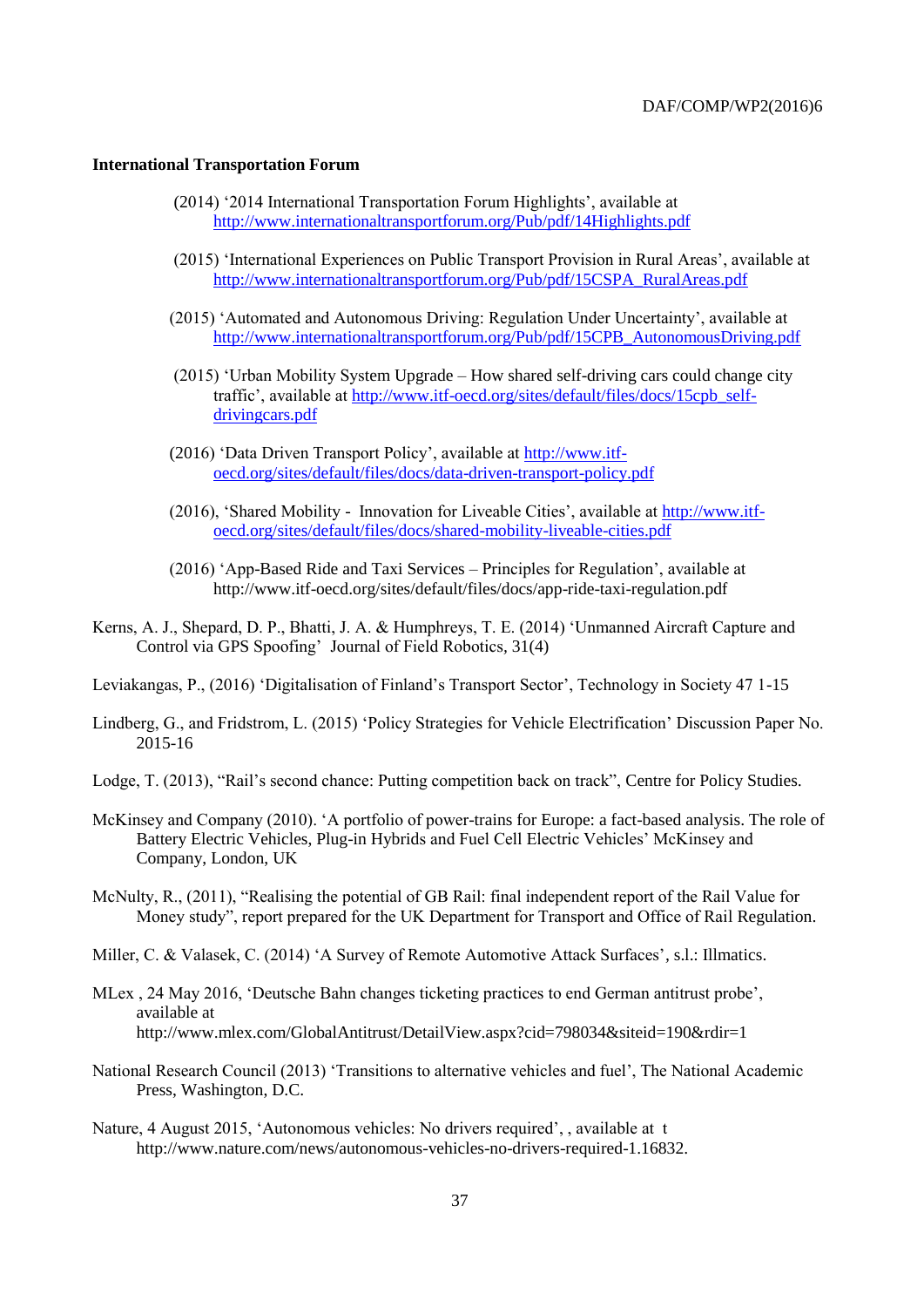#### **OECD**

- (2000) 'Competition Issues in Road Transport' [DAFFE/CLP\(2001\)10](http://www2.oecd.org/oecdinfo/info.aspx?app=OLIScoteEN&Ref=DAFFE/CLP(2001)10)
- (2005) 'Structural Reform in the Rail Industry' [DAF/COMP\(2005\)46](http://www2.oecd.org/oecdinfo/info.aspx?app=OLIScoteEN&Ref=DAF/COMP(2005)46)
- (2007) 'Taxi Services Regulation and Competition' [DAF/COMP\(2007\)42](http://www2.oecd.org/oecdinfo/info.aspx?app=OLIScoteEN&Ref=DAF/COMP(2007)42)
- (2013) 'Methods for Allocating Contracts for the Provision of Regional and Local Transportation Services' DAF/COMP (2013)12
- (2013) 'Recent Developments in Rail Transportation Systems' [DAF/COMP\(2013\)24](http://www2.oecd.org/oecdinfo/info.aspx?app=OLIScoteEN&Ref=DAF/COMP(2013)24)
- Peterson, S. (2011) 'Downed US drone: How Iran caught the 'beast''*,* available at: <http://www.csmonitor.com/World/Middle-East/2011/1209/Downed-US-drone-How-Irancaught-> thebeast
- Pilli-Sihvola, E., Miettinen, K., Toivonen, K., Sarlin, L., Kiiski, K., Kulmala, R. (2015) 'Robots on Land, in Water and in the Air. Promoting Intelligent Automation in Transport Services' 2015. Publications of the Ministry of Transport and Communications 14/2015 , Finland, available at http://www.lvm.fi/documents/20181/514467/Julkaisuja+14-2015/0567d84e-2a01-4cb7-9b6f-6148ba47047c?version=1.0
- Rabinovici, I, (2016) 'The Application of EU Competition Rules in the Transport Sector' Journal of European Competition Law & Practice (2016) 7 (4): 280-287
- SAE (2014) Taxonomy and Definitions for Terms Related to On-Road Motor Vehicle Automated Driving Systems. [Online] Available at: http://standards.sae.org/j3016\_201401/
- Santi, P., Resta, G. & Ratti, C. (2014) 'Quantifying the Benefits of Taxi Trips in New York through Shareability Networks' ERCIM News 98.
- Santi, P., Resta, G., Szell, M., Sobolevsky, S., Strogatz, S.H., and Ratti, C. (2014) 'Quantifying the benefits of vehicle pooling with shareability networks', Proceedings of the National Academy of Sciences of the United States of America (PNAS), 111(37)
- Siegel, M., 'I just watched the first drone with FAA approval deliver food. Here's what happened...', at <https://www.linkedin.com/pulse/i-just-watched-first-drone-fda-approval-deliver-food-heres-siegel> [accessed 23 May 2016]

Smith, B. W.

(2014). 'A Legal Perspective on Three Misconceptions in Vehicle Automation' *in* Meyer, G. (ed) *Road Vehicle Automation Lecture Notes in Mobility* s.l.:Springer.

(2014) 'Proximity-Driven Liability', Georgetown Law Journal, Issue 102.

(2014) 'Automated Vehicles Are Probably Legal in the United States', Texas A&M Law Journal,Volume 1.

Spieser, K., Ballantyne, K., Treleaven, K., Zhang, R., Frazzoli, E., Morton, D., Pavone, M., (2014) 'Toward a systemic approach to the design and evaluation of automated mobility-on-demand systems: A case study in Singapore' MIT Open Access Articles (Forthcoming in Road Vehicle Automation, Springer Lecture Notes in Mobility series)